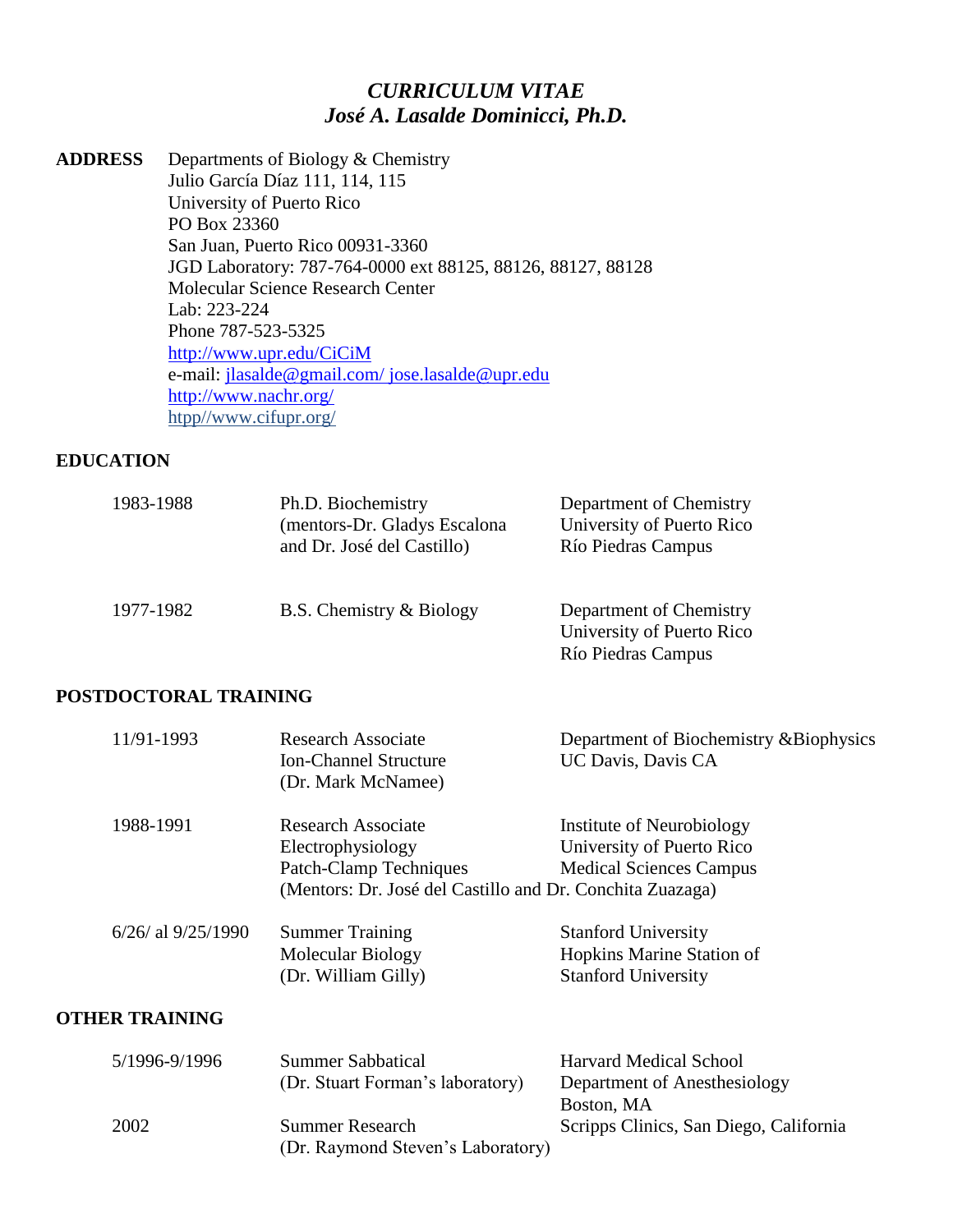### **ACADEMIC APPOINTMENTS**

|                                        | 1/3/2017-01/31/2018 Executive director MSRC             | University of Puerto Rico                                                                   |
|----------------------------------------|---------------------------------------------------------|---------------------------------------------------------------------------------------------|
| 9/16/2013-1/31-2017 Vice President for | Research and Technology (in kind)                       | University of Puerto Rico                                                                   |
| 5/2013-9/15/2013                       | <b>Interim President- UPR</b>                           |                                                                                             |
| 11/22/2010-5/2013                      | Vice President for<br>Research and Technology (in kind) | University of Puerto Rico                                                                   |
| $12/2011$ -present                     | <b>Adjunct Professor</b>                                | Institute of Neurobiology<br>University of Puerto Rico<br><b>Medical School</b>             |
| $6/2006$ -present                      | <b>Adjunct Professor</b>                                | Department of Comparative Medicine<br>University of Puerto Rico<br><b>Medical School</b>    |
| $6/2003$ -present                      | Professor                                               | Department of Biology<br>University of Puerto Rico<br>San Juan, Puerto Rico                 |
| $7/1998$ -present                      | <b>Associate Professor</b>                              | Department of Biology<br>University of Puerto Rico<br>San Juan, Puerto Rico                 |
| 9/6/1998-6/31/1998                     | <b>Assistant Professor</b>                              | Department of Biology<br>University of Puerto Rico<br>San Juan, Puerto Rico                 |
| 8/1994-8/1997                          | <b>Associate Biochemist</b>                             | Molecular & Cellular Biology<br>Division of Biological Sciences<br>UC Davis, Davis CA 95616 |
|                                        |                                                         |                                                                                             |

# **OTHER PROFFESIONAL APPOINTMENTS AND MAJOR VISITING APPOINTMENTS**

| $12/2013$ -present | Puerto Rico Science and Technology Trust Board of Directors |                                          |
|--------------------|-------------------------------------------------------------|------------------------------------------|
| 10/2012-01/2017    | <b>Material Characterization Center</b>                     | <b>Board of Directors-President</b>      |
| 11/2011-01/2017    | <b>UPR-Molecular Science Building</b>                       | <b>Board of Directors-Vice President</b> |
| 10/2010-01/2017    | <b>INDUNIV (PRIDCO)</b>                                     | <b>Board of Directors-Vice President</b> |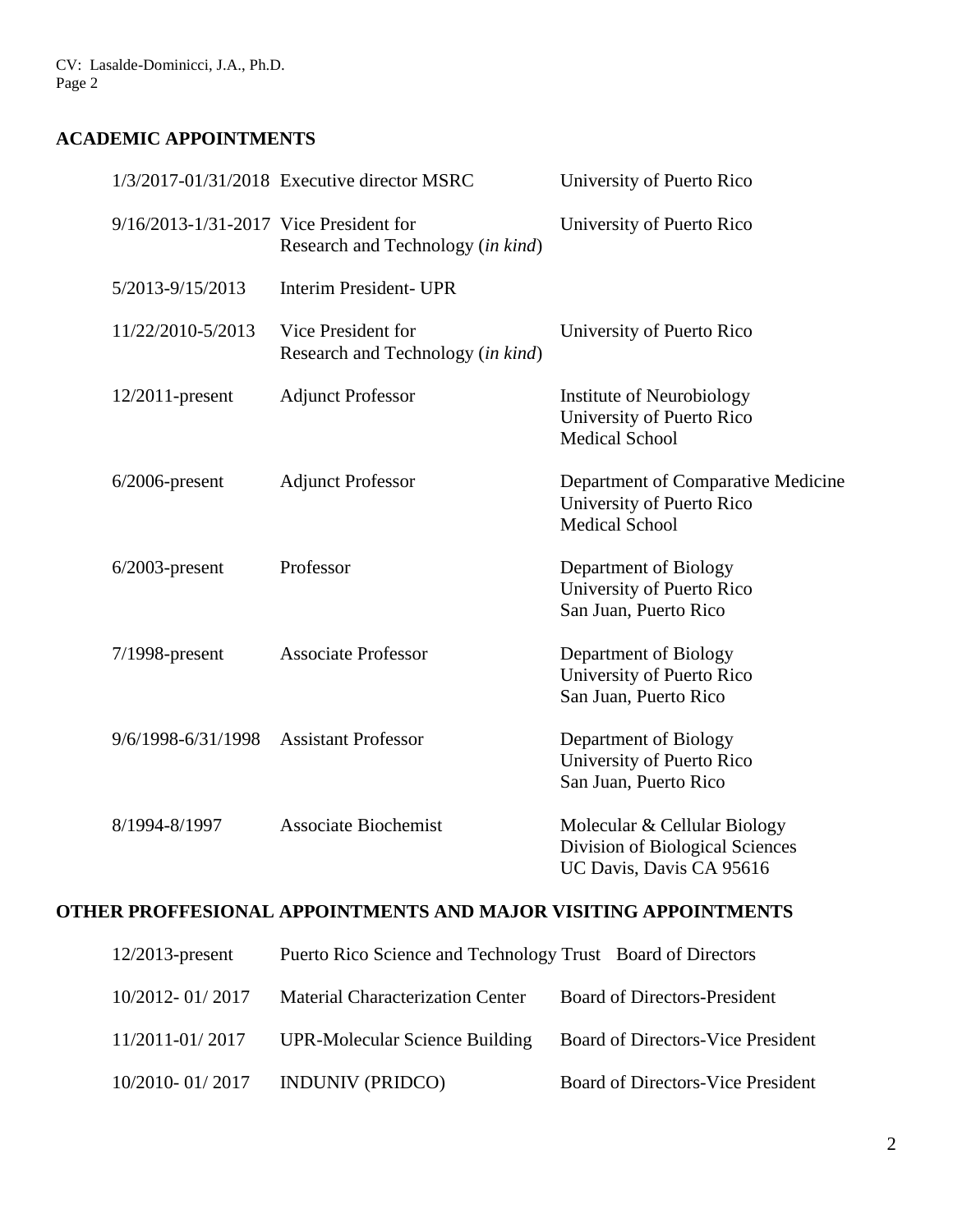| Summer 1997 | <b>Visiting Scientist</b> | Department of Anesthesiology  |
|-------------|---------------------------|-------------------------------|
|             |                           | <b>Harvard Medical School</b> |

### **AWARDS AND HONORS**

| 1981-1983         | National Institutes of Health -MBRS undergraduate Student fellowship     |
|-------------------|--------------------------------------------------------------------------|
| 1984-1998         | National Institutes of Health -MBRS Graduate Student fellowship          |
| 1989-1992         | National Institutes of Health -MARC Post-Doctoral Fellowship award       |
| 1992-1996         | National Institutes of Health -NIGMS -Post-doctoral Research Award       |
| 5/1999            | National Science Foundation Productivity Award                           |
| 7/1999            | Glaxo-Wellcome Research Award                                            |
| 6/2000            | Academia de Artes y Ciencias de Puerto Rico.                             |
| $6/2008$ -present | Member Editorial Board of Cellular and Molecular Neurobiology (Springer) |
| $8/2008$ -present | Member of the IUPAC DIVISION-III BIOMOLECULAR SUBCOMMITTEE               |

# **MAJOR COMITTEE ASSIGNMENT**

| 1992-1996:        | <b>Laboratory Security</b>         | Molecular & Cellular Biology<br>Division of Biological Sciences<br>UC Davis, Davis CA 95616 |
|-------------------|------------------------------------|---------------------------------------------------------------------------------------------|
| 1996-1998         | <b>Library Committee</b>           | Department of Biology<br>University of Puerto Rico<br>Río Piedras Campus                    |
| 1998-present      | <b>MBRS</b> Advisory committee     | <b>Faculty of Natural Sciences</b><br>University of Puerto Rico<br>Río Piedras Campus       |
| 1998-present      | <b>MARC</b> Advisory committee     | <b>Faculty of Natural Sciences</b><br>University of Puerto Rico<br>Río Piedras Campus       |
| 1998-2003         | <b>RCMI</b> Advisory committee     | Universidad Central del Caribe<br>School of Medicine (UCC)                                  |
| $6/2000$ -present | Director Confocal Imaging Facility | Department of Biology                                                                       |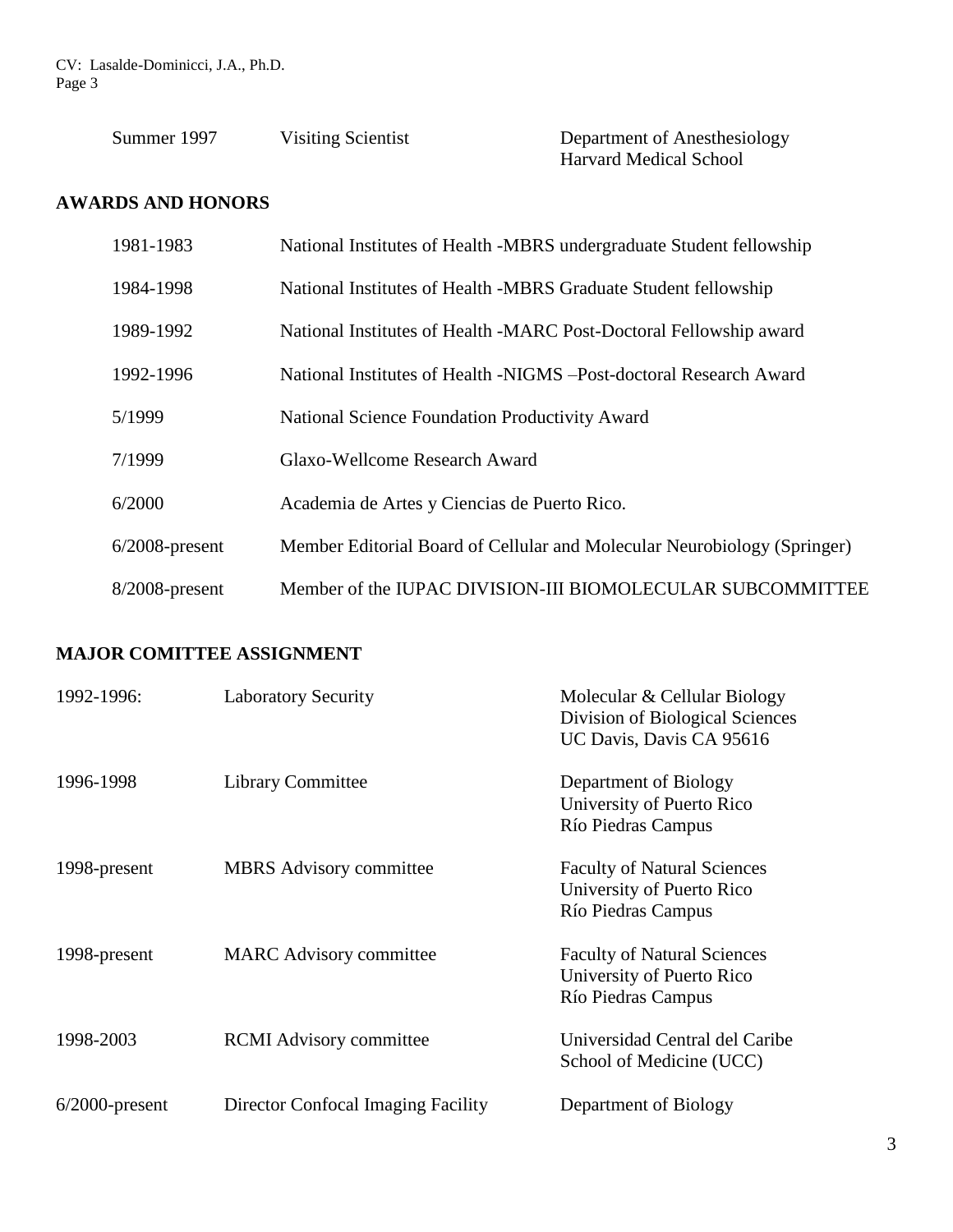|                     | (www.cifupr.org)                                                                                                                                                                                                                                                                                                                                                                     | University of Puerto Rico<br>Río Piedras Campus                           |  |
|---------------------|--------------------------------------------------------------------------------------------------------------------------------------------------------------------------------------------------------------------------------------------------------------------------------------------------------------------------------------------------------------------------------------|---------------------------------------------------------------------------|--|
| 8/2000-2002         | Graduate School committee                                                                                                                                                                                                                                                                                                                                                            | Department of Biology<br>University of Puerto Rico<br>Río Piedras Campus. |  |
| 8/2002-2004         | Personnel committee                                                                                                                                                                                                                                                                                                                                                                  | Department of Biology<br>University of Puerto Rico<br>Río Piedras Campus. |  |
| 8/2001-8/2003       | National Science Foundation, Neuronal & Glial Mechanisms Panel member                                                                                                                                                                                                                                                                                                                |                                                                           |  |
| 5/2004-5/2005       | <b>MD Anderson-UPR Steering Committee</b>                                                                                                                                                                                                                                                                                                                                            |                                                                           |  |
| 7/2003-5/2004       | Chair UPRRP Biomolecular Building Committee                                                                                                                                                                                                                                                                                                                                          |                                                                           |  |
| $6/2003 - 6/2005$   | National Institute of Health, National Research Service Award (NRSA) panel member,<br>Structural Biology.                                                                                                                                                                                                                                                                            |                                                                           |  |
| 6/2005-5/2007       | Reviewer for the Philip Morris External Research Program                                                                                                                                                                                                                                                                                                                             |                                                                           |  |
| $6/-2000 - 11/2005$ | Mentor for the "successful grant writing" NIGMS initiative at the University of<br>Kentucky.                                                                                                                                                                                                                                                                                         |                                                                           |  |
| 04/2005-3/2011:     | Appointed as Scientific Director for the SNRP program at UPR-RCM campus<br>(http://snrp.rcm.upr.edu/investig.html).                                                                                                                                                                                                                                                                  |                                                                           |  |
| 01/07/2013-present  | Director of the COBRE Neuroimaging and Electrophysiological Facility (NIEF)                                                                                                                                                                                                                                                                                                          |                                                                           |  |
| $6/2016$ -present   | National Institute of Health, National Research Service panel member; at NIH/NIGMS, pa<br>NeuroAids SEP ZRG1 AARR M 02: "AIDS and AIDS related research" for<br>2018/07/26/2018, council round, "HIV/AIDS Special Emphasis Panels (ZRG1 F17-M 20)<br>03/01/2018 and NIH/NIGMS Centers of Biomedical Research Excellence (COBRE) Phase<br>III Translational Center panel, 11/02/2017. |                                                                           |  |

## **THESIS COMMITTEE:**

| Orestes Quesada (1991-1995) | Ph.D. Dissertation | Department of Chemistry, UPR   |
|-----------------------------|--------------------|--------------------------------|
| Alberto Rivera (1991-1995)  | Ph.D. Dissertation | Institute of Neurobiology, UPR |
| María Lázaro (1997-2001)    | Ph.D. Dissertation | Department of Biology, UPR     |
| Magda Díaz (1997-2000)      | M.S. Dissertation  | Department of Biology, UPR     |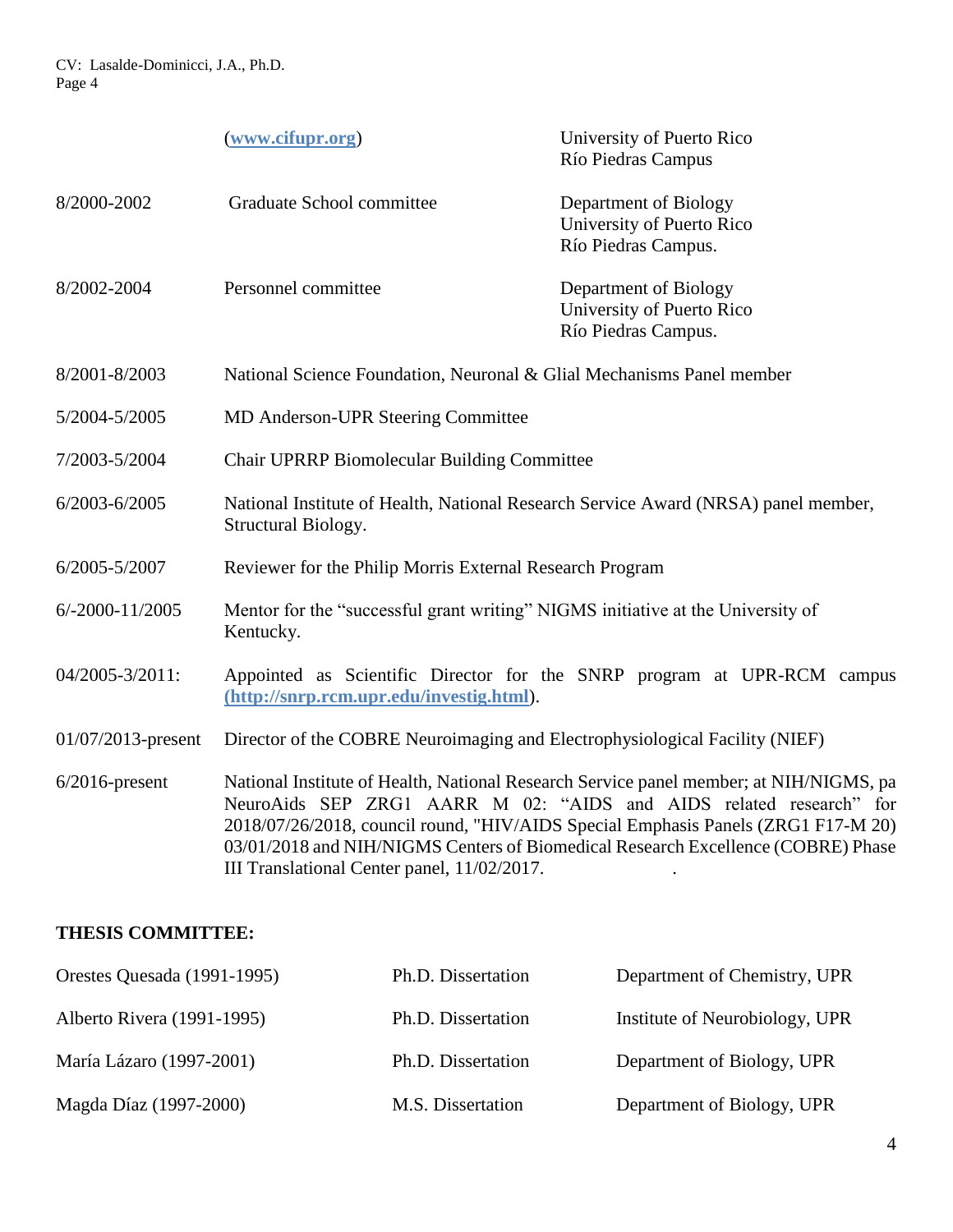| Nilka Tomasini (1998-2001)          | Ph.D. Dissertation | Department of Biology, UPR                         |
|-------------------------------------|--------------------|----------------------------------------------------|
| Pedro Santiago (1998-2001)          | Ph.D. Dissertation | Department of Biology, UPR                         |
| José Vidal (1997-present)           | Ph.D. Dissertation | Department of Biology, UPR                         |
| José Cardé (1997-present)           | Ph.D. Dissertation | Department of Biology, UPR                         |
| Keqin Ren (1999-2004)               | Ph.D. Dissertation | Department of Biology, UPR                         |
| Wilson Ríos (1999-2004)             | Ph.D. Dissertation | Department of Microbiology, UPR                    |
| Yolanda Robles (1999-2004)          | Ph.D. Dissertation | Department of Biology, UPR                         |
| Juan Crespo (1999-2005)             | Ph.D. Dissertation | Department of Biology, UPR                         |
| Ileana Rodríguez (6/2000-2006)      | Ph.D. Dissertation | Department of Chemistry, UPR                       |
| Roberto Zayas (6/2001-2004)         | Ph.D. Dissertation | Department of Neurology<br>University of Minnesota |
| Iván Cajigas (2004-2008)            | Ph.D. Dissertation | Department of Biology, UPR                         |
| Gadiel Galarza (6/2005-2011)        | Ph.D. Dissertation | <b>Institute of Neurobiology</b>                   |
| Juan Pablo Palavicini (6/2006-2011) | Ph.D. Dissertation | Institute of Neurobiology                          |
| Sandra Garrett (6/2006-2011)        | Ph.D. Dissertation | <b>Institute of Neurobiology</b>                   |
| Edgardo Castro (2007-present)       | Ph.D. Dissertation | Department of Biology, UPR                         |
| Edgardo Colón (8/2011-present)      | Ph.D. Dissertation | Department of Biology, UPR                         |
| Dina Paola Bracho (8/2011-present)  | Ph.D. Dissertation | Department of Biology, UPR                         |
| Cindy Figueroa (2011-present)       | Ph.D. Dissertation | Department of Chemistry, UPR                       |

# **Thesis Supervisor (1998-present)**

| John Santiago (1998-2002)  | Ph.D. Dissertation | Department of Biology, UPR |
|----------------------------|--------------------|----------------------------|
| Gisela Guzmán (1998-2003)  | Ph.D. Dissertation | Department of Biology, UPR |
| Gretchen López (1998-2004) | Ph.D. Dissertation | Department of Biology, UPR |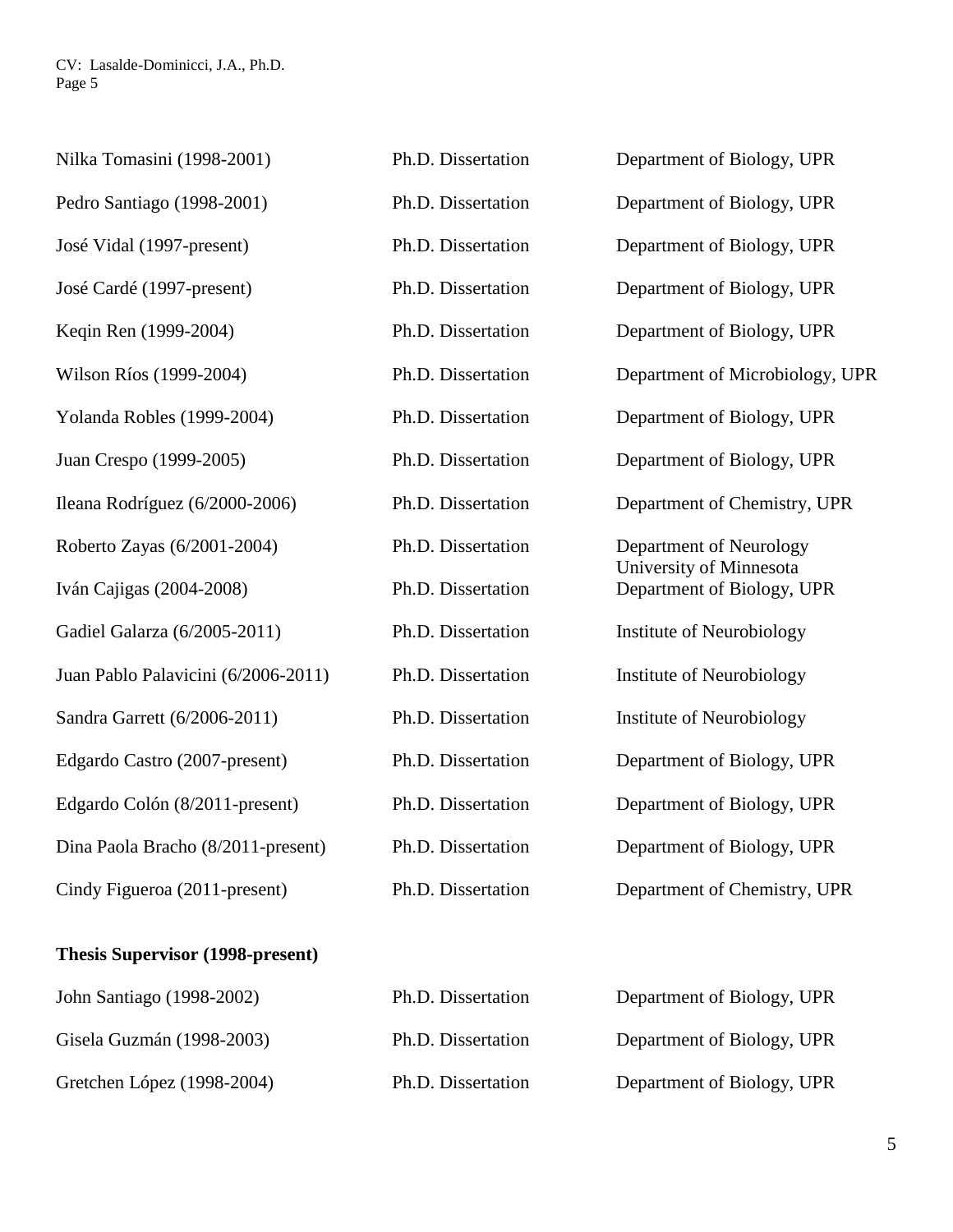| José L. Mercado (1998-2001)          | M.S. Dissertation  | Department of Biology, UPR  |
|--------------------------------------|--------------------|-----------------------------|
| José Lizardi (7/2001-2008)           | Ph.D. Dissertation | Department of Chemistry, UP |
| Arsemia del Valle (7/1999-2001)      | M.S. Dissertation  | Department of Biology, UPR  |
| Manuel Navedo (1998-2004)            | Ph.D. Dissertation | Department of Biology, UPR  |
| Madeline Nieves (1/1999-2004)        | Ph.D Dissertation  | Department of Biology, UPR  |
| Guillermo Asmar (7/1999-2001)        | M.S. Dissertation  | Department of Chemistry, UP |
| Guillermo Asmar (8/2001-6/2007)      | Ph.D. Dissertation | Department of Chemistry, UP |
| José David Otero (8/2001-2008)       | Ph.D. Dissertation | Department of Chemistry, UP |
| Carlos Báez (8/2001-2008)            | Ph.D. Dissertation | Department of Chemistry, UP |
| Nila Biagi (8/2003-5/2010)           | Ph.D. Dissertation | Department of Biology, UPR  |
| Rosedelma Díaz (8/2004-present)      | Ph.D. Dissertation | Department of Biology, UPR  |
| Daniel Caballero (8/2002-6/2010)     | Ph.D. Dissertation | Department of Chemistry, UP |
| Jessica Oyola (8/2005-present)       | Ph.D. Dissertation | Department of Chemistry, UP |
| Daisy Espinosa (8/2005-2008)         | M.S. Dissertation  | Department of Chemistry, UP |
| Luis Felipe Padilla (8/2007-present) | Ph.D. Dissertation | Department of Chemistry, UP |
| Coral Capo (8/2008--2015)            | Ph.D. Dissertation | Department of Chemistry, UP |
| Viviannete Alicea (8/2015-present)   | M.S. Dissertation  | Department of Biology, UPR  |
| Didiana Cruz (8/2014-present)        | Ph.D. Dissertation | Department of Biology, UPR  |
| Madhavi Sarma (8/2014-present)       | Ph.D. Dissertation | Department of Biology, UPR  |
| Rafael Maldonado (8/2015-present)    | Ph.D. Dissertation | Department of Biology, UPR  |
| Josué Rodriguez (7/2016-present)     | Ph.D. Dissertation | Department of Biology, UPR  |
| Juan Villalobos (7/2017-present)     | Ph.D. Dissertation | Department of Biology, UPR  |
| Mike Soto<br>$(8/2018$ -present)     | M.S. Dissertation  | Department of Biology, UPR  |

Jepartment of Biology, UPR Jepartment of Chemistry, UPR. Department of Biology, UPR Department of Biology, UPR. Department of Biology, UPR Department of Chemistry, UPR Department of Chemistry, UPR Department of Chemistry, UPR Department of Chemistry, UPR Department of Biology, UPR. Department of Biology, UPR Department of Chemistry, UPR Department of Chemistry, UPR Department of Chemistry, UPR Department of Chemistry, UPR Department of Chemistry, UPR. Department of Biology, UPR Department of Biology, UPR Department of Biology, UPR Department of Biology, UPR Jepartment of Biology, UPR Jepartment of Biology, UPR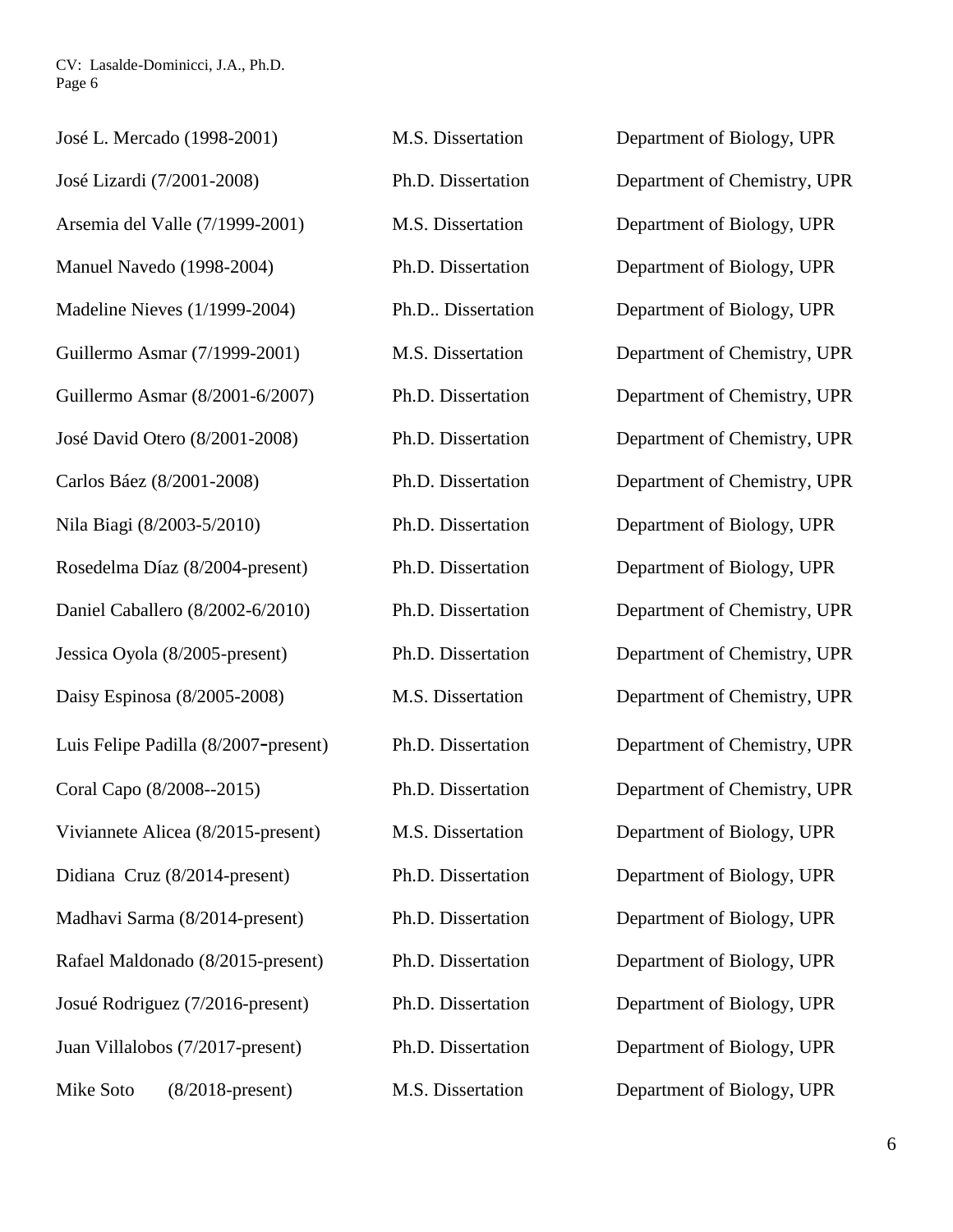#### **STUDENTS TRAINED SINCE 1997 (partial list, 232 students, see a detailed list at: http://nachrs.org/studenttraining.html)**

| <b>Name</b>                        | <b>Degree</b>         | <b>Status</b>                        |
|------------------------------------|-----------------------|--------------------------------------|
| Asmar, Guillermo                   | Ph.D. UPR             | San Diego Receptors, Inc.            |
| Báez, Carlos (postdoc)             | Ph.D. UPR             | Post Doc, U. of Puerto Rico          |
| Ballester, Leomar (postdoc)        | MD/Ph.D               | NIH, Anatomic Pathology Residenc     |
| Biaggi Labiosa, Nilza              | Ph.D. UPR             | Post Doc, MD Anderson, Dr. Gabri     |
| Caballero Rivera, Daniel           | Ph.D. UPR             | Senior Scientist Amgen               |
| Cruz Martin, Alberto               | Ph.D. UCLA            | Post Doc, U. of California, Dr. Carl |
| De La Torre Ubieta, Luis           | Ph.D. Harvard         | Post Doc, UCLA                       |
| Del Valle Piñero, A. Yesenia       | Ph.D. U of Florida    | Post Doc, NIH                        |
| Giusti Rodríguez, Paola            | Ph.D. Harvard         | Post Doc, The National Academies.    |
| Guzmán Colón, Gisila               | Ph.D. UPR             | Senior Scientist Amgen               |
| Lizardi, José                      | Ph.D. UPR             | Post Doc, Columbia University, Dr    |
| López, Gretchen                    | Ph.D. UPR             | Post Doc, Stony Brook, Dr. Lorna I   |
| Mercado Muñiz, José L.             | Ph.D. U. of Wisconsin | Post Doc, U. of Washington in St. I  |
| Merced Álvarez, Gadiel E.          | Ph.D. UPR             | Post Doc                             |
| Navedo Morales, Manuel F           | Ph.D. UPR             | Assistant Professor, U. of Californi |
| Nieves Cintrón, Madeline           | Ph.D. UPR             | Research Scientist, U. of California |
| Ortiz Acevedo, Alejandro (postdoc) | Ph.D. UC Davis        | U. of Puerto Rico, Mayagüez          |
| Osorio, Karen                      | Ph.D. Cornell         | Industry                             |
| Otero, José                        | Ph.D. UPR             | Post Doc, U. of Washington, Dr. Jo   |
| Rivera Rentas, Alberto (postdoc)   | Ph.D. UPR             | Director at NIH's National Center f  |
| Marti Arbona, Ricardo              | Ph.D.                 | Bells Lab, Research Associate        |
| Rosa Bauzá, Yazmín                 | Ph.D. Berkeley        | Chair, Mathematics and Science, Tl   |
| Sánchez Padilla, Javier            | Ph.D. Baylor          | Post Doc, Northwestern University,   |
| Santiago, John                     | Ph.D. UPR             | Senior Scientist Amgen               |
| Santiago, Laura (postdoc)          | Ph.D. UPR             | Assistant Professor, U. of Puerto Ri |
| Torres, Alexis                     | Ph.D. Cornell         | Post Doc                             |
| De La Cruz Rivera, Pamela          | MD/Ph.D.              | MD/Ph.D. Candidate, UT Southwes      |
| García, Wilfredo                   | MD/Ph.D.              | MD/Ph.D. Candiadte Harvard           |
| Grajales, Gary                     | MD/Ph.D.              | MD/Ph.D. Candidate Washington I      |
| Grajales, José                     | MD/Ph.D               | MD/Ph.D. Candidate, Washington       |
| Mercado, José                      | MD/Ph.D               | MD/Ph.D. Candidate UMass             |
| Rivera, Elvia                      | MD/Ph.D.              | MD/Ph.D. Candidate, UPR / MD A       |
| Capllonch Maldonado, Ruth          | Ph.D.                 | Ph.D. Candidate, Ponce School of N   |
| Capo, Coral                        | Ph.D.                 | Ph.D. Candicate, U. of Puerto Rico   |
| Casiano, Anette                    | Ph.D.                 | Ph.D. Candidate, U. of Michigan      |
| Del Hoyo Rivera, Natalie           | Ph.D.                 | Ph.D. Candidate, U. of Puerto Rico   |
| Delgado, Manuel                    | Ph.D.                 | Ph.D. Candidate, U. of Puerto Rico   |
| Díaz, Rosedelma                    | Ph.D.                 | Ph.D. Candidate, U. of Puerto Rico   |
| Garía González, Aurian             | Ph.D                  | Ph.D. Candidate, MIT                 |
| Gómez, José                        | Ph.D.                 | Ph.D. Candidate, U. of Minesota      |
| González Pérez, Caled              | Ph.D.                 | Ph.D. Candidate, Baylor College      |
| González, Omayra                   | Ph.D.                 | Ph.D. Candidate, Rutgers             |
| Joaquín, Freisa                    | Ph.D.                 | Ph.D. Candidate, U. of Puerto Rico   |
| Jones Molina, John                 | Ph.D                  | Ph.D. Candidate, Columbia            |
| Martínez, Angélica M.              | Ph.D.                 | Ph.D. Candidate, U. of Chicago       |
| Marty, Leilani                     | Ph.D.                 | Ph.D. Candidate, UT Southwestern     |
| Meléndez, Mariel                   | Ph.D.                 | Ph.D. Candidate                      |
| Montalvo, Krisia, N.               | Ph.D                  | PREP U. of Rochester                 |
| Morales Pérez, Claudio             | Ph.D                  | Ph.D. Candidate, UT Southwestern     |

# Ph.D. Harvard Post Doc, UCLA Ph.D. U of Florida Post Doc, NIH<br>Ph.D. Harvard Post Doc, The Ph.D. UPR Post Doc Ph.D. Cornell Industry Ph.D. Cornell Post Doc

Ph.D. UPR San Diego Receptors, Inc. Ph.D. UPR Post Doc. U. of Puerto Rico MD/Ph.D NIH, Anatomic Pathology Residency Ph.D. UPR Post Doc, MD Anderson, Dr. Gabriel Lopez-Berestein Ph.D. UPR Senior Scientist Amgen Ph.D. UCLA Post Doc, U. of California, Dr. Carlos Portera-Cailliau Post Doc, The National Academies, DC Ph.D. UPR Senior Scientist Amgen Ph.D. UPR Post Doc, Columbia University, Dr. David Sulzer Ph.D. UPR Post Doc, Stony Brook, Dr. Lorna Role Ph.D. U. of Wisconsin Post Doc, U. of Washington in St. Louis Ph.D. UPR Assistant Professor, U. of California, Davis Ph.D. UPR Research Scientist, U. of California, Davis Ph.D. UC Davis U. of Puerto Rico, Mayagüez Ph.D. UPR Post Doc, U. of Washington, Dr. John D. Scott Ph.D. UPR Director at NIH's National Center for Complementary and Ph.D. Bells Lab, Research Associate Ph.D. Berkeley Chair, Mathematics and Science, The National Hispanic U. Ph.D. Baylor Post Doc, Northwestern University, Dr. James Surmeier Ph.D. UPR Senior Scientist Amgen Ph.D. UPR Assistant Professor, U. of Puerto Rico, Cayey MD/Ph.D. MD/Ph.D. Candidate, UT Southwestern MD/Ph.D. MD/Ph.D. Candiadte Harvard MD/Ph.D. MD/Ph.D. Candidate Washington U. at St. Louis MD/Ph.D MD/Ph.D. Candidate, Washington U. at St. Louis MD/Ph.D MD/Ph.D. Candidate UMass MD/Ph.D. Candidate, UPR / MD Andrson Ph.D. Candidate, Ponce School of Medicine Ph.D. Candicate, U. of Puerto Rico Ph.D. Ph.D. Candidate, U. of Michigan Ph.D. Candidate, U. of Puerto Rico Ph.D. Candidate, U. of Puerto Rico Ph.D. Candidate, U. of Puerto Rico Ph.D Ph.D. Candidate, MIT Ph.D. Candidate, U. of Minesota Ph.D. Candidate, Baylor College Ph.D. Candidate, Rutgers Ph.D. Candidate, U. of Puerto Rico Ph.D Ph.D Candidate, Columbia Ph.D. Ph.D. Candidate, U. of Chicago Ph.D. Candidate, UT Southwestern Ph.D. Ph.D. Candidate Ph.D PREP U. of Rochester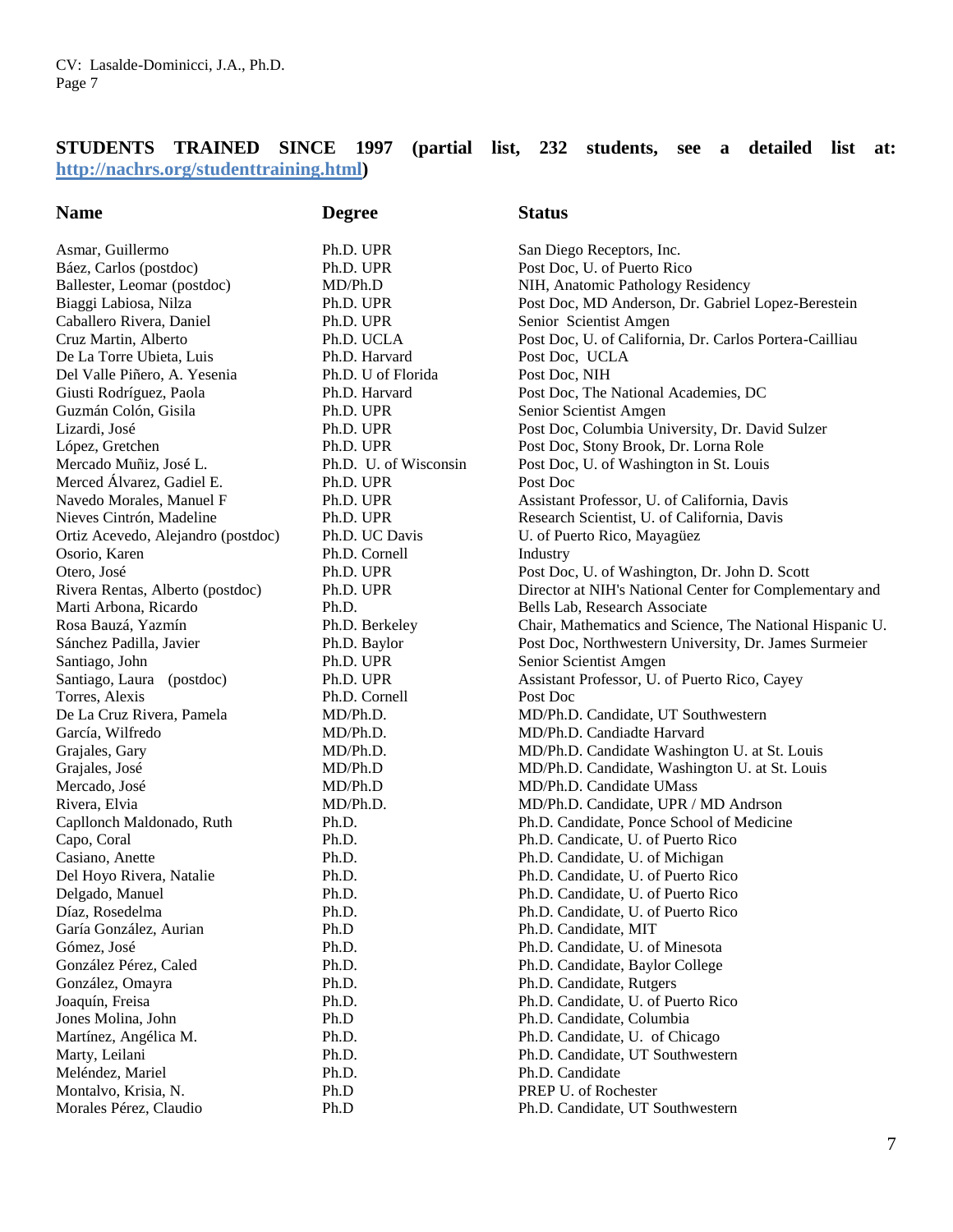| Nogueras, Carlos             | Ph.D.      | Ph.D. Candidate, U. of Puerto Rico        |
|------------------------------|------------|-------------------------------------------|
| Oyola, Jessica               | Ph.D.      | Ph.D. Candidate, U. of Puerto Rico        |
| Padilla, Luis F.             | Ph.D.      | Ph.D. Candidate, U. of Puerto Rico        |
| Quintana, Ruth               | Ph.D.      | Ph.D. Candidate, Ponce School of medicine |
| Ríos, Ramón Y.               | Ph.D.      | Ph.D. Candidate, MIT                      |
| Rosa Hernández, Lisette      | Ph.D.      | Ph.D. Candidate, U. of Florida            |
| Tiburcio, Janice             | Ph.D.      | Ph.D. Candidate                           |
| Torruellas Arzuaga, Karla A. | Ph.D.      | Ph.D. Candidate, U. of Florida            |
| Vázquez, Edwin               | Ph.D.      | Ph.D. Candidate, U. of Puerto Rico        |
| Velásquez Rivera, Eric       | Ph.D.      | Ph.D. Candidate, U. of California, Irvine |
| Álvarez Díaz, Gerson         | MD         | MD                                        |
| Castillo, Joanne             | MD         | MD                                        |
| Colón Rodríguez, Modesto J.  | MD         | MD                                        |
| Cuello, Kilsy                | MD         | MD                                        |
| Galloza Otero, Juan C.       | MD         | MD                                        |
| Martínez, Yaiza              | MD         | MD                                        |
| Ortiz Díaz, Enrique          | MD         | <b>MD</b>                                 |
| Reyes Torres, José           | MD         | MD                                        |
| Ricardo, Ariamsi             | MD         | MD                                        |
| Shehadeh, Mohammad           | MD         | MD                                        |
| Tardy, Frances               | <b>MD</b>  | MD                                        |
| Vásquez, Raúl                | <b>MD</b>  | MD                                        |
| Zeno Guzmán, David           | <b>MD</b>  | <b>MD</b>                                 |
| Arroyo, Christian            | MD         | <b>MD</b> Candidate                       |
| Candelario, Madeline         | MD         | <b>MD</b> Candidate                       |
| Caraballo, Iván              | MD         | <b>MD</b> Candidate                       |
| Carrasquillo, Onelys         | MD         | <b>MD</b> Candidate                       |
| Cuascut, Fernando            | MD         | <b>MD</b> Candidate                       |
| Díaz, Gil                    | MD         | <b>MD</b> Candidate                       |
| Dorna, Luisamari             | MD         | <b>MD</b> Candidate                       |
| González Viera, Glorisel     | MD         | <b>MD</b> Candidate                       |
| Olazagasti, Jeannette        | MD         | MD Candidate                              |
| Plaud, Auda                  | MD         | MD Candidate                              |
| Reyes, Edgardo               | MD         | <b>MD</b> Candidate                       |
| Ríos, Raymond                | MD         | MD Candidate                              |
| Valle Avilés, Félix          | MD         | <b>MD</b> Candidate                       |
| Vicente, Jessica             | MD         | <b>MD</b> Candidate                       |
| Vives, Carlos                | MD         | MD Candidate                              |
|                              | <b>DMD</b> |                                           |
| Rodríguez Bonilla, Carla D   |            | Odonthology                               |
| Gil Falero, Olga A.          | <b>DMD</b> | Odonthology                               |
| Frontera, Eva                | <b>DMD</b> | DMD Candidate U. of Puerto Rico           |
| Ortiz, Cristina              | <b>DMD</b> | DMD Candidate U. of Puerto Rico           |
| Ortiz, Patricia              | DMD        | DMD Candidate U. of Puerto Rico           |
| Arvelo Lugo, Wences          | <b>BS</b>  | Peace Court                               |
| Asseo, Aloysha               | MS         | Lab Technician                            |
| Báez Bonilla, Rafael         | <b>BS</b>  | Bio Bay                                   |
| Cabrera, Nicolás             | <b>BS</b>  | <b>Biotech</b>                            |
| Calo Pérez, William          | MS         | MS Candidate, U of Puerto Rico            |
| Cruz Nieves, Omar A.         | <b>BS</b>  | Amgen                                     |
| Emmanuelli, Lilliana         | <b>BS</b>  | Graduate School, FL                       |
| Espinoza, Daisy              | MS         | Mexico                                    |
| Frontanés, Mary Ann          | <b>BS</b>  | Education                                 |
| García, Jomarie              | <b>BS</b>  | Law Student Candidate                     |
| Heredia Pérez, Cristine M    | MS         | Education                                 |
| Lebrón Figueroa, Dora A.     | MS         | Public Heath                              |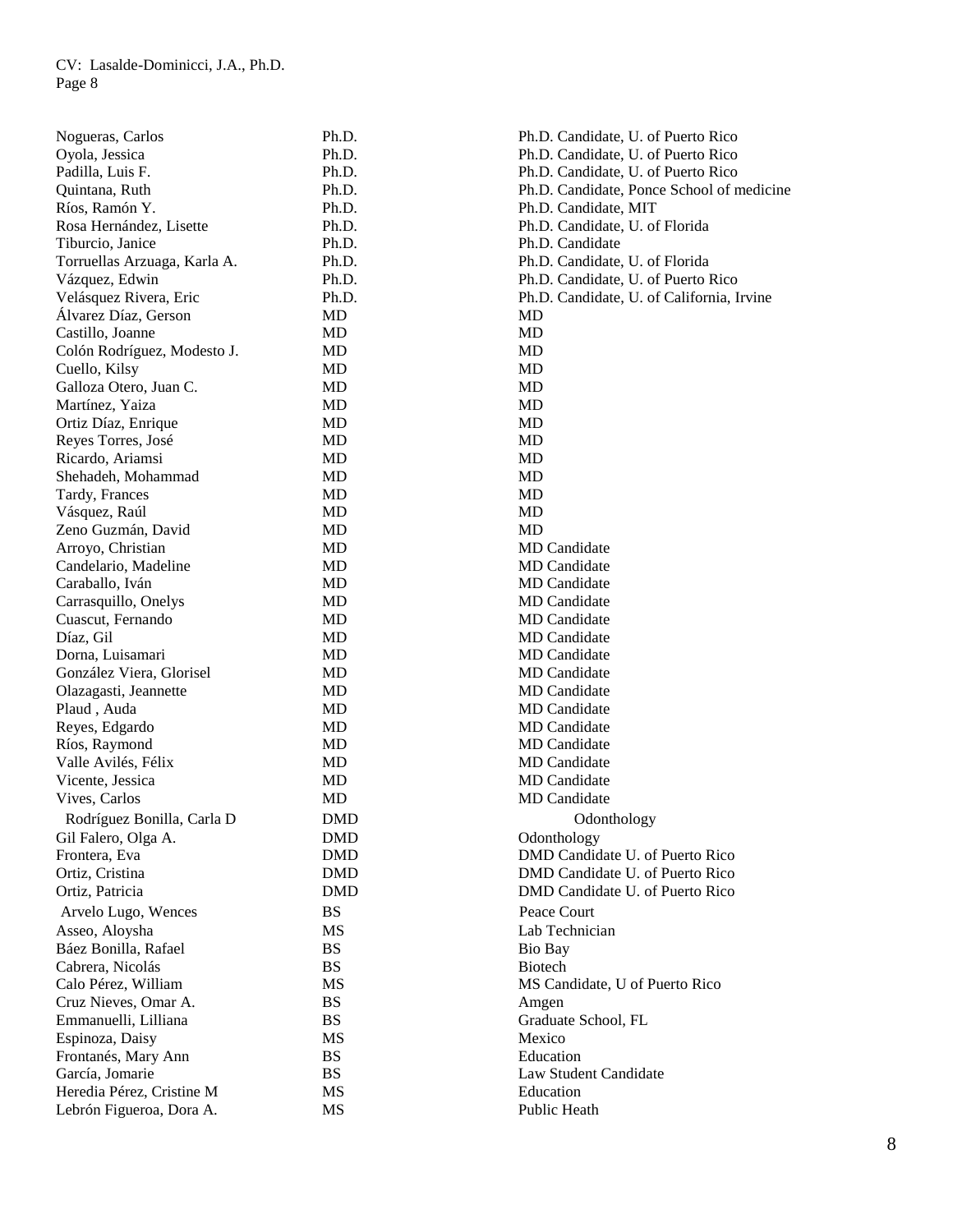| Madera, Bismark                  | <b>BS</b> | MS Ca  |
|----------------------------------|-----------|--------|
| Rivera Dueño, María Teresa       | <b>BS</b> | Speecl |
| Rivera Martínez, María De Los A. | MS        | Pharm  |
| Salamán, José C.                 | <b>BS</b> | Real S |
| Sierra Torres, Héctor R.         | <b>BS</b> | Abbot  |
| Torres Meléndez, Johanna         | MS        | Public |
| Aponte, Juan C.                  | <b>BS</b> |        |
| Avila, Jacqueline                | <b>BS</b> |        |
| Capo Ramos, David E.             | <b>BS</b> |        |
| Céspedes, Katty                  | <b>BS</b> |        |
| Collazo Santiago, Joanne         | <b>BS</b> |        |
| Dávila, Irmaydín                 | <b>BS</b> |        |
| De Jesús, María                  | <b>BS</b> |        |
| Delgado Martínez, Frances Y.     | <b>BS</b> |        |
| Delgado Martínez, Frances Y.     | <b>BS</b> |        |
| Delgado, Sara                    | <b>BS</b> |        |
| Donate Narváez, Gisela N.        | <b>BS</b> |        |
| Fernández, José Luis             | <b>BS</b> |        |
| González, Alex                   | <b>BS</b> |        |
| Hernández Rivera, Helder         | <b>BS</b> |        |
| Hyzinski, María                  | <b>BS</b> |        |
| Iguina González, Enerlyn         | <b>BS</b> |        |
| López Acevedo, Nadiuska          | <b>BS</b> |        |
| López Quintero, María            | <b>BS</b> |        |
| Lozada Santiago, Enerlyn         | <b>BS</b> |        |
| Mercado Sepúlveda, Raquel        | <b>BS</b> |        |
| Pastrana Chiclana, Raquel        | <b>BS</b> |        |
| Pérez, Ariane                    | <b>BS</b> |        |
| Resto Colón, Mónica              | <b>BS</b> |        |
| Rodríguez, Desiree               | <b>BS</b> |        |
| Rodríguez, Ileana                | <b>BS</b> |        |
| Rodríguez, Laura                 | <b>BS</b> |        |
| Rosario, Noelia                  | <b>BS</b> |        |
| Santana Negrón, Olga             | <b>BS</b> |        |
| Serrano Viruet, Dimaris          | <b>BS</b> |        |
| Torres, Heidi                    | <b>BS</b> |        |
| Valentín, Juan                   | <b>BS</b> |        |
| Vázquez, Yareliz                 | <b>BS</b> |        |

**Present Undergraduate Students**

| <b>Name</b>                 | <b>Degree</b> | <b>Status</b>         |
|-----------------------------|---------------|-----------------------|
| Acevedo, Lauren             | <b>BS</b>     | Undergraduate Student |
| Andino, Omar                | <b>BS</b>     | Undergraduate Student |
| Aponte Santiago, Nicole Ann | <b>BS</b>     | Undergraduate Student |
| Aponte, Alexandra           | <b>BS</b>     | Undergraduate Student |
| Avilés Cuadrado, Valerie    | <b>BS</b>     | Undergraduate Student |
| Avilés Pagán, Emir          | <b>BS</b>     | Undergraduate Student |
| Blundell, Andrew            | <b>BS</b>     | Undergraduate Student |
| Burgos, Neikelyn            | <b>BS</b>     | Undergraduate Student |
| Carrasquillo, Billy         | <b>BS</b>     | Undergraduate Student |
| Colón Bernal, Isabel        | <b>BS</b>     | Undergraduate Student |
| Colón, Alfredo              | <b>BS</b>     | Undergraduate Student |
| Colón, Vilmarie             | <b>BS</b>     | Undergraduate Student |
| Conklin, Steven             | <b>BS</b>     | Undergraduate Student |
| Cruz, Lilibeth              | <b>BS</b>     | Undergraduate Student |

S<br>S<br>Speech Therapy<br>Speech Therapy S<br>
Rivera Dueño, S<br>
Real State<br>
Real State Pharmacology S<br>Salamán, José C. Balandez, Papa C. Balandez, Papa C. Balandez, Papa C. Balandez, Papa C. Balandez, Papa C. B<br>Salamán, José C. Balandez, Papa C. Balandez, Papa C. Balandez, Papa C. Balandez, Papa C. Balandez, Papa C. Ba The Meléndez Meléndez, Johanna Meléndez, Johanna Meléndez, Johanna Meléndez, Johanna Meléndez, Johanna Meléndez, Johanna Meléndez, Johanna Meléndez, Johanna Meléndez, Johanna Meléndez, Johanna Meléndez, Johanna Meléndez, J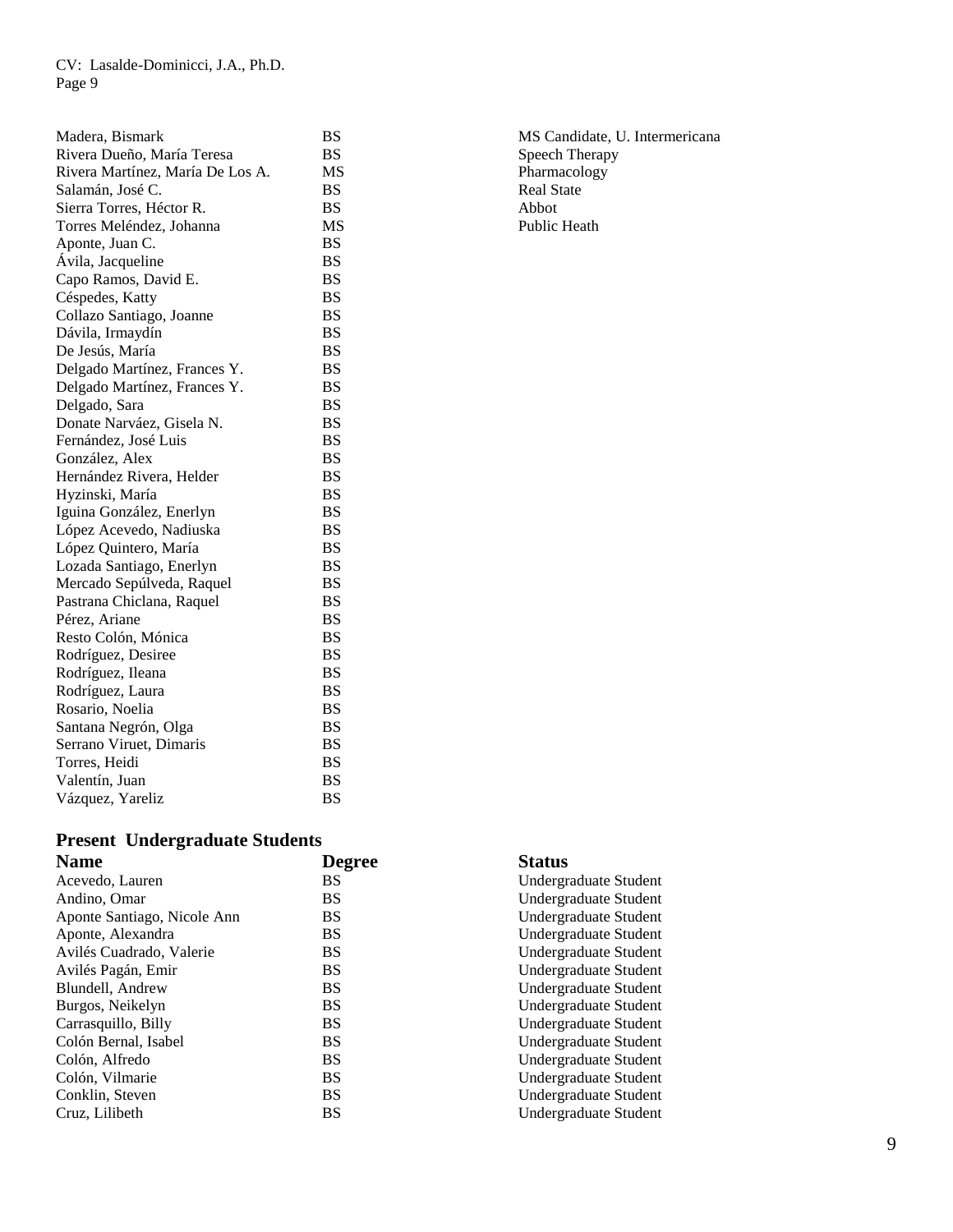| <b>BS</b> | Undergraduate Student |
|-----------|-----------------------|
| BS        | Undergraduate Student |
| <b>BS</b> | Undergraduate Student |
| <b>BS</b> | Undergraduate Student |
| <b>BS</b> | Undergraduate Student |
| <b>BS</b> | Undergraduate Student |
| <b>BS</b> | Undergraduate Student |
| <b>BS</b> | Undergraduate Student |
| <b>BS</b> | Undergraduate Student |
|           |                       |

#### **MEMBERSHIPS, OFFICES, AND COMMITEE ASSIGNMENTS IN PROFESSIONAL SOCIETY:**

Society for Neuroscience Biophysical Society American Association for the Advance of Science Sociedad de Biofísica Latinoamericana Academia de Artes y Ciencias de Puerto Rico

#### **MAJOR RESEARCH INTEREST (see http://nachrs.org/projects.html):**

Acetylcholine receptor structure and function, lipid-protein interactions in biological membranes, neuronal acetylcholine receptor and nicotine addiction, electrophysiological analysis of slow-channel congenital myasthenic syndromes (SCCMS) associated with point mutations in the genes encoding acetylcholine receptor subunits. Molecular basis for neuronal nicotinic receptor upregulation: potential implications in HIV associated dementia.

#### **RESEARCH FUNDING INFORMATION**

#### *Past*

1988-1991: National Institute of Health MARC Postdoctoral fellowship, "*Membrane cholesterol affects acetylcholine receptor-channel function*. (\$90,000)

1992-1996: National Institute of Health NIGMS Postdoctoral fellowship, "*Mutagenesis of nicotinic acetylcholine receptor-channel function*. (\$200,000).

7/97-7/99 National Science Foundation-EPSCOR- 7/97 to 7/99, P.I., "*Molecular basis of Neuronal Acetylcholine receptor desensitization*" (\$146,000) (Principal Investigator).

1/99-12/2001, National Institute of Health *Postdoctoral Research Supplement*" 5/1/997- 4/30/2002 (\$223,000) (Principal Investigator José A. Lasalde Dominicci, Co-PI Mark McNamee UC Davis).

6/2000-8/2004,"*General anesthetic interaction with lipid-exposed domains of the acetylcholine receptor*". period: 6/2000-8/2004 National Institute of Health-NIGMS-SCORE. Principal Investigator: José A. Lasalde Dominicci, Type: Institutional Minority Training Grant SCORE program NIGMS NIH MBRS S06 GM08102, cost \$595,482. The goal of this project is to define the allosteric sites of the M4 trasmembrane segment of the *Torpedo* AChR. This project focus on the interaction of general anesthetics with lipid exposed mutations on the M4 domain an also the analysis of 3 lipid exposed allosteric positions. Principal Investigator: José A. Lasalde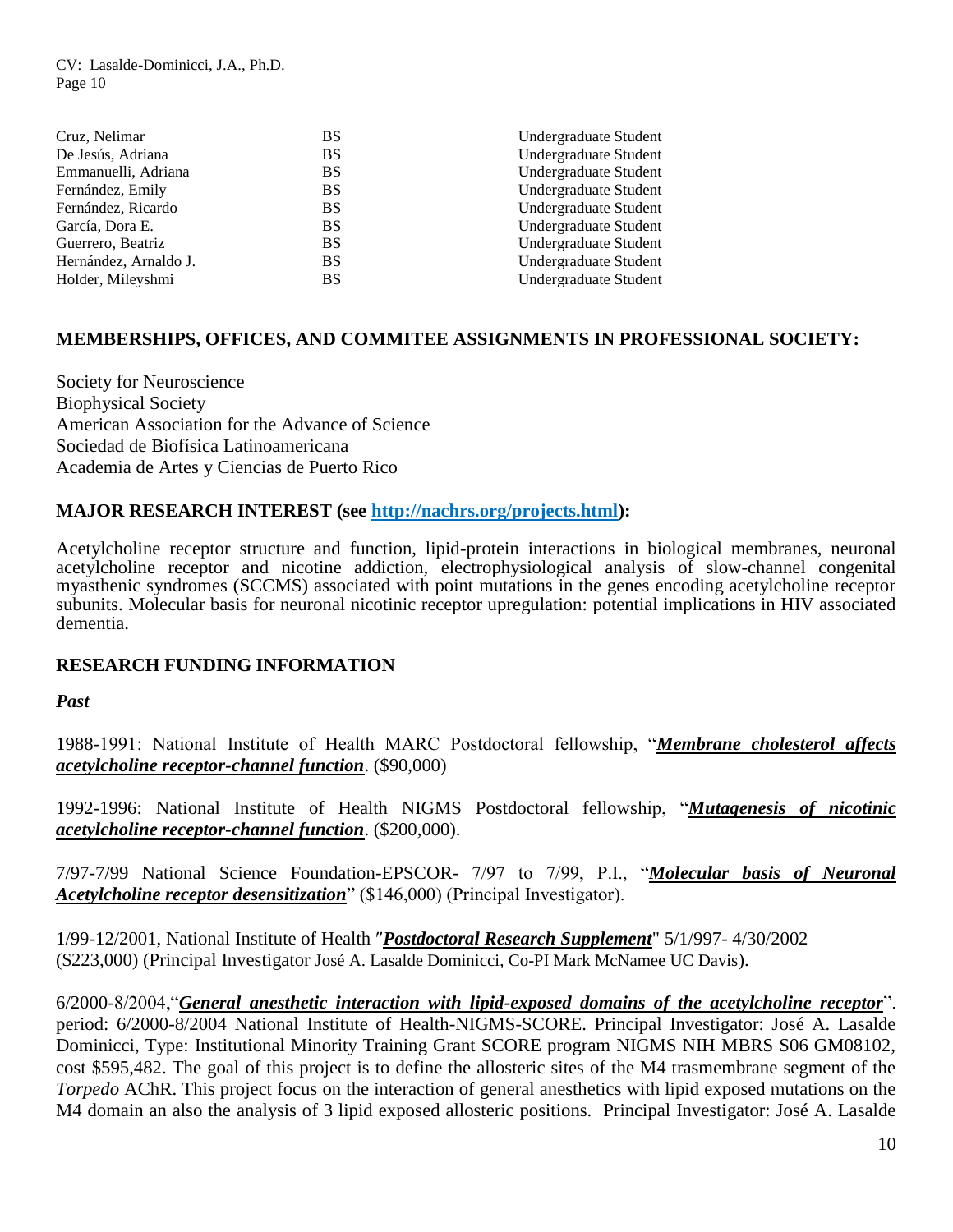Dominicci, Ph.D. Type: Institutional Minority Training Grant SCORE program NIGMS (NIH MBRS S06 GM08102) .

01/01/1999-7/31/2004, "*Acetylcholine receptor genes in slow-channel syndrome*" (\$1,400,000) Consortium Agreement Period: January 1, 1999 to July 31, 2004, Type: National Institute of Health-(2RO1-N33202) C0-P.I (Principal Investigator- Christopher Gómez, J.A. Lasalde-Dominicci Co-Principal Investigator). The goal of this project is to understand the pathophysiology and molecular mechanisms involved in the impairment of neuromuscular transmission in the slow channel congenital myasthenic syndrome (SCCMS). Consortium agreement with University of Minnesota.

6/2000-7/2002. "*Development of pathogenic Neuronal Nicotinic Acetylcholine receptor models*" Postdoctoral Research training Supplement NIH, American Psychiatry Association (\$80,000) (Principal Investigator Maria Reyes, M.D., Co-Investigator: José A. Lasalde Dominicci. The long-term goal of this project is to develop transgenic mice models for pathogenic cholinergic pathways in the CNS. The proposed research will focus on the construction and electrophysiological characterization of two pathogenic mutations recently found in the muscle type AChR ( $\beta$ 1V229F and  $\alpha$ 1V249F) at homologous positions in the  $\alpha$ 4 neuronal subunit. These two mutations have been found in two myasthenic patients with the slow-channel (SCCMS).

7/2000-8/2003, "*Molecular Basis of neuronal nicotinic receptor up-regulation and nicotine addiction***"**  (\$30,000). The goal of this research proposal is to combine electrophysiological, biochemical, molecular biological techniques and confocal imaging in order to define the structural and functional basis for the relationship between up-regulation and desensitization of the α4β2 nAChR induced by nicotine. The mechanism by which the  $\alpha$ 4 $\beta$ 2 nAChR number is increased in the cell surface following nicotine exposure is thought to involve reduced turnover of receptors, it has been suggested that a conformational change of the receptor prevent it from being removed from the cell surface. The long-range goal of the proposed experiments is to gain insight into a mechanism of upregulation of the  $\alpha$ 482 nAChR up-regulation that has been associated to nicotine tolerance and dependence. Principal Investigator: José A. Lasalde Dominicci, Ph.D. Type: Institutional Funds (FIPI) (Years 2000-2003) Period: July 1, 2000 to December 31, 2003.

10/1998-12/2000, *"Instrumentation for Confocal microscope"* Principal Investigator: José A. Lasalde Dominicci, Ph.D. Type: Competitive Instrumentation NIH-NCRR (1S10RR 13705-01). This project provided Confocal Laser Scanning microscope. This system includes Krypton/Argon mixed gas laser with lines 488, 568 and 647nm; scanning imaging head; fiberoptics laser delivery; three detector channels; multichannel data acquisition; Pentium based scan control and image acquisition system. Funds awarded \$236, 433.

10/1999-8/2000, "*Confocal Imaging Facility Upgrade"* Principal Investigator: José A. Lasalde Dominicci, Ph.D. Type: Instrumentation, National Science Foundation EPSCoR. This proposal up-grades the confocal imaging facility with an additional inverted microscope (coupled to the Zeiss 510 NLO confocal microscope) and computers programs and printers to support image analysis. Funds awarded \$226,000.

10/1998-10/1999, *"Automated DNA sequencing instrumentation Facility"* NSF-EPSCoR Shared Instrumentation grant, Awarded (3/15/1999) Principal Investigator: Owen McMillan, Ph.D. Co- Investigator: José A. Lasalde Dominicci, Ph.D. Funds awarded \$165,000.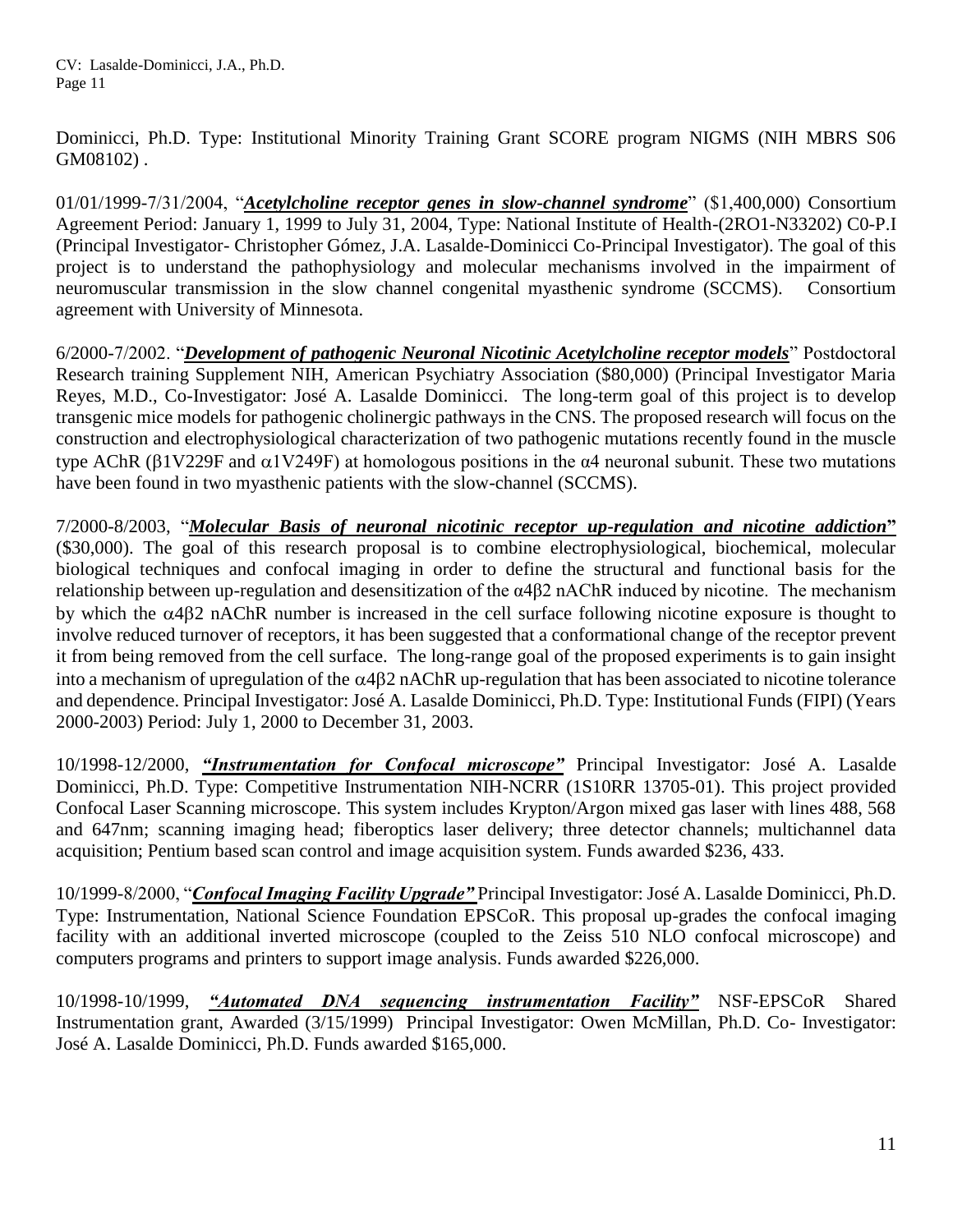5/1999-8/2000, *"A twophoton laser application for confocal imaging"* NSF EPSCoR co-funding Principal Investigator: Fernando Santana, Ph.D., Co-Principal Investigator: José A. Lasalde Dominicci, Ph.D. Funds awarded \$232,000

09/1997-04/31/2009 Type: 2R01GM56371-12, Funds awarded \$2,497,000. "*Cholesterol and lipid protein interactions affect acetylcholine channel function" (Investigates the effects of cholesterol and lipid exposed mutation on the Torpedo and muscle-type AChR channel function*). Principal Investigator: José A. Lasalde Dominicci, Agency National Institute of General Medical Sciences (NIGMS). The conformational transitions of the Nicotinic Acetylcholine receptor (AChR). We decoded a network of hydrophobic allosteric sites located at lipid exposed of the M3 transmembrane segment. The main hypothesis is that an exclusive group of lipid-exposed positions might play a critical role in the channel function through physical interactions with membrane lipids that remain to be defined. This research explore specific, novel aspects of the interaction of these allosteric sites with the membrane bilayer using two approaches: lipid replacements in the intact oocyte, site specific mutagenesis of the M3 transmembrane domain of the *Torpedo* and muscle-type AChR and the use of nonsense suppressor methods to deliver unnatural amino acids to novel allosteric positions in transmembrane segments.

6/2004-8/2008, "*Mutagenesis of nicotinic acetylcholine receptors*". period: 6/2004-8/2008 (\$740,000) National Institute of Health-NIGMS-SCORE. Principal Investigator: José A. Lasalde Dominicci, Type: Institutional Minority Training Grant SCORE program NIGMS NIH MBRS S06 GM08102, cost \$595,482. The goal of this project is to define the allosteric sites of the M4 trasmembrane segment of the *Torpedo* AChR. This project focus on the interaction of general anesthetics with lipid exposed mutations on the M4 domain an also the analysis of 3 lipid exposed allosteric positions. Principal Investigator: José A. Lasalde Dominicci, Ph.D. Type: Institutional Minority Training Grant SCORE program NIGMS (NIH MBRS S06 GM08102).

9/2009-11/2012 Principal Investigator: José A. Lasalde Dominicci, Ph.D. (NSF), Type: MRI Instrumentation Grant, "*Emission-Fingerprinting upgrade-Confocal and Two photon Facility–Multi Campus Initiative-UPR*" Submitted January 28, 2009. The main goal of this proposal is to upgrade the applications of an existing Confocal and Two-Photon Microscopy Facility of the University of Puerto Rico (UPR), Río Piedras Campus (www.cifupr.org), to perform fluorescence emission fingerprinting - Budget allocation: \$322,000.

1/2010-7/2015 Type 2RO1-N33202 "*Acetylcholine receptor genes in slow-channel syndrome*" (\$1,400,000.013) Consortium Agreement: National Institute of Health (Principal Investigator- Christopher Gómez, J.A. Lasalde-Dominicci Co-Principal Investigator). The goal of this project is to understand the pathophysiology and molecular mechanisms involved in the impairment of neuromuscular transmission in the slow channel congenital myasthenic syndrome (SCCMS). Consortium agreement with University of Chicago.

10/2006-8/31/2013 - No Cost Extension - SNRP: "**Specialized Neurosciences Research Program in NeuroAIDS**", (\$1,500,000 per year) Principal Investigator: Edmundo Kraiselburd, Scientific Director, José A. Lasalde Dominicci (time effort 25%, Scientific Director). National Institute of Neurological Disorder and Stroke (U54NS0430311), National Institutes of Health. The present NeuroAIDS Program of the UPR-MSC SNRP funded by NINDS provides the ideal instrument to upgrade the level of research in HIV and neuroscience's building on these existing clinical and basic research infrastructures and the collaboration with NIH funded scientists with skills and expertise otherwise not available in Puerto Rico. (for further information see [http://snrp.rcm.upr.edu/investig.html.](http://snrp.rcm.upr.edu/investig.html)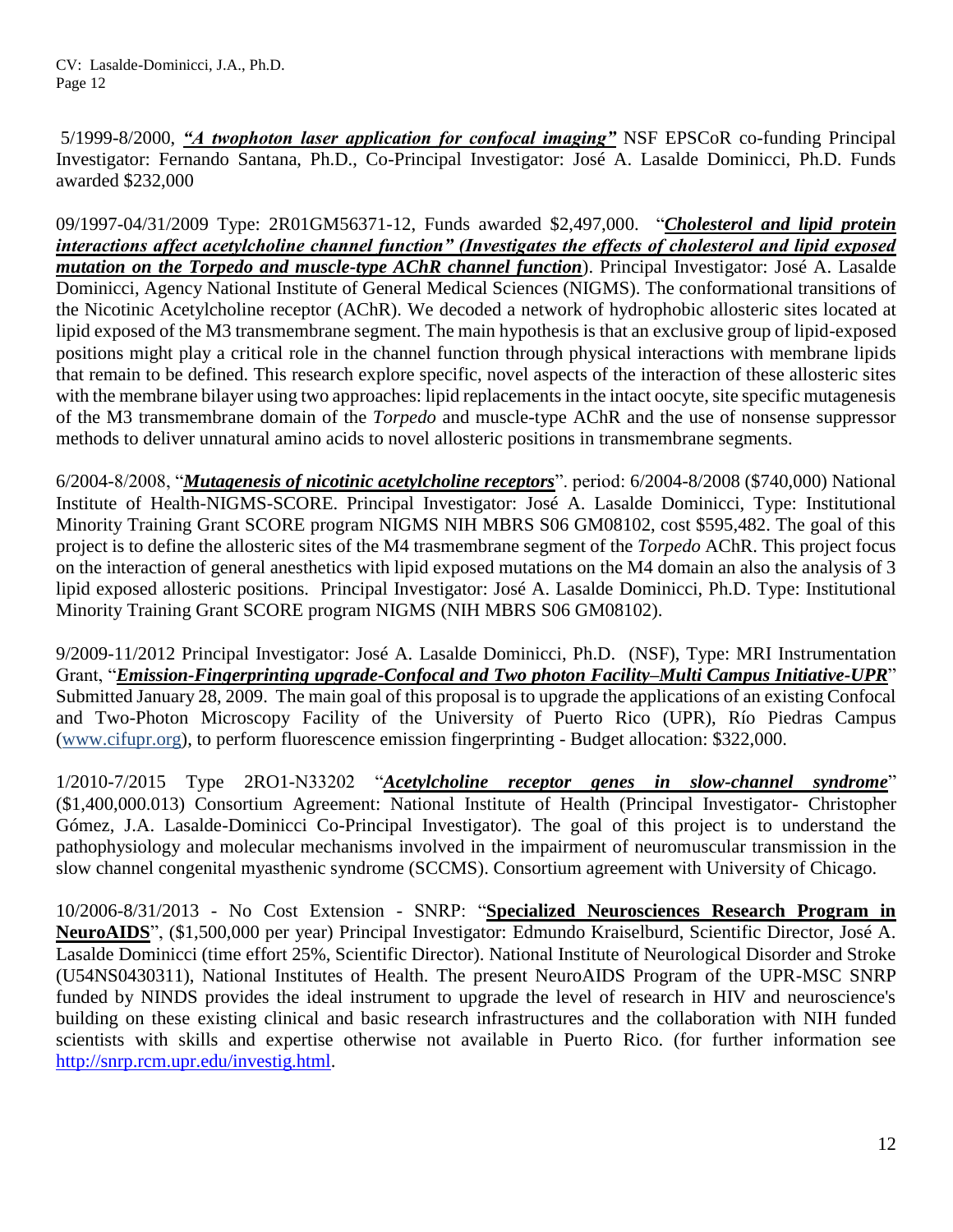*10/2006-8/31/2013- No Cost Extension, - SNRP, NIH- U54NS0430311-NCE; Title: "Molecular basis for neuronal nicotinic receptor upregulation: potential implications in HAD***"** NCE P.I. José A. Lasalde-Dominicci, Direct Cost \$350,000 per year (5 years) 11/2006-10/2013. In the project, we will use voltage-clamp whole-cell current electrophysiological recording to assess nAChR function, radioligand binding assays to ascertain numbers of  $\alpha$ 4 $\beta$ 2-nAChR in total cell membranes and on the cell surface, site-directed mutagenesis approaches, and confocal microscopy to study the upregulation of the  $\alpha$ 4 $\beta$ 2 and  $\alpha$ 7 nAChRs. The aims are to: (1) define the structural and functional basis for the up-regulation of the  $\alpha$ 4 $\beta$ 2 nAChR induced by chronic nicotine exposure, (2) develop methods to incorporate fluorescent amino acids into the nAChR subunits using nonsense suppressor techniques that will allow the study nAChRs trafficking in vivo, (3) gain insight into the molecular basis for the upregulation of the  $\alpha$ 7 nAChR induce by a combined treatment with HIV-1 gp120, nicotine and galantamine in vitro, (4) examine the functional state of the  $\alpha$ 7 nAChR after chronic exposure to gp120 in macrophages from HIV infected patients and (5) express and purify the  $\alpha$ 7 nAChR extracellular domain for crystallization trials.

Grant Number P20 RR-016470 from the National Center for Research Resources (NCRR), Period: 05/01-2009- 04/31-2014. P.I. Vibha Bansal, Ph.D *"Screening of different sources of plasminogen activators, their inhibitors and development of new techniques for isolation of plasminogen activators"*, José A. Lasalde Dominicci, Ph.D. (*in kind* as Collaborator/Mentor).

Grant Number P20 RR-016470 from the National Center for Research Resources (NCRR), Period: 05/01-2009- 04/31-2014. Margarita Ortiz, Ph.D., PI Project, José A. Lasalde Dominicci, Ph.D. (in kind Collaborator/Mentor) - "*Novel synthesis of nicotinic agonists for Alzheimer's therapy***"\**

NIH Clinical Grant Award \$50K, PI Dr. Carlos Báez. Mentor, Dr. José Lasalde Dominicci "*Bupropion as adjunctive therapy to improve immune profile in HIV seropositive smokers*", Awarded 02/11/2011 (*in kind* Mentor)

**Clinical Bioreagent Center in PR. HIV Vaccine pilot project** CRD OISE-14-60-828-01, 06/15/2015- 01/15/2016 (José A. Lasalde Dominicci, Ph.D. PI 5% *in kind*)

### **Present Funding**

NIH-NIAID- *"Optimization of HIV glycoproteins as vaccines candidates"*– Principal Investigator (**R01AI122935**) José A. Lasalde Dominicci, Ph.D. (*in kind*). More than thirty years after its discovery, the human immunodeficiency virus (HIV) continues to be a major global concern. Despite a reduction in the number of new infections worldwide (2.1 million new infections in 2013 vs. 5 million in 2005), the HIV pandemic is far from over. In the United States alone, there are nearly 45,000 new HIV diagnoses each year, with some ethnic groups being disproportionately affected. Thus, the search for a prophylactic vaccine against HIV is of paramount importance. In this project, a consortium that combines a research university, a startup biotech company and the advisory input from the local biopharmaceutical manufacturing sector, aim to optimize the pipeline for the production of HIV vaccines for clinical trials by addressing some of the hurdles that have hindered progress in this field over the years. Period:  $07/01/2016 - 06/30/20$ 

NIH-NIGMS- *A lipid-based approach towards the nAChR high resolution structure***".** Principal Investigator: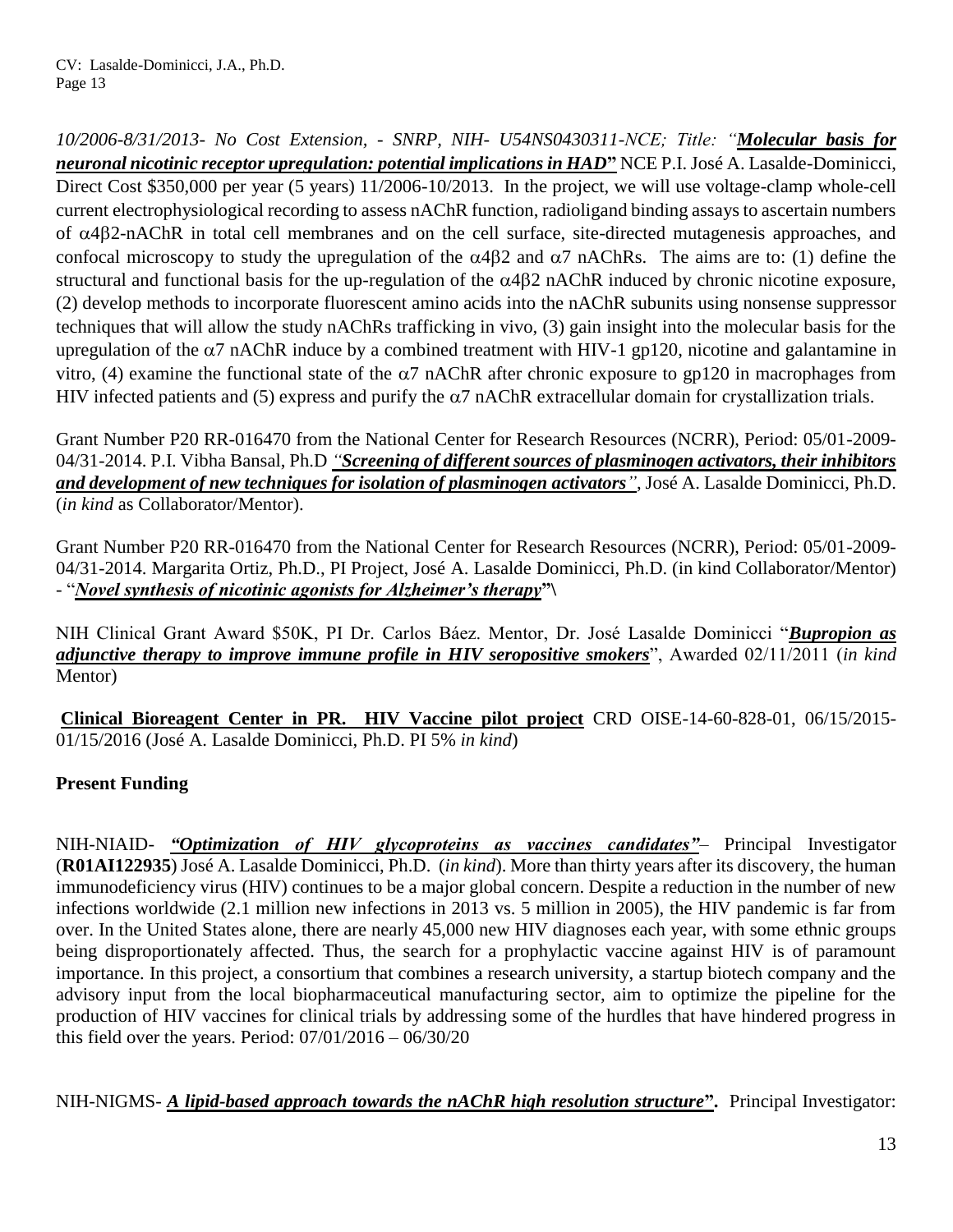José A. Lasalde Dominicci, Ph.D. (NIH) **R01GM098343,** Period: 2/01/2013-05/31/2019. We propose to develop a comprehensive lipid-based approach to assess the function and stability of detergent-solubilized nAChR. The main goal of this application is to define the manner in which detergents affects the lipid composition, ion channel function, agonist binding, state of aggregation of the solubilized-nAChR and ultimately the ability to form membrane protein crystals. The objective of this application is to develop a comprehensive lipid-based approach for the selection of detergents for membrane protein crystallization.

NIH/NINDS- "*The COBRE Center for Neuroplasticity at the University of Puerto Rico***".** Principal Investigator: José A. Lasalde Dominicci, Ph.D., Mark Miller Co-Investigator, Director of Confocal imaging facility, José A. Lasalde Dominicci, Ph.D. (NCRR), Type: U54 COBRE- Budget allocation: \$11,613,710. The goal of the COBRE Center proposed in this application is to significantly enhance the quality and biomedical relevance of research by scientists at the Institute of Neurobiology, the University of Puerto Rico Medical Sciences Campus (UPR-MSC) and the UPR Río Piedras Campus (UPR-RP). Period: 01/2018-12/31/2023. Awarded on November 2012.

#### **PENDING GRANTS**

- 1- The COBRE Phase 2 Center for Neuroplasticity at the University of Puerto Rico (Lasalde-Dominicci, J. P.I. and Miller, M Co-PI). 2P20 GM103642-6 Period: 07/01/2018-06/30/2023), Direct Cost \$1,500,000 per year (5 years).
- 2- 1R01DA044912-01 "Disruption of  $\alpha$ 7-mediated cholinergic anti-inflammatory response in HIV infection" (Lasalde-Dominicci, J. P.I., Wojna Valerie Co-PI).
- 3- 1S10OD025143-01, "Establishment of a multi-user high-performance MALDI ToF/ToF mass spectrometer in the University of Puerto Rico". NIH, NIGMS

### **TEACHING**

Molecular Biology, Biochemistry, Biophysics courses and lectures at undergraduate and graduate levels.

**Invited Lectures** (Partial List):

October 1989: The Pan American Congress, San Juan, Puerto Rico. "*The use of the patch-clamp technique to study lipid effects on ion channel function."*

May 15, 1992: The 25th Jerusalem Symposium: on protein, structures and models. The Israeli Academy of Science, The Hebrew University, Jerusalem, Israel. "*A combined study of fluorescence polarization and patch clamp to study lipid alterations on the acetylcholine channel function."*

December 1992: Department of Physiology, UC Davis School of Medicine, Davis CA." *Mutations at the protein lipid interface of the acetylcholine receptor dramatically alter channel function*."

January 1995: Biophysical Meeting San Francisco California: "*Amino acid substitutions at the proteinlipid interface of the Torpedo californica AChR play a key role in channel gating*."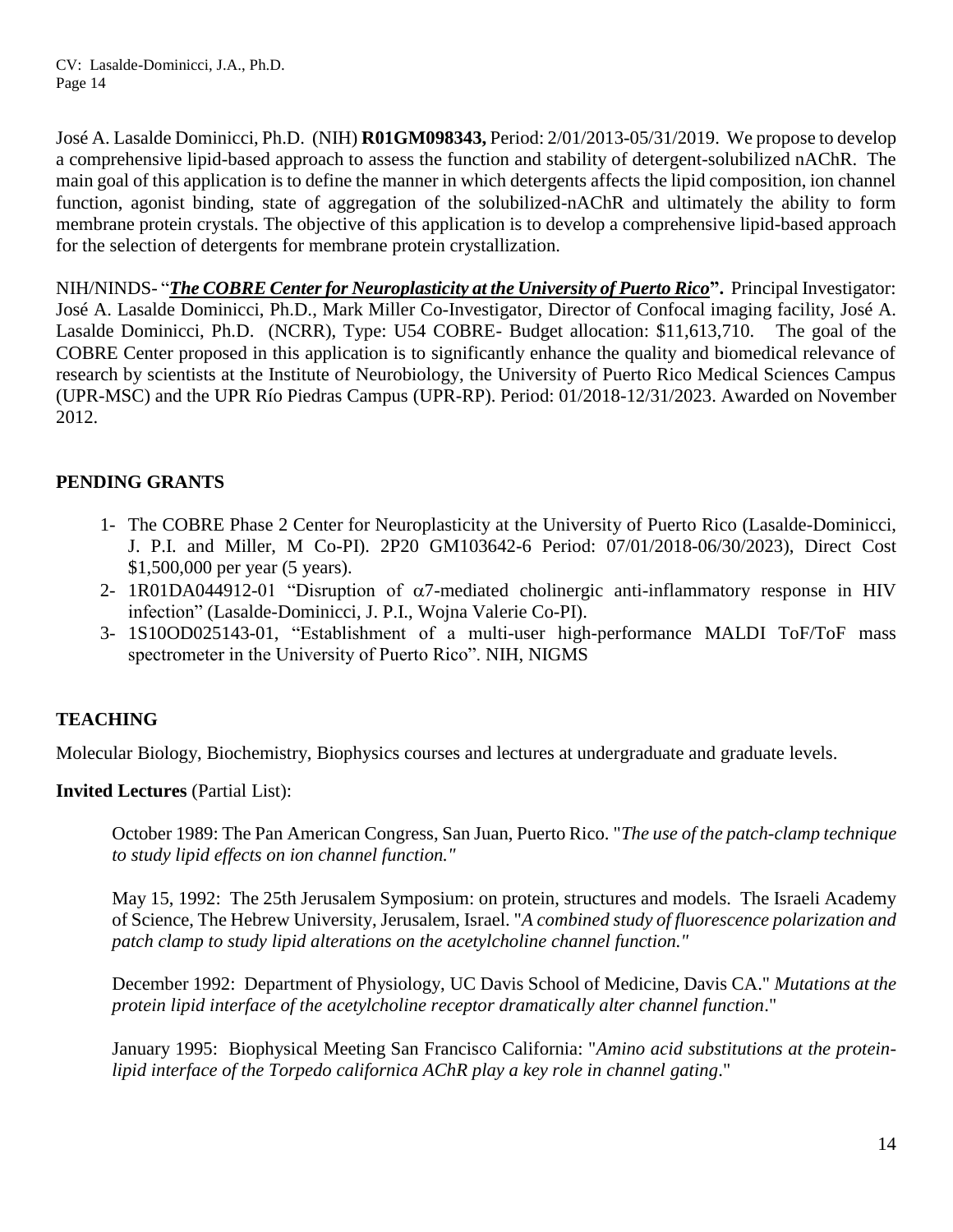June 1995: International Symposium of Drug Addiction Buenos Aires Argentina. Plenary lecture: "*Neuronal Acetylcholine receptors; a key to a mechanism for nicotine addiction*": Buenos Aires, Argentina.

July 1999: "*A nobel subunit Acetylcholine receptor mutation in the Slow-Channel Congenital Myasthenic Syndrome (SCCMS) display altered kinetics and spontaneous channel activity*." Glaxo-Wellcome, meeting Hotel Westing-Río Mar, Río Grande , P.R.

July 6, 2000: "*El Genoma humano y sus implicaciones*" Academia de Artes y Ciencias Ateneo de Puerto Rico.

October14, 2000: *Structure-function relationship in the Acetylcholine Receptor*. Simposio Internacional de Biofísica, Alicante España.

January 25, 2002: "*Structure function studies on the lipid-exposed domains of the nicotinic Acetylcholine receptor*"; University of Minnesota, Department of Neuroscience.

July 8 2003: "*Structural Studies on nicotinic Receptors*", Scripps Clinics, San Diego CA.

December 12, 2004: "*Nicotinic receptors from Structure to disease*" Invited speaker at the 9th Annual RCMI meeting in Baltimore.

September 24, 2005: "*Stories of success in science*", Speaker for the NSF-EPSCOR National meeting.

October, 15, 2005: "*Structure function studies on nicotinic receptors*", Plenary speaker in the AAAS meeting Interamerican University, San Juan P.R., 10/15, 2005.

University of Madison, Wisconsin, October 26, 2006: The Neuroscience Program: "*Neuronal Nicotinic receptor upregulation: a paradox*."

University of Florida at Gainesville December 15, 2007. "*Nicotinic receptors and disease*"

Plenary speaker- American Chemical Society meeting, "*Approaches for the Study of Ion Channels: Nicotinic Acetylcholine Receptors from Structure to Diseas*e", San Juan, PR. -July 27, 2008.

Conferencia Magistral- 50 aňos de Biomédica, October 30, 2010 "*Nicotinic Receptors; From Basic to Translational Research*" Hotel Caribe Hilton, SJ, PR.

July 19, 2012: Massachusetts Institute of Technology, Special Seminar HHMI Institute, Department of Brain and Cognitive Sciences, "*Nicotinic Receptors; from structure to disease*"

March 1, 2016 University of South California, Department of Structural Biology *"Nicotinic Acetylcholine Receptors, from structure to disease"*

#### **PUBLICATIONS**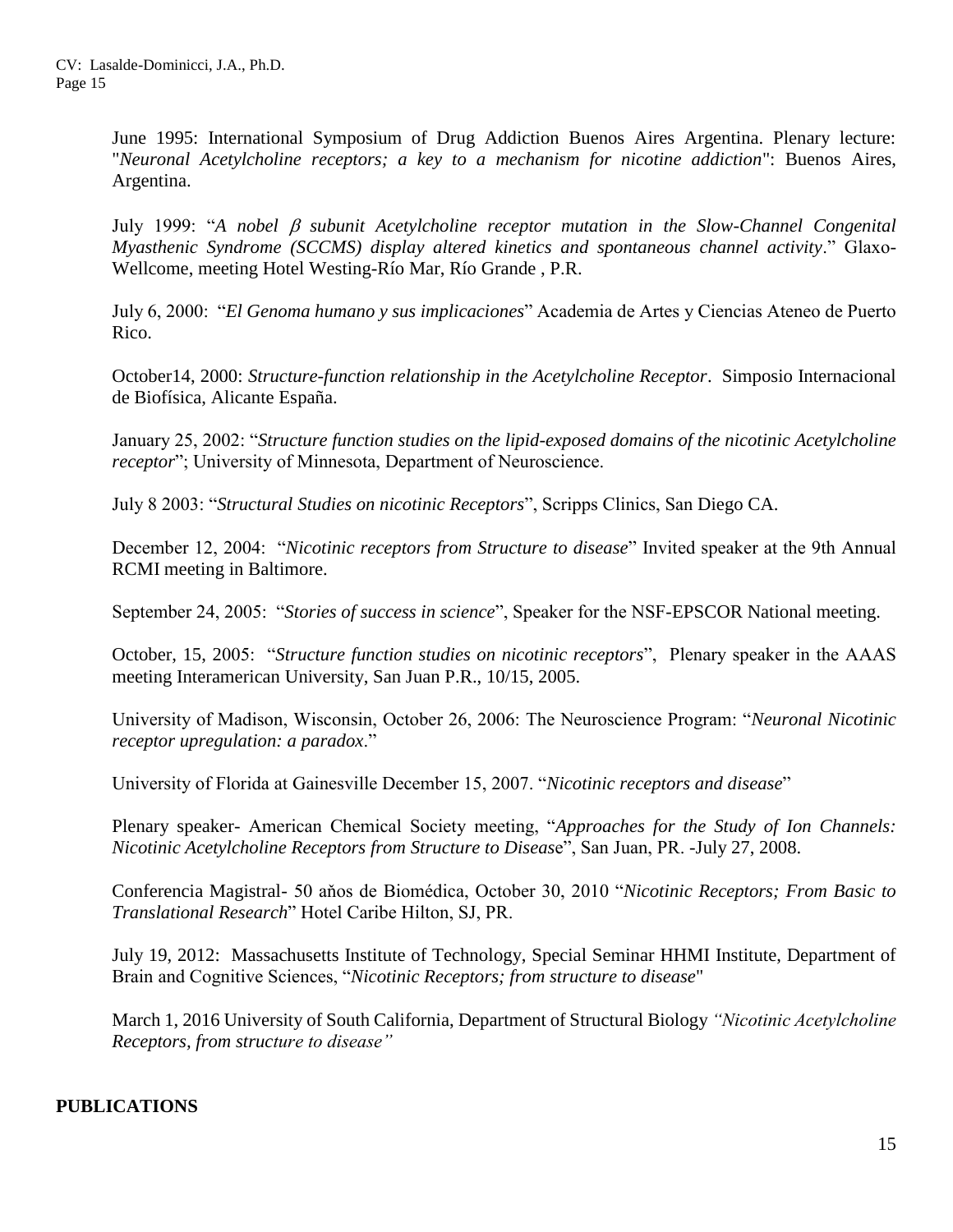- 1. Eterovic, V.A., Escalona de Motta, G., Hann, R.M., Lasalde, J.A., Prieto, J.A., and Ferchmin, P.A. Positive modulators of muscle acetylcholine receptor. J. Receptor Res. 9:107-125, (1989).
- 2. Eterovic, V.A., Hann, R.M., Ferchmin, P.A., Escalona de Motta, G., Del Castillo, J., Prieto, J.A. and Lasalde, J.A. Positive modulators of acetylcholine receptors: differences between skeletal muscle and electric organ. In: Molecular Biology of Neuroreceptors and Ion Channels, NATO-ASI Series, A. Maelicke, (ed.) Vol. H 32: 565-584, (1989).
- 3. Rojas, L., Lasalde, J.A. and Zuazaga, C. El receptor nicotínico para la acetilcolina, importancia de enlaces disulfuro en la actividad unitaria. En: *Investigaciones recientes sobre mecanismos de transporte de iones en membranas biológicas*, A. Bendimyl Proeblo, (ed.) Monte Ávila, 33-40, (1992).
- 4. Lasalde, J.A. (Book Chapter) A correlation between patch clamp and fluorescence anisotropy experiments to study alterations on the acetylcholine channel induced by cholesterol enrichment in chick myocytes. In: Membrane proteins: structures, interactions and models, Kluwer Academic Publishers, A. Pullman et al. (eds.) 199-212, (1992).
- 5. Escalona de Motta, G., Mercado, J.A., Tosteson, T.R., González, I. and Lasalde, J.A. Modulation of acetylcholine channel by a polar component isolated from toxic Ostreopsis lenticularis extracts. Bull. Soc. Path. Ex. 85: 489-493, (1993).
- 6. Lee, Y., Li, L., Lasalde, J. A., Rojas, L., Pappone, P., Ortiz, S., and McNamee, M. Mutations in the M4 domain of the Torpedo californica AChR: dramatically alter ion channel function. Biophysical Journal 66:646-653, (1994).
- 7. Lasalde, J.A., Colom, A., Resto, E., and Zuazaga C. Heterogeneous distribution of acetylcholine channel induced by cholesterol enrichment. Biophysical & Biochemical Acta 1235:427-438, (1995).
- 8. Vibat, C.R.T., Lasalde, J.A., McNamee, M.G., and Ochoa, E.L.M. Differential desensitization properties of rat  $\alpha$ 4 $\beta$ 2 neuronal nicotinic acetylcholine receptor subunit combinations expressed in Xenopus laevis oocytes. Cellular and Molecular Neurobiology 15:411-425, (1995).
- 9. Gómez, C.M., Masselli, R., Gammack, B.S., Lasalde, J. A., Tamamizu, S., Comblath, D.R., Lehar, M., McNamee, M., and Knucl, R.W. A  $\beta$  subunit mutation in the Acetylcholine receptor channel gate causes a severe slow-channel myasthenic syndrome. Annals of Neurology: 39:712-721 (1996).
- 10. Gómez, C.M., Tamamizu, S., Lasalde, J.A. et al., nd Knucl, R.W. In vivo and in vitro properties of an Acetylcholine receptor mutation in the slow-channel myastenic syndrome. Neurology: 46 (2) 310-11 (1996).
- 11. Tamamizu, S., Butler, D., Lasalde, J. A., and McNamee, M.G. Monoclonal antibodies probe structural transitions of the nicotinic acetylcholine receptor. Biochemistry Vol 35, No. 36 11773-11781 (1996).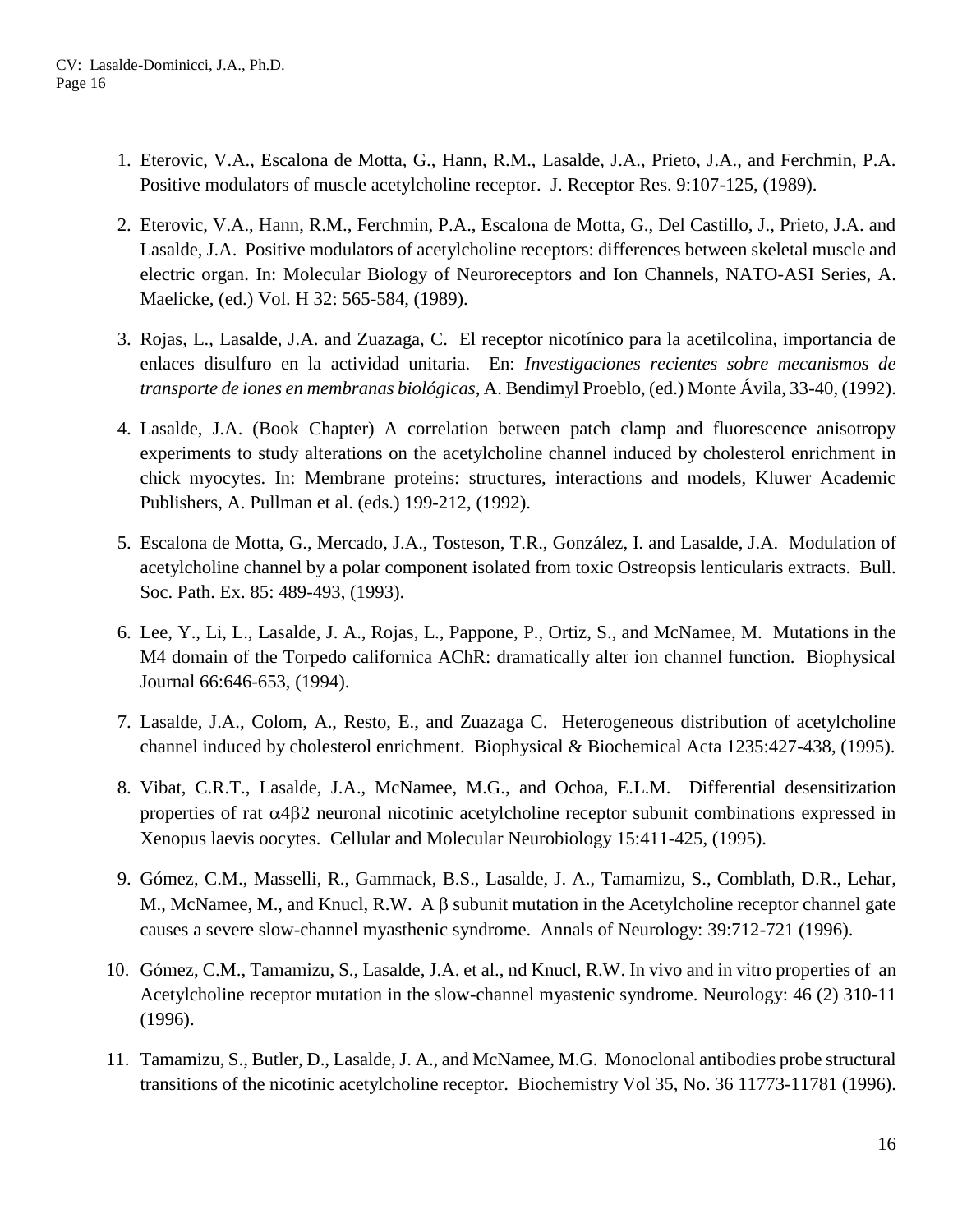- 12. Lasalde, J.A., Tamamizu, S., Butler, D.H., Vibat, C.R.T., and McNamee, M.G. Tryptophan substitutions at the lipid exposed transmembrane segment M4 of the Torpedo californica acetylcholine receptor are critical for channel gating. Biochemistry Vol. 35, No. 45 14139-14138 (1996).
- 13. Butler, D.H., Lasalde, J.A., Butler, J., Zimmerman, G., and McNamee, M.G. Mouse-Torpedo chimeric subunits used to probe open time determinats on the nAChR primary sequence. Cellular and Molecular Neurobiology Vol. 17 No.1 13-33 (1997).
- 14. Gómez, C.M., Masselli, R., Gammack, B.S., Lasalde, J.A., Tamamizu, S., Comblath, D.R., Lehar, M., McNamee, M., and Robert L. Wolimann. Slow-Channel Transgenic mice: a model of postsynaptic organellar degeneration at the neuromuscular junction. Journal of Neuroscience, June 1, 17 (11): 4170-4179 (1997).
- 15. Ortiz, S., Lasalde, J. A., Pappone, P., and McNamee, M. A kinetic analysis of the C418W mutant of the Torpedo Californica Acetylcholine receptor. Journal of Membrane Biology Vol. 158 17-30. (1997).
- 16. Tamamizu, S., Lee Y-H., M.G. McNamee and Lasalde-Dominicci, J.A., Mutations at the lipid protein interface of the mouse Acetylcholine receptor alter channel gating. Journal of Membrane Biology Vol. 170 July 157-164 (1999).
- 17. Tamamizu, S., Guzmán, G., Santiago, J., Rojas, L.V., McNamee, M. G. and Lasalde-Dominicci, J. A., Functional effects of periodic tryptophan substitutions in the alpha M4 transmembrane domain of the Torpedo californica nicotinic acetylcholine receptor. Biochemistry Vol 39, Number 016, 4666-4673 (2000).
- 18. Cruz, A., Mercado, J. L., Rojas, L. V. and Lasalde-Dominicci, J. A. Mutations on the gamma M3 domain of Torpedo Californica later allosteric transitions of the Torpedo Californica Acetylcholine Receptor. Journal of Membrane Biology Vol. 183 (1): 61-70 (2001).
- 19. Santiago, J., Guzmán G. R., Rojas, L., Marti, R., Asmar-Rovira, G., Santana, F. and Lasalde-Dominicci, J.A., Probing the effects of membrane cholesterol in the Torpedo California Acetylcholine Receptor and the novel lipid-exposed mutation  $\alpha$ C418W in Xenopus oocytes. Journal of Biological Chemistry Vol. 226, Issue 49, 46523-46532 (2001).
- 20. Gómez, C.M., Maselli, R, Vohra, B.P.S., Navedo, M., Stiles, J, Charnet, P. Schott, K, Rojas, L., Keesey, J., Verity, A., Wollmann, R.W., Lasalde-Dominicci, J. A. A Novel Delta Subunit Mutation in Slow-Channel Syndrome Causes Severe Weakness by Delayed AChR Opening and Widening Synaptic Cleft Annals of Neurology, Vol. 51, 102-112 (2002).
- 21. Gisila R. Guzmán, Alejandro Ortiz-Acevedo, John Santiago Legier V. Rojas and José A. Lasalde-Dominicci (2002) Regulation of Acetylcholine Receptor function by Cholesterol, (invited Book Chapter in Recent Research Developments in Membrane Biology, (2002): ISBN: 81-7736-181-3, p127-146.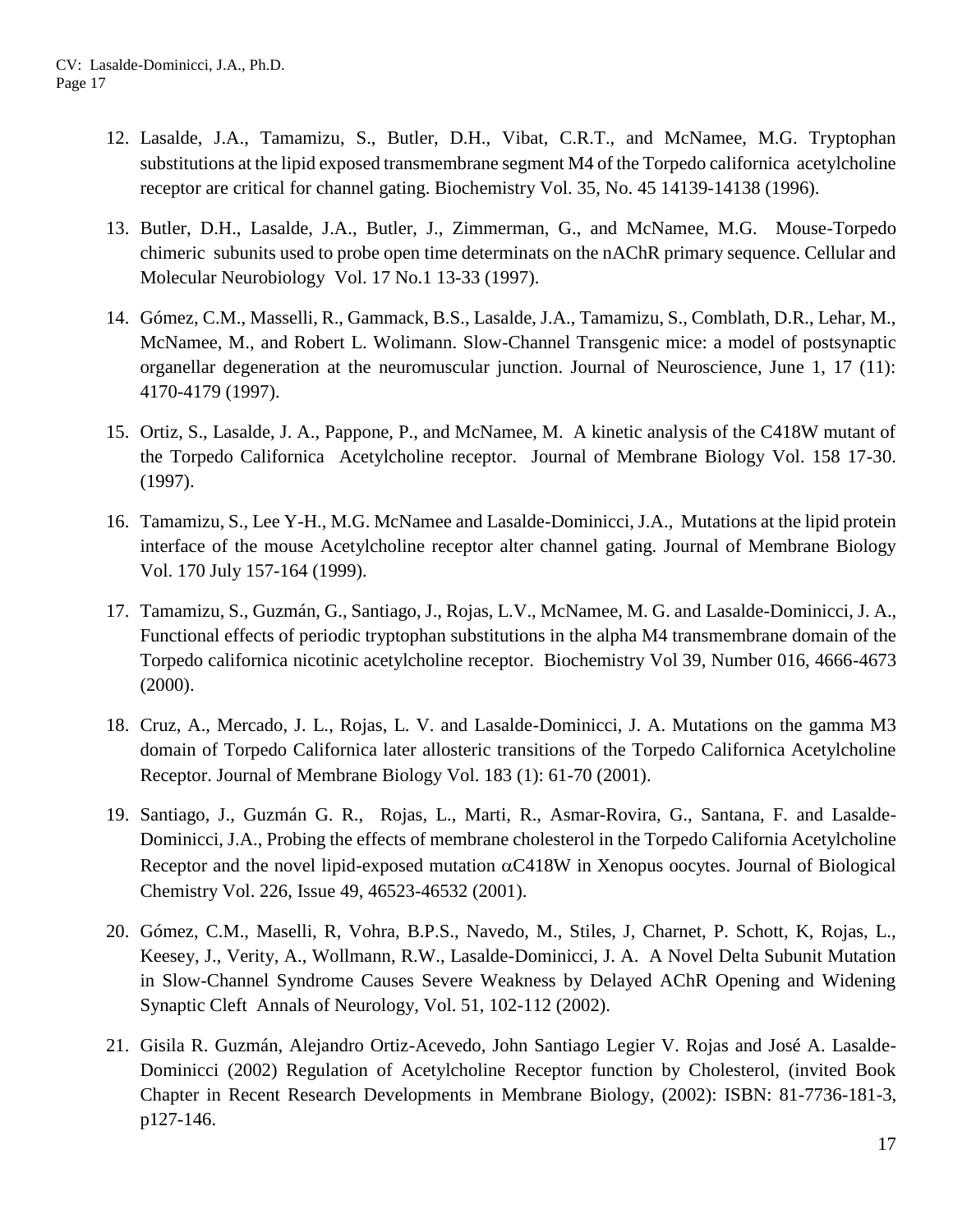- 22. Rojas, L. V., Bonilla, L., Báez, S. and Lasalde-Dominicci, J. A. (2003) 3, 5, 3' triiodethyronine controls miniature end plate currents frequency of pre- and pro-metamorphic tadpoles: Implication in the apoptotic mechanism. Journal of Neuroscience Research Vol. 71: Issue 5, 670-678.
- 23. Guzmán, G., Santiago, J., Rojas, L., and Lasalde-Dominicci, J. A., (2003). Functional effects of tryptophan substitutions in the alpha M3 transmembrane domain of the Torpedo californica nicotinic acetylcholine receptor: Structural and Functional interpretation, Biochemistry Vol. 42, No. 42, October 28, p12243-12250.
- 24. Navedo, M., Nieves, M., Rojas L. V., M.G. McNamee and Lasalde-Dominicci, J.A., (2004) Mutations at the lipid protein interface M3 transmembrane segment of the muscle-type Acetylcholine receptor alter channel gating. Biochemistry 43, 78-84.
- 25. Guillermo A. Asmar, Michael A. Hanson, Andrew B Ward, José A Lasalde-Dominicci, Raymond C. Stevens, Clint Potter and Peter Kuhn, Biological Sciences Symposia - 3D Electron Microscopy of Macromolecules: Unveiling Structural/Functional Relationships through Imaging Conformational Changes "Low Voltage Electron Microscopy (LVEM) as a Probe for Solubilized Membrane Protein Aggregation States" 2004 - Invited Paper
- 26. Santiago, J., Guzmán G. R., Rojas, L.V. and Lasalde-Dominicci, J.A., (2004) Tryptophan scanning mutagenesis in the TM3 domain of the Torpedo Californica Acetylcholine Receptor beta subunit reveals an  $\alpha$ -helical structure Biochemistry Aug 10:43(31):10064-70.
- 27. López, G., Sánchez-Padilla, J., Ortiz-Acevedo, A., Rojas, L.V., Lasalde-Dominicci, J. A. (2004) Upregulation of the  $\alpha$ 4 $\beta$ 2 neuronal nicotinic receptor in *Xenopus* oocytes depends on subunit stoichiometry. Journal of Biological Chemistry, 279(36): 38007-15.
- 28. Ortiz-Acevedo A., Meléndez, M., Rojas, L., Biagi, N., Asseo, A. and Lasalde-Dominicci, J. A., (2004). Tryptophan scanning of the Acetylcholine receptor gamma M4 transmembrane domain from Torpedo californica; structural and functional interpretation Journal of Biological Chemistry, 279(40):42250- 7.
- 29. Navedo, M., Lasalde-Dominicci, J. A., Masselli, R., Rojas, L. V., and Gómez, C. M. (2006) Kinetic and permeation effects of adjacent mutations in acetylcholine receptor M1 domain in slow-channel syndrome indicate key role in binding-gating process, Molecular and Cellular Neuroscience, 32(1-2): 82-90.
- 30. Roberto Zayas, José A. Lasalde-Dominicci and Christopher Gómez, Macroscopic Properties of spontaneous Mutations in Slow-Channel Syndrome: Correlation by domain and disease severity, (2006) Synapse 60: 441-449.
- 31. Nieves, M., Navedo, M., V., Caballero, D. and Lasalde-Dominicci, J.A. (2006) Contribution of valine 7' of TMD2 to gating of neuronal alpha3 receptor subtypes J Neurosci Res. (2006) Dec; 84(8): 1778- 88.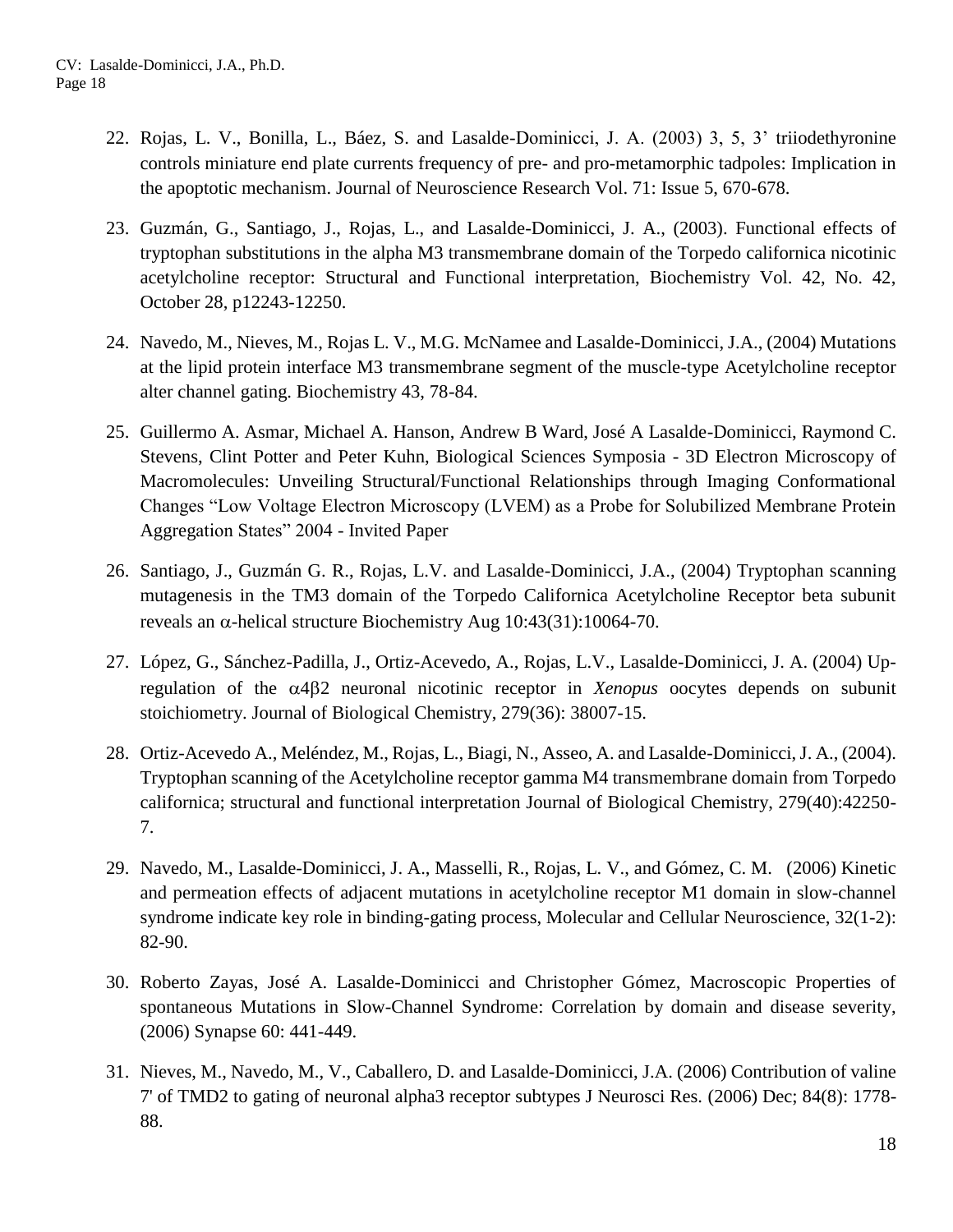- 32. Otero-Cruz, D., Báez-Pagán, C., Serrano-Viruet, I. and Lasalde-Dominicci, J. A. (2007). Tryptophanscanning Mutagenesis in the alphaM3 Transmembrane Domain of the Muscle-type Acetylcholine Receptor: A SPRING MODEL REVEALED. Journal of Biological Chemistry Mar 23; 282(12): 9162-71.
- 33. Guzmán, G., Ricardo, A., Ortiz-Acevedo, A. and Lasalde-Dominicci, J. (2007) The polarity of lipid exposed residues contributes to the functional differences between Torpedo and muscle-type nicotinic acetylcholine receptors J Membr Biol. 2006 Nov; 214(3):131-8. Epub 2007 May 25.
- 34. Ochoa, E.L.M. and Lasalde-Dominicci, J. A., (2007) Cognitive deficits in schizophrenia: focus on neuronal nicotinic acetylcholine receptors. Cell Mol Neurobiol. 2007 Aug;27(5):609-39. PMID: 17554626
- 35. Valerie Wojna, Lizbeth Robles, Richard L. Skolasky, Raúl Mayo,4, Ola Selnes, Tania de la Torre, Elizabeth Maldonado, Avindra Nath, Loyda M. Meléndez and José Lasalde-Dominicci, (2007) Cigarette Smoking and Cognitive Function in HIV-seropositive Women, Journal of NeuroVirology, 2007 Dec;13(6):561-8. PMID: 18097887
- 36. José David Otero-Cruz, David Abner Torres-Núñez , Carlos Alberto Báez-Pagán , and José Antonio Lasalde-Dominicci, Fourier transform coupled to tryptophan-scanning mutagenesis: Lessons from its application to the prediction of secondary structure in the acetylcholine receptor lipid-exposed transmembrane domains, BBA Proteins and Proteomics, Feb 20; 1784 (2008), p-1200-1207. PMID: 18346473
- 37. Guillermo A. Asmar-Rovira, Aloysha M. Asseo-García, Orestes Quesada, Michael A. Hanson, Carlos Nogueras, Raymond C. Stevens and José A. Lasalde-Dominicci, Biophysical and ion channel functional characterization of the Torpedo nicotinic acetylcholine receptor in varying detergent-lipid environments, Journal of Membrane Biology (2008) May;223(1):13-26. PMID: 18581036
- 38. Báez-Pagán, C., Martínez, Y., Otero-Cruz, D., Silva, W., Quesada, O. and Lasalde-Dominicci, J. (2008). Potential role of caveolin-1-positive domains in the regulation of the acetylcholine receptor's activable pool: Implications in the pathogenesis of a novel congenital myasthenic syndrome Channels (Austin) May-Jun;2(3):180-90, Epub 2008 May 18. PMID: 18836288
- 39. Nieves, M., Navedo, M., V., Caballero, D. and Lasalde-Dominicci, J.A. (2008) Functional Contribution of position L218 to neuronal nicotinic alpha3 receptor subtypes Journal of Neuroscience Research 2008 Oct;86(13):2884-94. PMID: 18615639
- 40. José E. Lizardi-Ortiz, María C. Hyzinski-García, José L. Fernández-Gerena, Karen M. Osorio-Martínez, Eric Velásquez-Rivera, Félix L. Valle-Avilés and José A. Lasalde-Dominicci, Ph.D. Aromaticity at the Water-Hydrocarbon Core Interface of the Membrane: Consequences on the Nicotinic Acetylcholine Receptor", Channels (Austin) Vol 2, Issue 3, 2008, p.191-201. PMID: 18836298.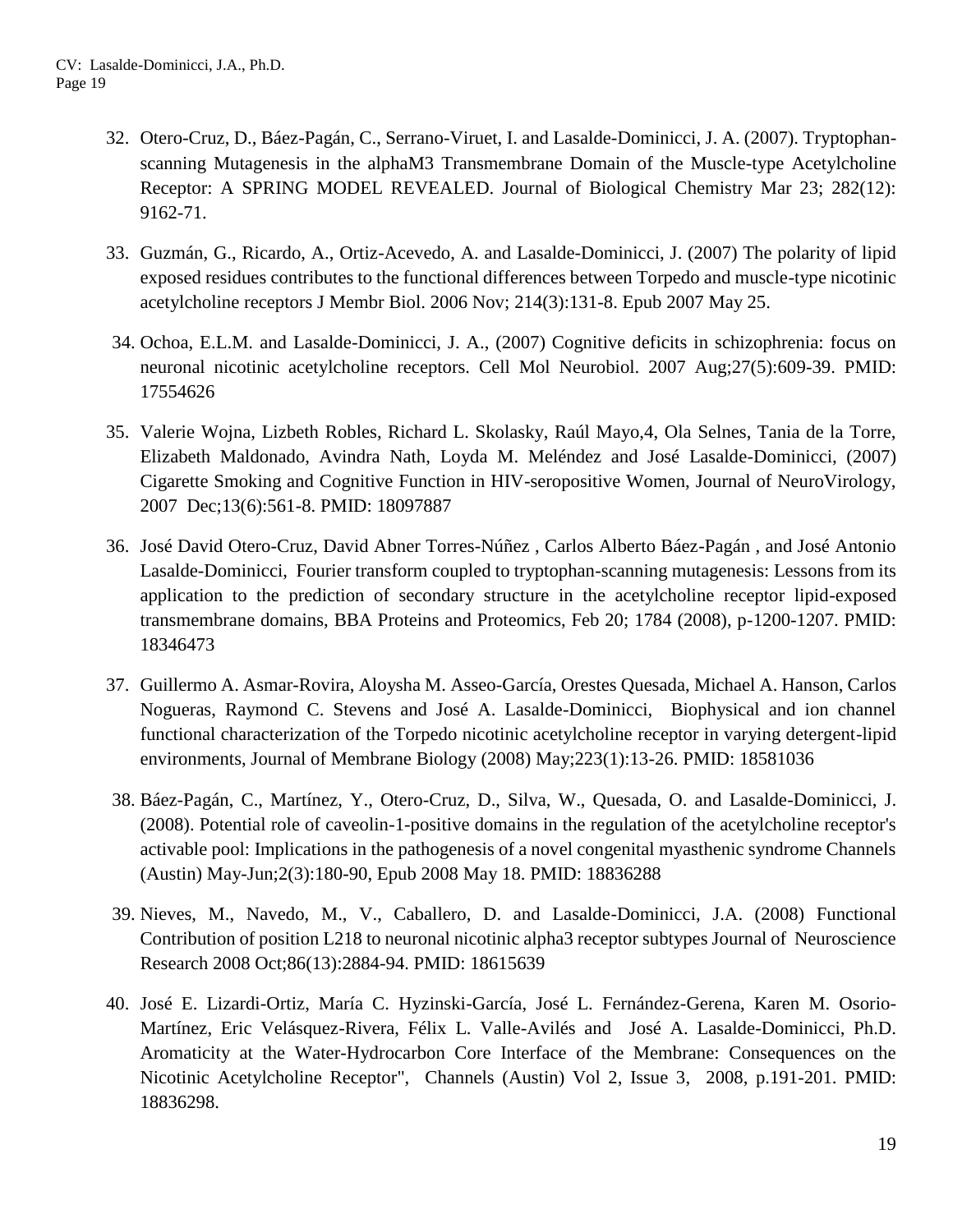- 41. López-Hernández, G., Biaggi-Labiosa, N., Torres, A., J., Ortiz-Acevedo, A., and Lasalde-Dominicci, J. A. Contribution of Position alpha4S336 on Functional Expression and Up-regulation of alpha4beta2 Neuronal Nicotinic Receptors, Cellular & Molecular Neurobiology (2008) Feb;29(1):41-53. Epub 2008 Sep 26. PMID: 18818999.
- 42. Rosedelma Díaz-De León, José D. Otero-Cruz, David A. Torres-Nunez, Anette Casiano and José A. Lasalde-Dominicci, Tryptophan scanning of the acetylcholine receptor's βM4 transmembrane domain: Decoding allosteric linkage at the lipid-protein interface with ion-channel gating, Channels (Austin) Vol. 2, Issue 6, November, 2008 Print ISSN 1933-6950; Online ISSN 1933-6969.
- 43. Mogil, Venza Rivera, A.; Lasalde-Dominicci, J.A, Burggren, W. and Rojas, L.V. Triiodothyronine (T3) Action on Aquatic Locomotor Behavior During Metamorphosis of the Bullfrog Rana catesbeiana The International Journal of Developmental Biology. Int J Dev Biol. 2009; 53(1):101-8. PMID: 19123131
- 44. José David Otero-Cruz, Carlos Alberto Báez-Pagán, Luisamari Dorna-Pérez, Gary Emanuel Grajales-Reyes, Rosaura Ramírez-Ordoñez, Carlos Alberto Luciano-Román, Christopher Manuel Gómez and José Antonio Lasalde-Dominicci, Decoding Pathogenesis of Slow-Channel Congenital Myasthenic Syndromes Using Recombinant Expression and Mice Models P.R. Health Sci J. 2010 Mar;29(1):4- 17. PMID: 20222328
- 45. Padilla-Morales LF, Morales-Pérez CL, De La Cruz-Rivera PC, Asmar-Rovira G, Báez-Pagán CA, Quesada O, Lasalde-Dominicci JA. Effects of lipid-analog detergent solubilization on the functionality and lipidic cubic phase mobility of the *Torpedo californica* nicotinic acetylcholine receptor. J Member Biol. 2011 Oct;243(1-3):47-58. Epub 2011 Sep 16. PMID: 2192229
- 46. Salgado, I.K., Serrano, M. García, J., Martínez, N., Maldonado, H., Báez-Pagán, C, Lasalde-Dominicci, J.A., and Walter I. Silva, SorLA/LR11 in glia: relation to membrane raft protein caveolin-1, Cell Mol Neurobiol. 2012, Apr;32(3):409-21. doi: 10.1007/s10571-011-9771-5. Epub 2011 Nov 30. PMID: 22127416
- 47. Caballero-Rivera D, Cruz-Nieves OA, Oyola-Cintrón J, Torres-Núñez DA, Otero-Cruz JD, Lasalde-Dominicci JA. Fourier transform coupled tryptophan scanning mutagenesis identifies a bending point on the lipid-exposed δM3 transmembrane domain of the Torpedo californica nicotinic acetylcholine receptor. Channels (Austin). 2011 Jul-Aug; 5(4):345-56. Epub 2011 Jul 1. PMID: 21785268.
- 48. Ballester LY, Capo-Vélez CM, García-Beltrán WF, Ramos FM, Vázquez-Rosa E, Ríos, Mercado JR, Meléndez RI, Lasalde-Dominicci JA. Up-regulation of the neuronal nicotinic receptor  $\alpha$ 7 by HIV-GP120: potential implications for HIV associated neurocognitive disorder. Journal of Biological Chemistry 2012 Jan 27; 287(5): 3079-86. Epub 2011 Nov 14. PMID: 22084248
- 49. Caballero-Rivera D, Cruz-Nieves OA, Oyola-Cintrón J, Torres-Núñez DA, Otero-Cruz JD, Lasalde-Dominicci JA. Tryptophan scanning mutagenesis identifies a bending point on the lipid-exposed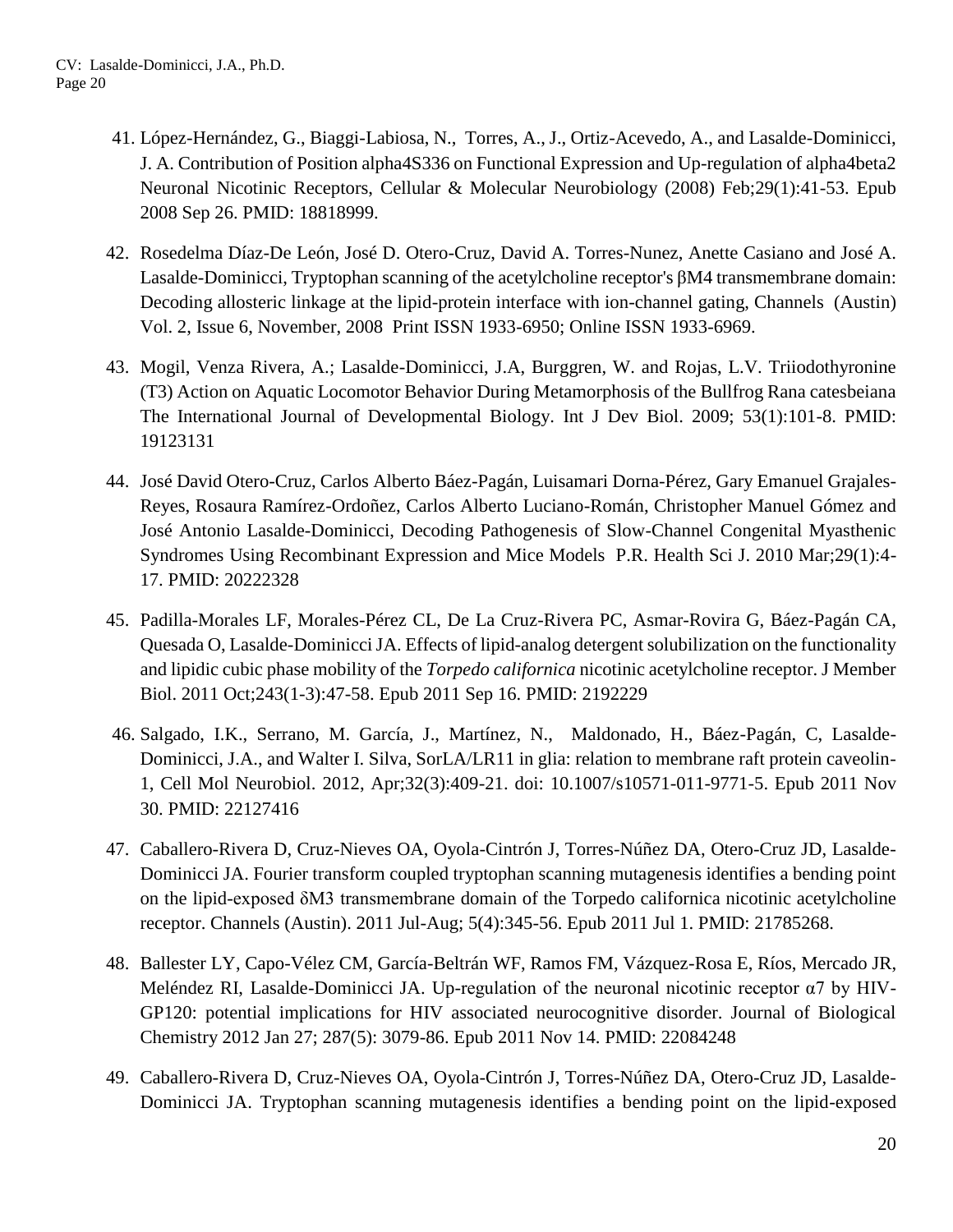deltaM4 transmembrane domain of the Torpedo californica nicotinic acetylcholine receptor. Channels (Austin). Mar 1; 6(2):111-23. PMID: 22622285

- 50. Gary Grajales, Carlos Báez-Pagán, Manuel Delgado, Orestes Quesada, Christopher Gómez, Rosaura Ramírez, Carlos Luciano Román, and José A. Lasalde-Dominicci, Transgenic mouse model reveals an unsuspected role of the acetylcholine receptor in statin-induced neuromuscular adverse drug reactions. Pharmacogenomics J. 2012 Jun 12. doi: 10.1038/tpj.2012.21. PMID: 22688219.
- 51. Zhu H, Grajales-Reyes GE, Alicea-Vázquez V, Grajales-Reyes JG, Robinson K, Pytel P, Báez-Pagán CA, Lasalde-Dominicci JA, Gomez CM, Fluoxetine is neuroprotective in slow-channel congenital myasthenic syndrome. Experimental Neurology 2014 Oct 23. pii: S0014-4886(14)00344-6. doi: 10.1016/j.expneurol.2014.10.008. [Epub ahead of print], PMID: 25448156.
- 52. Báez-Pagán CA, Delgado-Vélez M, Lasalde-Dominicci JA. Activation of the Macrophage ?7 Nicotinic Acetylcholine Receptor and Control of Inflammation. J Neuroimmune Pharmacol. 2015 Sep;10(3):468-76. doi: 10.1007/s11481-015-9601-5. Epub 2015 Apr 14. PMID: 25870122
- 53. Oyola-Cintrón J, Caballero-Rivera D, Ballester L, Baéz-Pagán CA, Martínez HL, Vélez-Arroyo KP, Quesada O, Lasalde-Dominicci JA. Lateral Diffusion, Function and Expression of the Slow Channel Congenital Myasthenia Syndrome ?C418W Nicotinic Receptor Mutation with Changes in Lipid Raft Components. Journal of Biological Chemistry. 2015 Sep 9. pii: jbc.M115.678573. [Epub ahead of print] PMID: 26354438
- 54. Biaggi-Labiosa NM, Avilés-Pagán E, Caballero-Rivera D, Báez-Pagán CA, Lasalde-Dominicci JA. Engineering ?4?2 nAChRs with reduced or increased nicotine sensitivity via selective disruption of consensus sites in the M3-M4 cytoplasmic loop of the ?4 subunit. Neuropharmacology. 2015 May 6;99:273-284. doi:10.1016/j.neuropharm.2015.04.022. PMID: 25957813
- 55. Delgado-Vélez, M., Báez-Pagán, C.A., Gerena-López, Y., Quesada, O., Santiago-Pérez, L., Capó-Vélez, C., Wojna, V., Meléndez, L, Leon, R., Silva, W., and Lasalde-Dominicci, J.A., (2015) The ?7 nicotinic receptor is up-regulated in macrophages from HIV-seropositive women: Consequences to the cholinergic anti-inflammatory response. Clinical and Translational Immunology (Nature Publishing Group), 2015 Dec 11;4(12):e53. doi: 10.1038/cti.2015.31. eCollection 2015 Dec. PMID: 26719799, (http://www.nature.com/cti/journal/v4/n12/full/cti201531a.html).)
- 56. Padilla-Morales LF, Colón-Sáez JO, González-Nieves JE, Quesada-González O, Lasalde-Dominicci JA. Assessment of the functionality and stability of detergent purified nAChR from Torpedo using lipidic matrixes and macroscopic electrophysiology. Biochim Biophys Acta. 2015 Oct 7. pii: S0005- 2736(15)00330-2. doi:10.1016/j.bbamem.2015.10.002. PMID: 26454038
- 57. Ramos, F.M., Delgado-Vélez, M., Ortíz, A.L., Báez-Pagán, C.A., Quesada, O., and Lasalde-Dominicci, J.A., Expression of CHRFAM7A and CHRNA7 in neuronal cells and post-mortem brain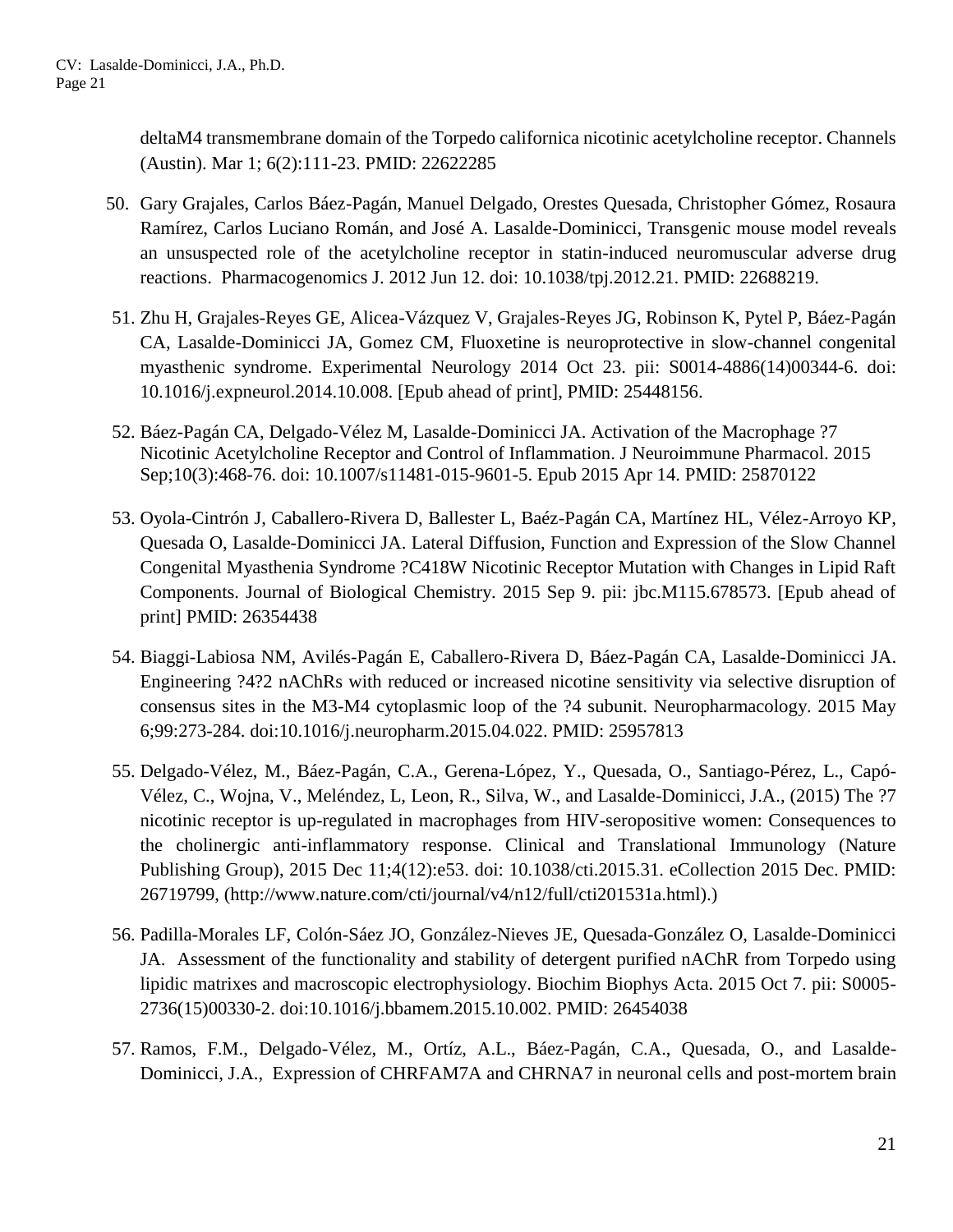of HIV-infected patients: Considerations for HIV-Associated Neurocognitive Disorder, Journal of NeuroVirology, 2015 Nov 13. oDOI: 10.1007/s13365-015-0401-8, PMID: 26567012

- 58. Melendez R., Roman C., Capo-Velez, C.M., Lasalde-Dominicci, J.A., (2015), Decreased glial and synaptic glutamate uptake in the striatum of HIV-1 gp120 transgenic mice, Journal of NeuroVirology 2015 Nov 13., DOI: 10.1007/s13365-015-0403-6. PMID: 26567011
- 59. Padilla-Morales, L.F., Colón-Sáez, J.O., González-Nieves, J.E., Quesada-González, O., Lasalde-Dominicci, J.A. . Effects of changing the lipid analogue detergent headgroup on the Functionality and Stability of Detergent Purified nAChR from Torpedo using Lipidic Matrixes and Macroscopic Electrophysiology, Data Brief. 2015 Dec 25;6:433-7. doi: 10.1016/j.dib.2015.12.010. eCollection 2016 Mar.
- 60. Carlos A. Báez-Pagán, Natalie del Hoyo-Rivera, José D. Otero-Cruz, Orestes Quesada, and José A. Lasalde-Dominicci, "Heterogeneous inhibition in macroscopic current responses of four nicotinic acetylcholine receptor subtypes by cholesterol enrichment" J Membr Biol. 2016 Aug;249(4):539-49. doi: 10.1007/s00232-016-9896-z. Epub 2016 Apr 26. PMID: 27116687.
- 61. Grajales-Reyes JG, García-González A, María-Ríos JC, Grajales-Reyes GE, Delgado-Vélez M, Báez-Pagán CA, Quesada O, Gómez CM, Lasalde-Dominicci JA. A Panel of Slow-Channel Syndrome Mice Reveals a Unique Locomotor Behavioral Signature J Neuromuscul Dis. 2017;4(4):341-347. PMID: 29036836
- 62. Coral M. Capó-Vélez, Bryan Morales-Vargas, Aurian García-González, José G. Grajales-Reyes, Manuel Delgado-Vélez, Bismark Madera, Carlos A. Báez-Pagán, Orestes Quesada & José A. Lasalde-Dominicci, The alpha7-nicotinic receptor contributes to gp120-induced neurotoxicity: implications in HIV-associated neurocognitive disorders Nature Sci Rep. 2018 Jan 29;8(1):1829. PMID: 29379089
- 63. Manuel Delgado-Vélez & José A. Lasalde-Dominicci, The Cholinergic Anti-Inflammatory Response and the Role of Macrophages in HIV-Induced Inflammation, International Journal of Molecular Sciences, 2018 May 16;19(5). pii: E1473. doi: 10.3390/ijms19051473. Review. PMID: 29772664
- 64. Coral M. Capó-Vélez, Carlos A. Báez-Pagán and José A. Lasalde-Dominicci, "Nicotinic acetylcholine receptors in HIV: possible roles during HAND and inflammation", Cellular and Molecular Neurobiology, Jul 14. doi: 10.1007/s10571-018-0603-8. [Epub ahead of print] Review. PMID: 30008143
- 65. Manuel Delgado-Vélez and José A. Lasalde-Dominicci "HIV-infected subjects and tobacco smoking: a focus on nicotine effects in the brain and immune system." Book Chapter, The Neuroscience Of Nicotine: Mechanisms And Treatment, 2018
- 66. Garton DR, Ross SG, Maldonado-Hernández R, Quick M, Lasalde-Dominicci JA, Lizardi-Ortiz JE. Amphetamine enantiomers inhibit homomeric  $\alpha$ 7 nicotinic receptor through a competitive mechanism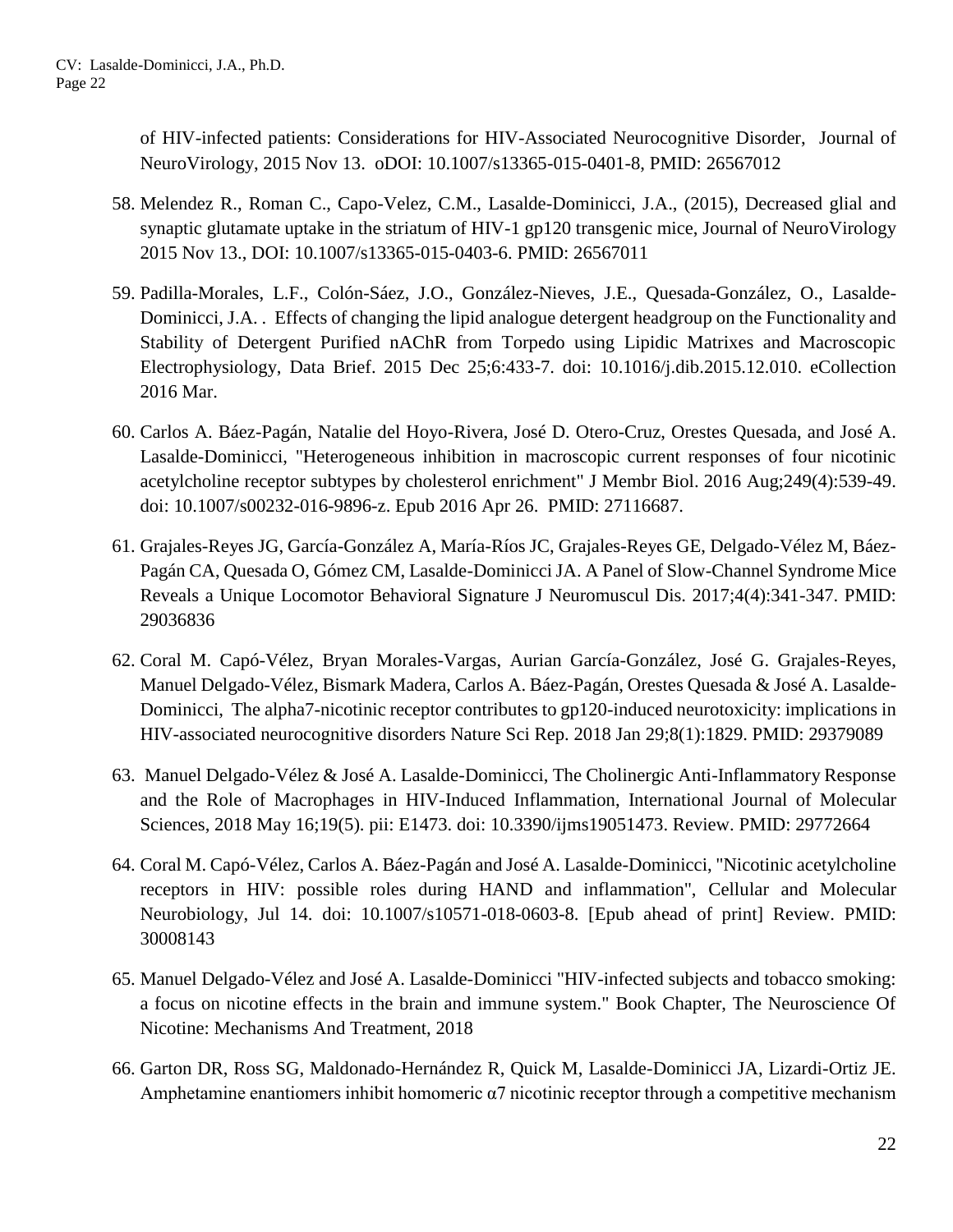and within the intoxication levels in humans. Neuropharmacology. 2019 Jan;144:172-183. doi: 10.1016/j.neuropharm.2018.10.032. Epub 2018 Oct 23.

#### **Manuscript in revision:**

1. Cotto-Ríos S., Quiroz-Figueroa K., Hernández-Camacho P., Quesada O., Colón J. O., Lasalde-Dominicci J. A., Effects of HIV-1 gp120 JRFL protein in the expression and functionality of the alpha 7 nAChR's in human monocytes derived macrophage (Submitted 06/04/2018) Journal of Biological Chemistry.

#### **SELECTED ABSTRACTS PUBLICATIONS & PRESENTATIONS**

- 1. Eterovic, V.A., Escalona de Motta, G., Lasalde, J.A., Prieto, J.A., Hann, R.M., and Ferchmin, P.A. "*A new family of potentiators of acetylcholine action on muscle*". Second World Congress of Neuroscience, Budapest, Hungary, August 1987.
- 2. Lasalde, J.A., Prieto, J.A., Escalona de Motta, G., Cotto Aponte, J.R., Ferchmin, P.A., and Eterovic V.A. Succinyl-TES: "*A positive modulator of acetylcholine receptor*". AAAS Annual Meeting, Frontiers of Neuroscience Seminar, Chicago IL, February, 1987.
- 3. Eterovic, V.A., Hann, R.M., Ferchmín, P.A., Escalona de Motta, G., Lasalde, J.A., and Prieto, J.A. "*Regulation of acetylcholine receptor: differences between skeletal muscle and electric organ*". NATO Workshop on Molecular Biology of Neuroreceptors and Ion Channels, Thera, Greece, October, 1988.
- 4. Lasalde, J.A. and Zuazaga, C. "*Cholesterol enrichment decreases the conductance of nicotinic acetylcholine receptor channel in cultured chick myocytes*". Biophysical Soc. Meeting, San Francisco, CA., February, 1991.
- 5. Escalona De Motta, G., Lasalde, J.A., Hann, R.M., Ferchmin, P.A. and Eterovic, V.A. "*A non-agonist activator of the nicotinic acetylcholine receptor*". Soc. for Neurosci. Abstr. Vol. 12 part 1, p.95, Toronto, Canada, November, 1988.
- 6. Lasalde, J.A., Colom, A., Resto, E., and Zuazaga, C. "*Evidence of cholesterol domain formation in cultured chick myocytes: a patch clamp study*". Second Pan American Congress, San Juan, P.R., July, 1991.
- 7. Lasalde, J.A. and Zuazaga, C. "*Modulation of acetylcholine receptor channels conductance and open time kinetics by cholesterol enrichment*". MARC Symposium, Washington D.C., October, 1991.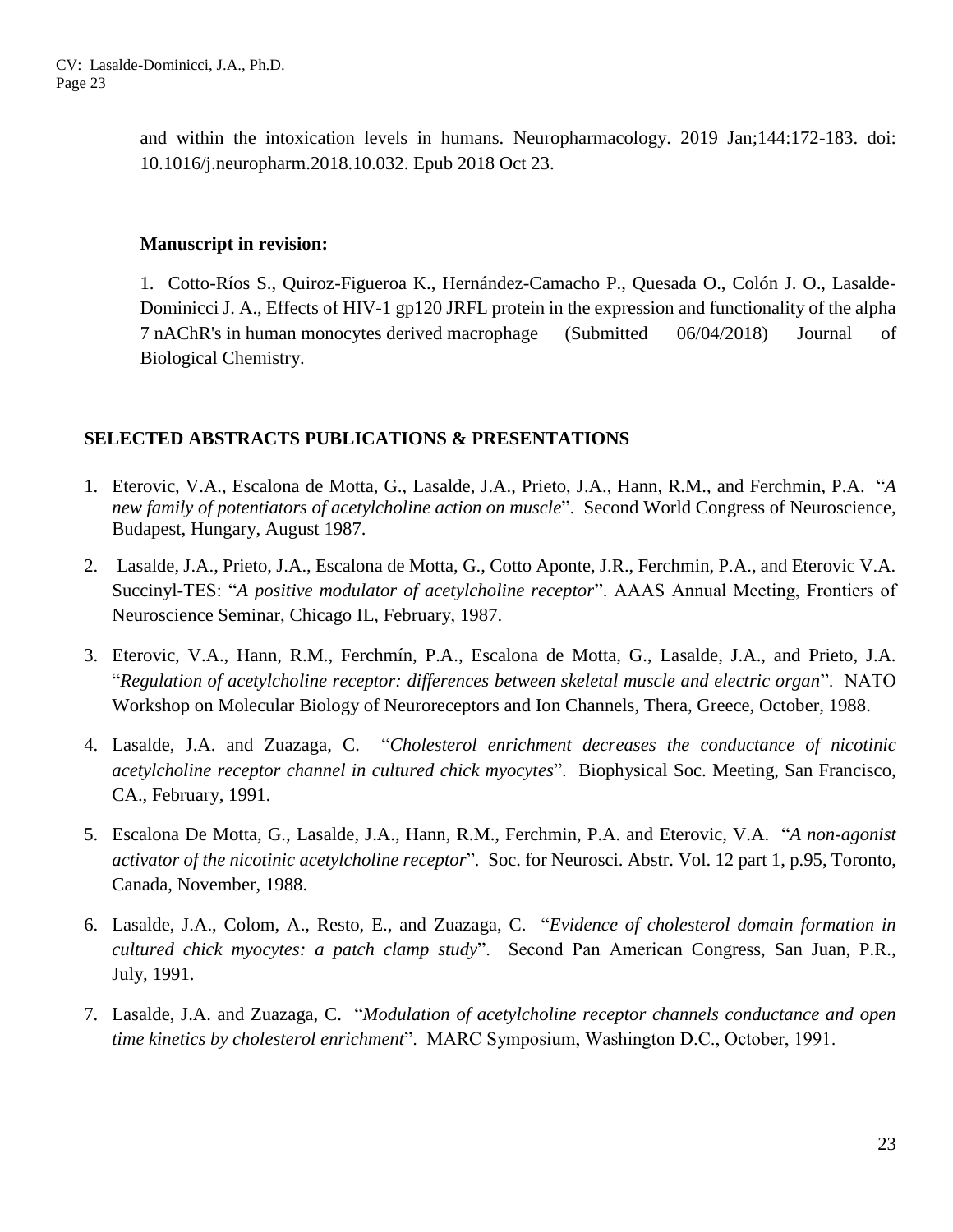- 8. Lasalde, J.A. "*Correlation between patch clamp and fluorescence polarization to study lipid effect on the AChR channel*". 25th Jerusalem Symposium: on protein, structure and models, Jerusalem, Israel, May, 1992.
- 9. Ortiz-Miranda, S., Lasalde, J.A., McNamee, M.G., and Pappone, P.A. "*Amino acid substitution at the lipid-protein interface of the acetylcholine receptor (AChR) alter ion channel kinetics*". Biophysical Society, Washington, D.C., 1993.
- 10. Lasalde, J.A., Butler, D., and McNamee, M.G. "*Mutations at the protein lipid interface of the Torpedo californica AChR: a kinetic analysis*". Society for Neuroscience, Miami, November, 1994.
- 11. Vibat, C.R.M., Lasalde, J.A., McNamee, M., and Ochoa, E.L.M. "*Nicotine induced desensitization of rat neuronal nicotinic acetylcholine receptor subunit combination expressed in Xenopus laevis oocytes*". Society for Neuroscience, Miami, November, 1994.
- 12. Tamamizu, S., Butler, D., Lasalde, J.A., and McNamee, M. "*Monoclonal antibodies interactions with the nicotinic acetylcholine receptor*". Society for Neuroscience, Miami, November, 1994.
- 13. Lasalde, J.A., Ortiz-Miranda, S., Tamamizu, S., Butler, D., and McNamee, M.G. "*Amino acid substitutions at the protein-lipid interface of the Torpedo californica AChR play a key role in channel gating*". Biophysical Society, San Francisco, CA, February, 1995.
- 14. Gómez, C.M., Tamamizu, S., Lasalde, J.A., Gundeck, J.E., Gammack, B.S. Masselli, S., Comblath, D.R., Lehar, M., McNamee, M., and Knucl, R.W. "*In vitro and in vivo properties of an Acetycholine receptor mutation in a family with the slow-channel syndrome (SCS)*". American Academy of Neurology San Francisco, CA 1996.
- 15. Lasalde, J.A., Tamamizu, S., and McNamee, M.G. "*Searching for a kinetic mecanisms to explain the dramatic effect of M4 mutations on the Torpedo and mouse Acetylcholine receptor*". (Neurosciense Society, 1996), Washington, DC.
- 16. Rojas, L., Navedo M., Gómez, C. and Lasalde-Dominicci, J.A. "*Single channel characterization of the human nicotine receptor V229F mutation responsible for a low-channel congenital myasthenic syndrome*". Neuroscience Society for Puerto Rico (1998).
- 17. Rojas, L., Navedo M., Gómez, C. and Lasalde-Dominicci, J.A. "A novel  $\beta$  subunit Acetylcholine receptor *mutation in the Slow-Channel Congenital Myasthenic Syndrome* "(SCCMS) display altered kinetics and spontaneous activity FASEB Meeting San Francisco, CA (1999).
- 18. Guzmán, G., Santiago, J., Rojas, L., McNamee, M. G. and Lasalde-Dominicci, J.A., "*Functional effects of periodic tryptophan substitutions in the M4 domain of the acetylcholine receptor*" Neuroscience Miami FL October 27, (1999).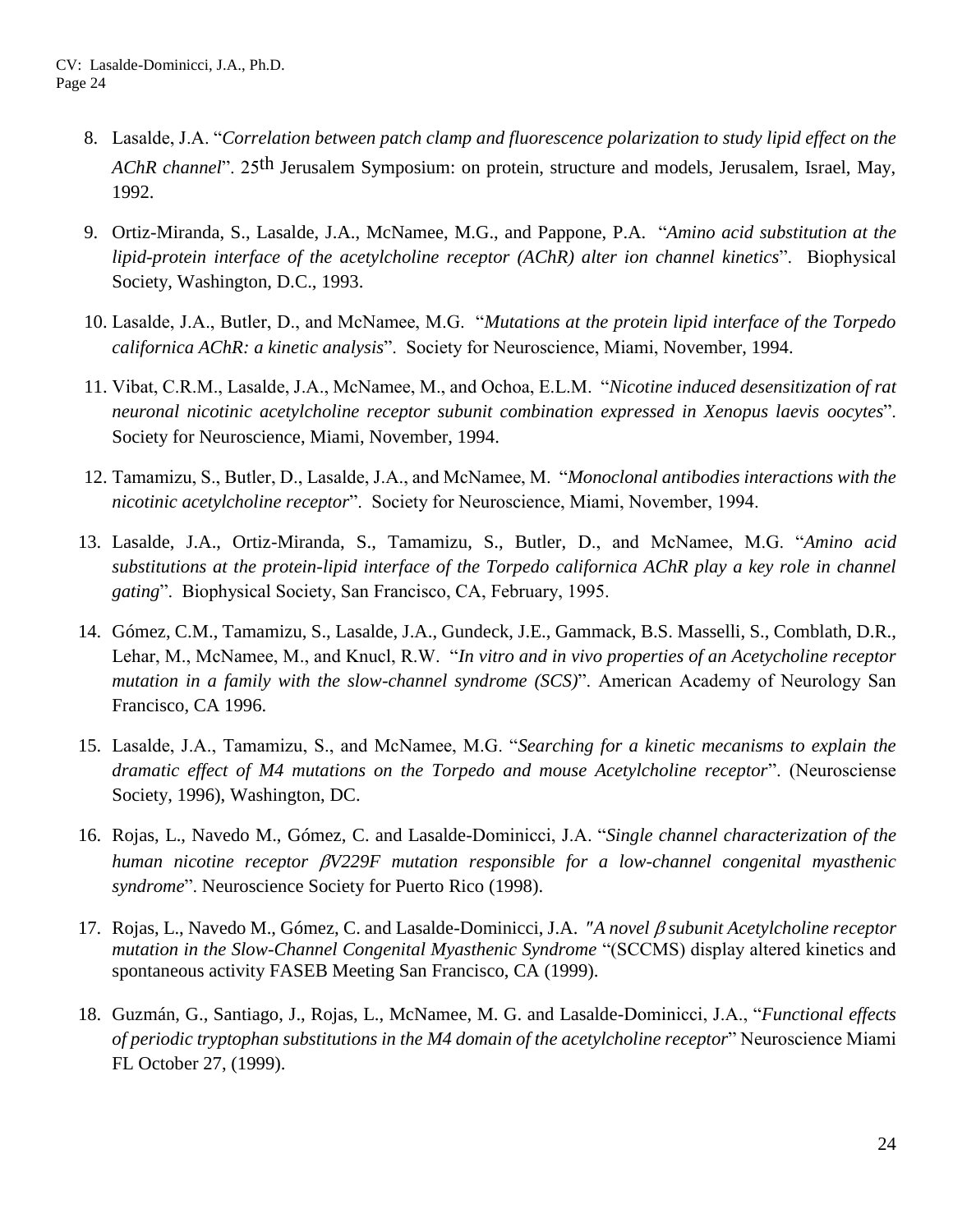- 19. Alberto Cruz-Martin, José L. Mercado, Legier V. Rojas, Mark G. McNamee and José A. Lasalde-Dominicci "*Tryptophan Substitutions in lipid exposed positions of the gamma M3 Transmembrane Domain of the Torpedo californica Nicotinic Acetylcholine Receptor Alter Ion Channel Kinetics*". MBRS meeting Phoenix Arizona, November 12, (1999).
- 20. Javier Sánchez, Gretchen López, Legier V. Rojas, and José A. Lasalde-Dominicci. "*Tryptophan Structural and functional studies on neuronal Nicotinic Acetylcholine Receptors*". MBRS meeting Phoenix Arizona, November 13, (1999).
- 21. Navedo, M., Rojas, L., Nieves, M., Gómez, C., and Lasalde-Dominicci, J. A. "*Differential AChR channel kinetics in four Acetylcholine receptor mutations of the Slow channel Congenital Myasthenic Syndromes*". Neuroscience Society for Puerto Rico, December 4, (1999).
- 22. Guzmán, G., Santiago, J., Rojas, L., McNamee, M. G. and Lasalde-Dominicci, J.A., "*Functional effects of periodic tryptophan substitutions in the M4 domain of the acetylcholine receptor suggest an alpha helical structure*". Neuroscience Society for Puerto Rico, December 4, (1999).
- 23. Alberto Cruz-Martin, José L. Mercado, Legier V. Rojas, Mark G. McNamee and José A. Lasalde-Dominicci "*Hydrophobic Substitutions in lipid exposed positions of the gamma M3 and M4 transmembrane Domains of the Torpedo californica Nicotinic Acetylcholine Receptor Alter Ion Channel Kinetics*" Neuroscience Society for Puerto Rico, December 4, (1999).
- 24. Javier Santiago, Gretchen López, Legier V. Rojas, and José A. Lasalde-Dominicci. "*Desensitization of the 42 neuronal neuronal Nicotinic Acetylcholine Receptor by nicotine produce a inactivation of ion channel function*". Neuroscience Society for Puerto Rico, December 4, (1999).
- 25. Cruz-Martin, A, Rojas, L., Mercado, JL., McNamee, M. and Lasalde-Dominicci, J.A. "*Tryptophan substitution in lipid exposed positions of the M3 transmembrane domain of the Torpedo californica nicotinic acetylcholine receptor alter ion channel kinetics*" (2000) Biophysical Congress Abs 2114, Feb. 15, New Orleans.
- 26. Mercado, J.L., Cruz-Martin, A, Rojas, L.V., McNamee, M. and Lasalde-Dominicci, J. A. "*Hydrophobic amino acid replacements at lipid exposed positions of Torpedo californica nicotinic acetylcholine reduce inhibition by propanol*", FASEB Meeting Abs. 2114, April, 18, New Orleans (2000).
- 27. Guzmán, G., Santiago, J., R. Marti, Rojas, L., García-Arrarás, J. E. and Lasalde-Dominicci J. A. "*Effect of tryptophan substitutions in the alpha M3 transmembrane domain of the Torpedo californica nicotinic acetylcholine receptor*". Society for Neuroscience Abstract (2000).
- 28. Navedo, M. Rojas, L., Nieves, M., Rosa-Molinar, E. and Lasalde-Dominicci J. A. "*Tryptophan substitutions in the M3 domain of the mouse nicotinic receptor alter ion channel function*". Society for Neuroscience Abstract (2000).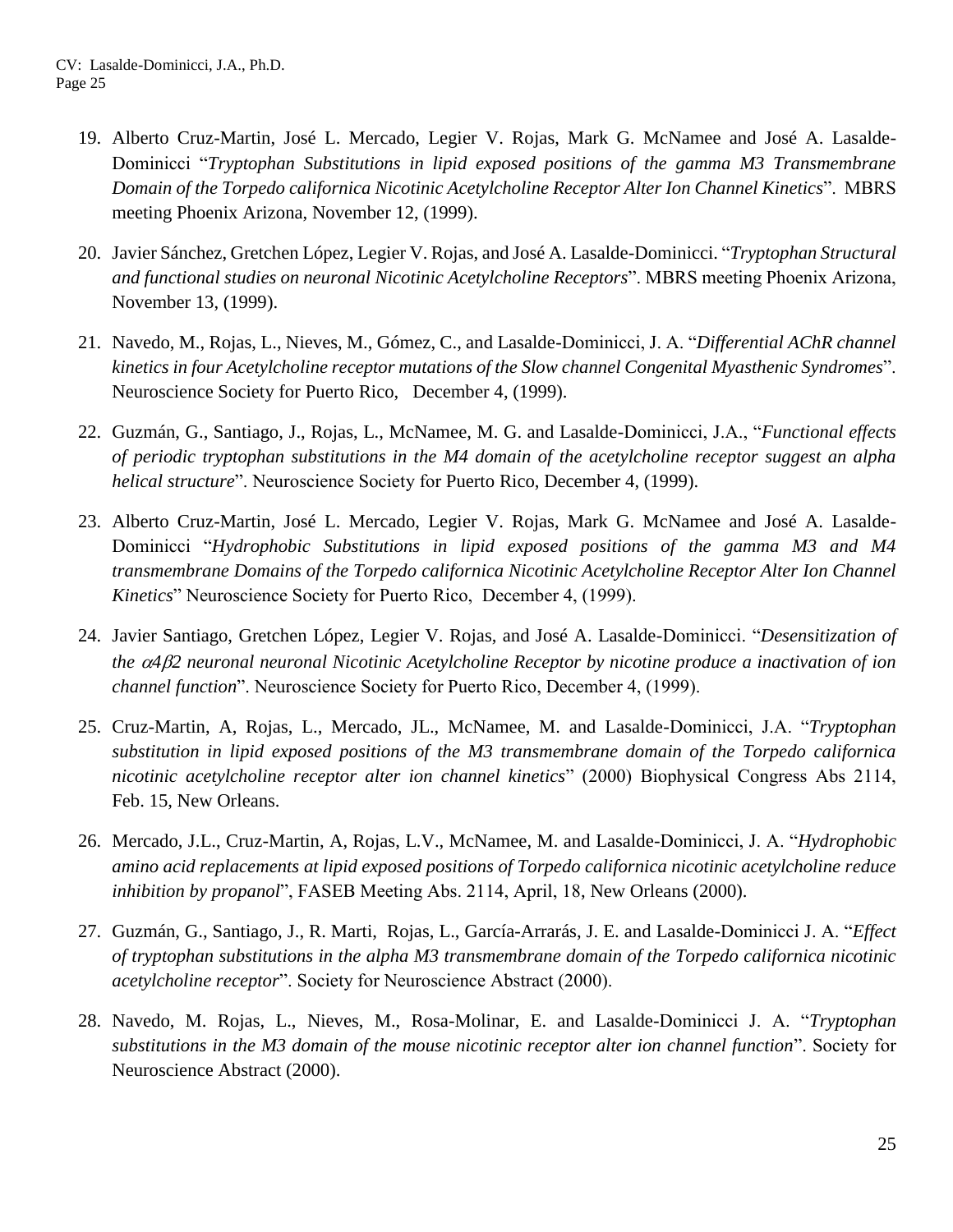- 29. Rojas, L. and Lasalde-Dominicci, J.A. "*Accute effects of thyroid hormone in the neuromuscular junction of vertebrate*", NIH-RCMI International Symposium on Health Disparities, San Juan, P. R. 11/13/2000.
- 30. Santiago, J., Guzmán, G., Rojas, L., Marti, R., Asmar, G. and Lasalde-Dominicci, J.A. "*Effect of cholesterol on Torpedo nicotinic Acetylcholine receptor*" NIH-RCMI International Symposium on Health Disparities, San Juan, P. R. 11/13/2000.
- 31. Guzmán, G., Santiago, J., Rojas, and Lasalde-Dominicci, J. A. "*Tryptophan substitutions on the alpha and beta M3 domain of the Torpedo californica nicotinic acetylcholine receptor alter ion channel function*" NIH-RCMI International Symposium on Health Disparities, San Juan, P. R. 11/13/2000.
- 32. Sánchez, J., López, G., Lasalde-Dominicci, J. A. "*Functional analysis of the desensitization state of the neuronal nicotinic acetylcholine receptor*", The 2000 National Minority research Symposium, Washington, D.C. Nov 8-11, 2000.
- 33. Nieves, M., Navedo, M., Rojas, L., and Lasalde-Dominicci, J. A. "*Site directed mutagenesis study of the ion channel pore of the neuronal nicotinic acetylcholine receptor*  $\alpha$ *<sup>3</sup> <i>subunit*. Neuroscience Society for Puerto Rico Abstracts, UPR-Río Piedras, December 2, (2000).
- 34. Asmar-Rovira, G.A., Santiago, J., Rodríguez, A., Edwards, S. Rojas, L.V. and Lasalde-Dominicci, J. A. "*Developing Torpedo nicotinic acetylcholine receptor crystals for high-resolution X-ray studies*" Neuroscience Society for Puerto Rico Abstracts, UPR-Río Piedras, December 2, (2000).
- 35. Navedo, M., Rojas, L., Gómez, C., and Lasalde-Dominicci, J.A. "A novel  $\delta$ -subunit mutation in the Slow-*Channel Congenital Myasthenic Syndrome display delayed AChR opening*", Navedo, M., Neuroscience Society for Puerto Rico Abstracts, UPR-Río Piedras, December 2, (2000).
- 36. Mercado, J., Cruz, A., Rojas, L. and Lasalde-Dominicci, J. A. "*Hydrophobic amino acid replacements at theM4 transmembrane segment of the Torpedo californica Acetylcholine Receptor dramatically reduce the inhibition by 1-propanol"*. Biophysical Society Meeting (Boston, MA, February, 2001).
- 37. Navedo, M. Rojas, L., Nieves, M., Rosa-Molinar, E. and Lasalde-Dominicci J. A. "*Tryptophan substitutions in the alpha M3 domain of the muscle-type nicotinic acetylcholine receptor alter ion-channel function*". Biophysical Society Meeting (Boston, MA, February, 2001).
- 38. Nieves, M., Navedo M., and Lasalde-Dominicci, J. A. *Structure-function studies on the ion channel pore of the neuronal nicotinic receptor alpha3 subunit*. Nieves, M., Navedo M., and Lasalde-Dominicci, J. A. (RISE-MBRS meeting, Orlando FL October 30, 2001).
- 39. Navedo, M., Rojas, L., Gómez, C., and Lasalde-Dominicci, J. A. "*A novel delta subunit mutation in slowchannel syndrome causes severe weakness by delay closing at low ACh, delay opening at high ACh, and apparent channel block*" (RISE-MBRS meeting, Orlando, FL, October 30, 2001).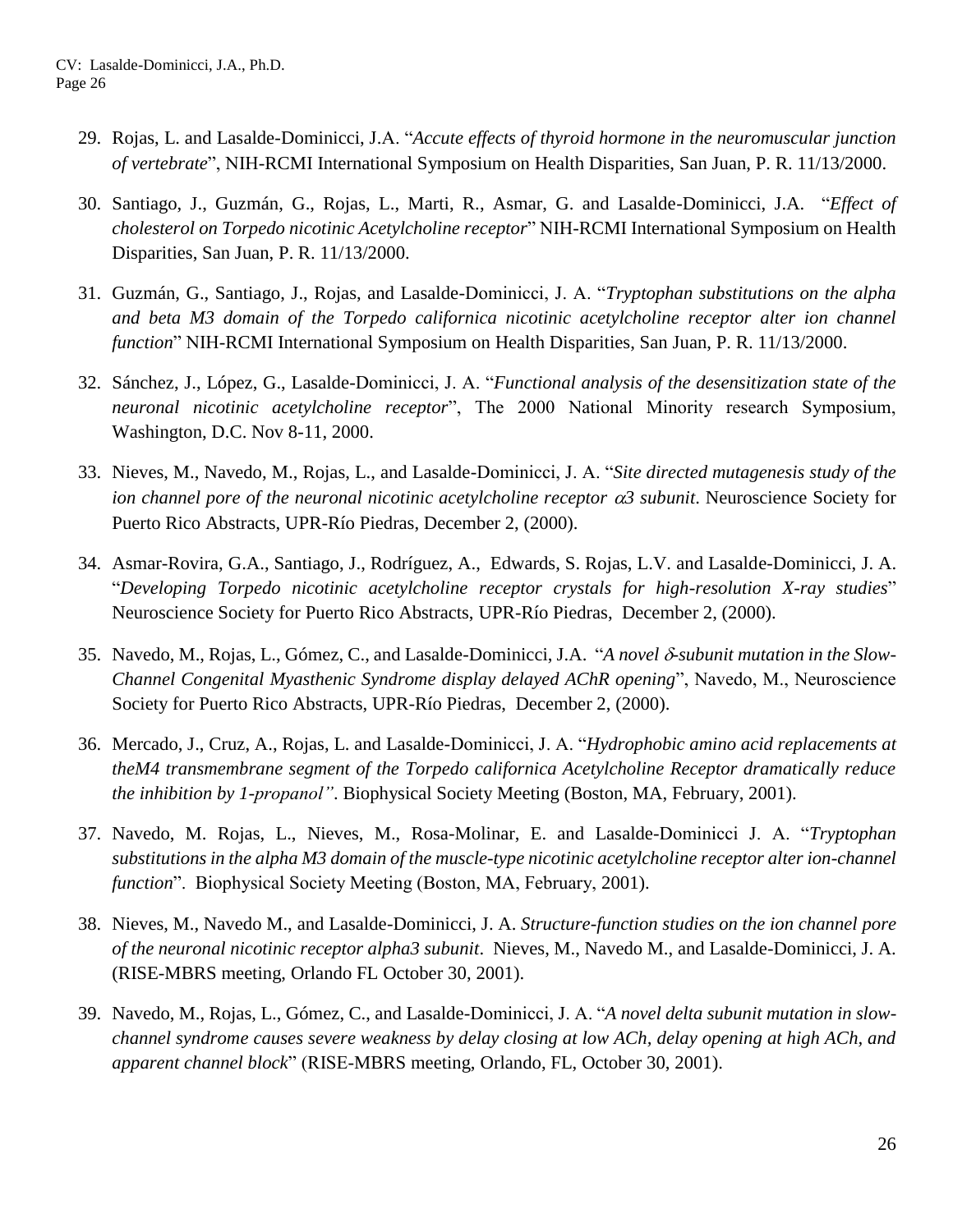- 40. Guzmán, G.R., Santiago, J., Marti, R., Asmar, G., Ricardo, A., Rojas, L., Ortiz-Acevedo, A., Santana, L.F., McNamee, M.G. and Lasalde-Dominicci, J.A. "*Functional effects of membrane cholesterol on Torpedo californica nicotinic acetylcholine receptor*" (RISE-MBRS meeting, Orlando, FL, October 30, 2001).
- 41. Lizardi-Ortiz, J.E., Figueroa, G.E., and Lasalde-Dominicci, J.A. "*Structural Studies of the Amino Terminal Domains of the 4, 7 and 2 Subunits of the Neuronal Acetylcholine Receptor*" (RISE-MBRS meeting, Orlando, FL, October 30, 2001).
- 42. Mercado, J.L., Cruz, A., Rojas L.V., McNamee, M.G. and Lasalde-Dominicci, J.A. "*Tryptophan Substitutions in the gamma M3 Transmembrane Domain alter allosteric transitions of the Torpedo californica Nicotinic Acetylcholine Receptor*". (RISE-MBRS meeting, Orlando, FL, October 30, 2001).
- 43. Asmar-Rovira, G., Santiago, J., Rodríguez, A., Edwards, S. and Lasalde-Dominicci, J. A. "*Developing Torpedo nicotinic acetylcholine receptor crystals for high-resolution X-rays studies*". (RISE-MBRS meeting, Orlando, FL, October 30, 2001).
- 44. López, G., Sánchez-Padilla, J., Ortiz-Acevedo, A., Rojas, L.V., Rosa-Molinar, E. and Lasalde-Dominicci, J.A. "*Up-regulation of the a4b2 neuronal nicotinic receptor in Xenopus oocytes depends on subunit stoichiometry*" (RISE-MBRS meeting, Orlando, FL, October 30, 2001).
- 45. Guzmán, G.R., Santiago, J., Marti, R., Asmar, G., Ricardo, A., Rojas, L., Ortiz-Acevedo, A., Santana, L.F., McNamee, M.G. and Lasalde-Dominicci, J.A., "*Effects of membrane cholesterol on Torpedo californica nicotinic acetylcholine receptor*" (Neuroscience Society meeting, San Diego, CA, November 13, 2001).
- 46. Mercado, J., Cruz, A., Rojas, L. and Lasalde-Dominicci, J. A. "*Hydrophobic amino acid replacements at theM4 transmembrane segment of the Torpedo californica Acetylcholine Receptor dramatically reduce the inhibition by 1-propanol*". Biophysical Society Congress Abstr. 1965, p. 253, Boston, MA, February 17-21, 2001.
- 47. Navedo, M. Rojas, L., Nieves, M., Rosa-Molinar, E. and Lasalde-Dominicci J. A. "*Tryptophan substitutions in the alpha M3 domain of the muscle-type nicotinic acetylcholine receptor alter ion-channel function*". Biophysical Society Congress Abstr. 1964, p. 253, Boston, MA, February 17-21, 2001.
- 48. Nieves, M., Navedo M., and Lasalde-Dominicci, J. A. "*Structure-function studies on the ion channel pore of the neuronal nicotinic receptor alpha3 subunit"*. RISE-MBRS meeting Abstr. 494, p. 210, Orlando, FL, October 30 - November, 2001.
- 49. Navedo, M., Rojas, L., Gómez, C., and Lasalde-Dominicci, J. A. "*A novel delta subunit mutation in slowchannel syndrome causes severe weakness by delay closing at low ACh, delay opening at high ACh, and apparent channel block*". RISE-MBRS meeting Abstr. 496, p. 211, Orlando, FL, October 30 – November 3, 2001.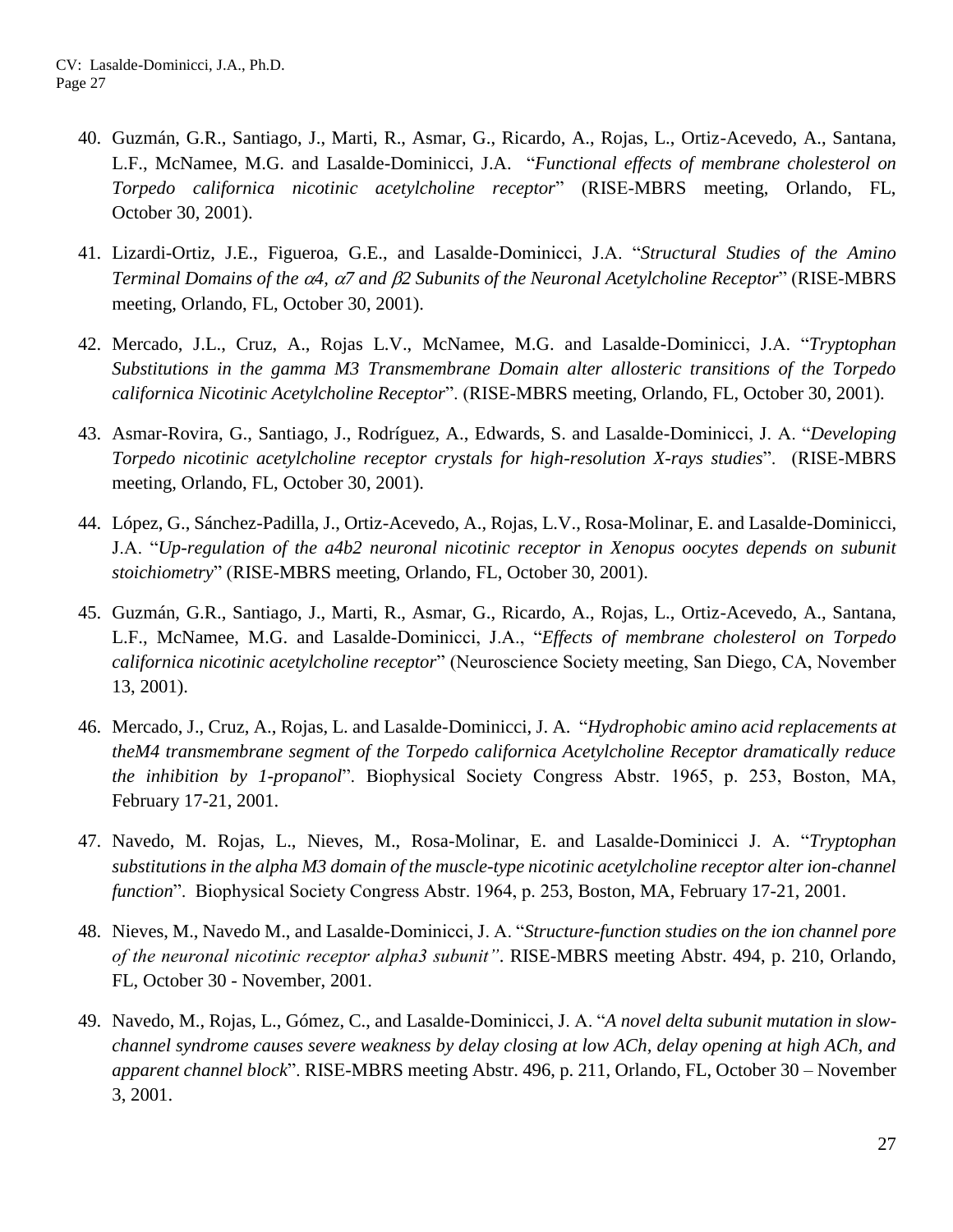- 50. Navedo, M., Nieves, M., Rojas, L., Lasalde-Dominicci, J.A. "*Mutations in lipid-exposed position in the M3 domain of the alpha subunit affect gating of mouse nicotinic acetylcholine receptor*". RISE-MBRS meeting Abstr. 495, p. 211, Orlando, FL, October 30 – November 3, 2001.
- 51. Guzmán, G.R., Santiago, J., Marti, R., Asmar, G., Ricardo, A., Rojas, L., Ortiz-Acevedo1, A., Santana, L.F., McNamee, M.G. and Lasalde-Dominicci, J.A., "*Functional effects of membrane cholesterol on Torpedo californica nicotinic acetylcholine receptor*". RISE-MBRS meeting Abstr. 488, p. 209, Orlando, FL, October 30 – November 3, 2001.
- 52. Mercado, J.L., Cruz, A., Rojas L.V., McNamee, M.G. and Lasalde-Dominicci, J.A. "*Tryptophan Substitutions in the gamma M3 Transmembrane Domain alter allosteric transitions of the Torpedo californica Nicotinic Acetylcholine Receptor*". RISE-MBRS meeting Abstr. 493, p. 210, Orlando, FL, October 30 – November 3, 2001.
- 53. López, G., Sánchez-Padilla, J., Ortiz-Acevedo, A., Rojas, L.V., Rosa-Molinar, E. and Lasalde-Dominicci, J.A. "*Up-regulation of the 42 neuronal nicotinic receptor in Xenopus oocytes depends on subunit stoichiometry*". RISE-MBRS meeting Abstr. 489, p. 209, Orlando, FL, October 30 – November 3, 2001.
- 54. Guzmán, G.R., Santiago, J., Marti, R., Asmar, G., Ricardo, A., Rojas, L., Ortiz-Acevedo1, A., Santana, L.F., McNamee, M.G. and Lasalde-Dominicci, J.A *"Effects of membrane cholesterol on Torpedo californica nicotinic acetylcholine receptor*". Neuroscience Society meeting, San Diego CA, November 9-13, 2001.
- 55. Manuel F. Navedo, M. Nieves, L. Rojas, C. Gómez, and J. Lasalde-Dominicci. "*Slow-Channel Congenital Myasthenic Syndrome Cause by Delay Closing and Opening and Agonist Block Due a Mutation in the M2 Domain of the*  $\delta$  *Subunit*" Biophysical Society  $46<sup>th</sup>$  Annual Meeting. Abst. 1041, San Francisco, CA, February 23-27, 2002.
- 56. G.Y. López-Hernández, J. Sánchez, A. Ortiz, L.Rojas, E. Rosa- Molinar, and J. Lasalde-Dominicci "*Nicotine Induced Up- regulation of the 42 Neural Nicotinic receptor in Xenopus Oocytes Depends on Heteropentamer Stoichiometry*." Abstr. 432.10. Society for Neuroscience Meeting, Orlando, FL, November 1-6, 2002.
- 57. M. Nieves, M.F. Navedo, D. Caballero, J. García-Arrarás, and J.A. Lasalde-Dominicci "*Contribution of the M1-8' Residue to the Ion Channel function of Neural 3 AchR Substype*." Abstr. 537.11. Society for Neuroscience, Orlando, FL, November 1-6, 2002.
- 58. Ariamsi A. Ricardo, Gisela Guzmán, John Santiago, Legier V. Rojas, and José A. Lasalde-Dominicci "*Effects of Tryptophan Substitutions in the M3 transmembrane Domain of the Alpha Subunit of the Torpedo Californica Nicotinic Acetylcholine Receptors*." Abstr.573, p. 311, ABRCMS meeting, New Orleans, Louisiana, November 13-16, 2002.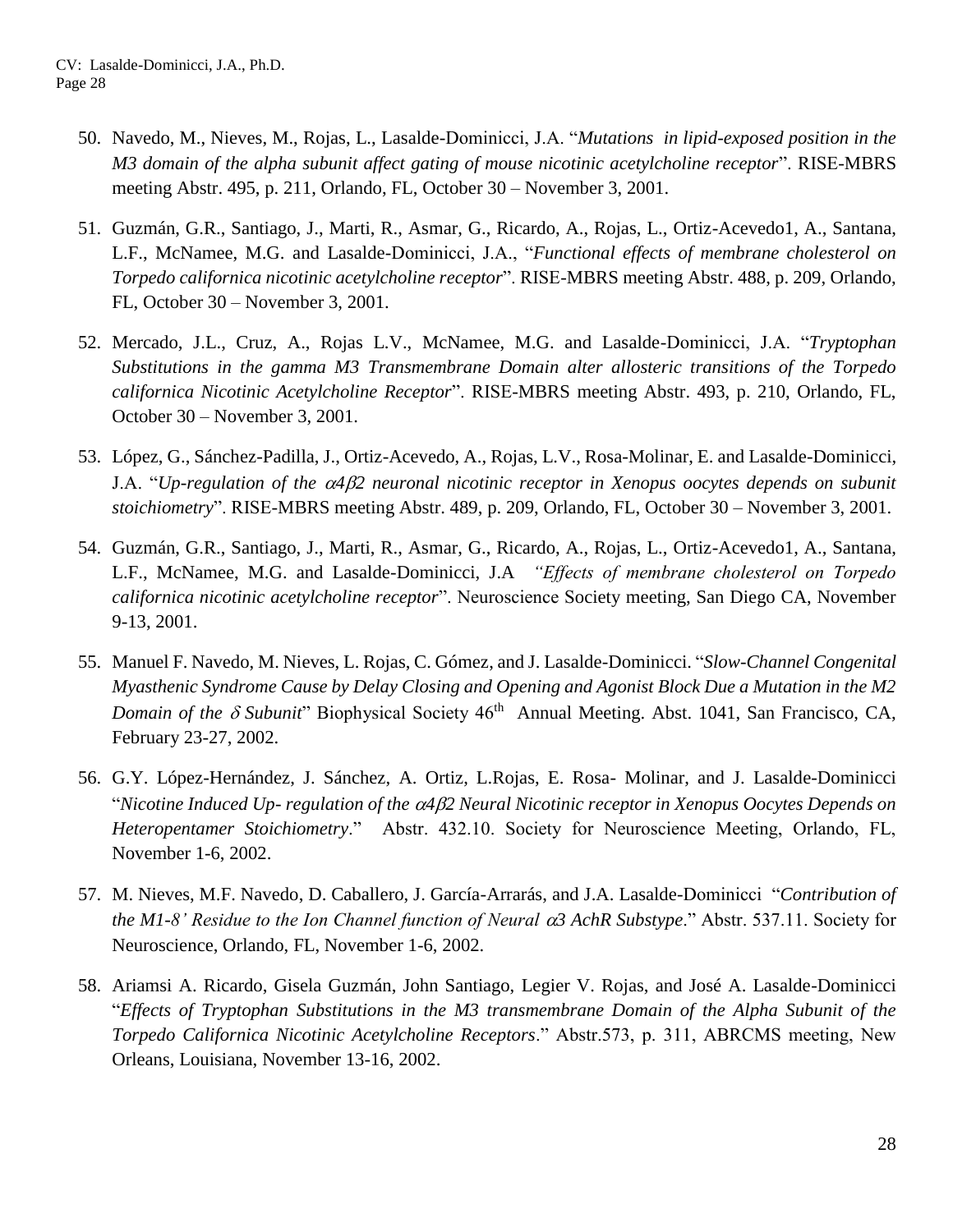- 59. Alexis Torres, Gretchen López, and José A. Lasalde-Dominicci "*Effects of Serine Substitution on 42 nAChRs Function Express on Xenopus Oocytes*" abstr. 873, p.430 ABRCMS meeting, New Orleans, Louisiana, November 13-16, 2002.
- 60. Mariel Meléndez- Alicea, A. Ortiz, A. Asseo-García, L. Rojas, N. Biaggi-Labiosa, J.A. Lasalde-Dominicci. "*Tryptophan Scanning of the AChR's M4 Domain from Torpedo californica*. Abst. D115, ABRCMS, San Diego, CA, October 15-18, 2003.
- 61. Gretchen Y, López-Hernández, A. Torres, L. Rojas, M. Navedo-Morales, J.A. Lasalde-Dominicci. "*Effect of Mutations at 4S336 on Desensitization and Up-Regulation of 42 Neural Nicotinic Acetylcholine Receptors*". Abst. 2817, Biophysical Society, Baltimore, MD, February 14-18, 2004
- 62. Madeline Nieves-Cintrón, M. Navedo-Morales, J.A. Lasalde-Dominicci. *"Position V248 of Neuronal 3 Subunit Contribute To Agonist Efficacy and Potency*". Abst. 2818, Biophysical Society, Baltimore, MD, February 14-18, 2004.
- 63. Mariel Meléndez- Alicea, A. Ortiz, A. Asseo-García, L. Rojas, N. Biaggi-Labiosa, J.A. Lasalde-Dominicci. *Tryptophan Scanning of the AChR's M4 Domain from Torpedo californica*. Abst. 2819, Biophysical Society, Baltimore, MD, February 14-18, 2004.
- 64. Carlos Báez Pagán and Lasalde-Dominicci. "*Effects of Membrane Cholesterol in the T. californica Nicotinic Acetylcholine Receptor and the novel lipid-exposed mutation*  $\alpha$ *C418W". Biophysical Society* Discussions Meeting, Asilomar, California, October 28-31, 2004.
- 65. Fernández-Mongil, M., Segarra, J., Venza, CJ., Nieves, A., Rivera-Anaya, CV., Céspedes, K., Rivera, Y., Valentín, I., Rivera, D., DiGiorgi, B., Vázquez, R., Ortiz-Acevedo, A., Ramírez, R., Lasalde-Dominicci, JA. and Rojas, LV. "*The behavior and physiology of Rana catesbeiana tadpoles are modified by 3, 3', 5 triiode-L-thyronine*". Symposium of Health Disparities. RCMI. Baltimore, Maryland, December 8-11. (2004).
- 66. Céspedes Katty., Segarra J., Fernández-Mongil M., Venza CJ., Nieves A., Rivera Y., Vázquez R., Tardy F., Ortiz-Acevedo A., Ramírez R., Gómez C., Lasalde-Dominicci J.A. and Rojas LV. Slow-Channel Congenital Myasthenic Syndrome: A transgenic mice model for the novel  $\alpha$ C418W mutation. Symposium of Health Disparities. RCMI. Baltimore, Maryland, December 8-11. (2004).
- 67. Amneris, N., Fernández-Mongil, M., Segarra, J., Venza, C., Céspedes, K., Rivera, Y., Lasalde-Dominicci J.A. and Rojas, LV. "*Behavioral Testing Facility a service available to the international scientific community. Symposium: Frontiers in Biomedical Sciences: Current Innovations and Future Trends in Alleviating Health Disparities*". RCMI. Baltimore, Maryland, December 8-11, (2004).
- 68. López-Hernández, Gretchen Y., Sánchez, J., Ortiz, A., Rojas, L.V., Rosa-Molinar, and Lasalde-Dominicci, J. A. "*Nicotine induced up-regulation of 42 neuronal nicotinic receptor in Xenopus oocytes*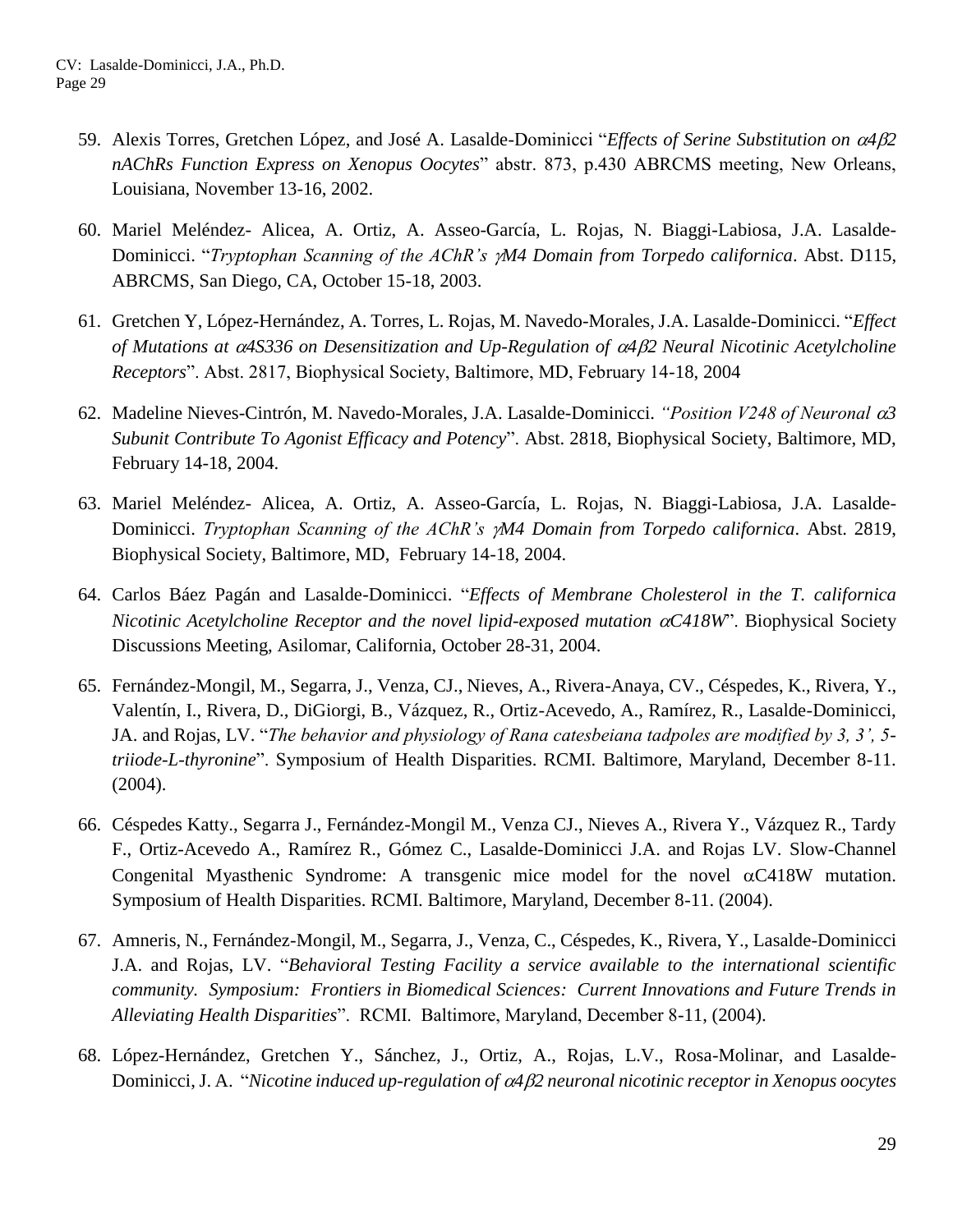*depends on heteropentamer stoichiometry*". APA Society Annual Meeting. San Juan, Puerto Rico. Poster C-129.

- 69. Otero-Cruz, D. and Lasalde-Dominicci, J.A. "*Tryptophan scanning approach into alpha-M3 transmembrane domain of the muscle-type nicotinic acetylcholine receptor"*. Society for Neuroscience 34<sup>th</sup> Annual Meeting, Los Angeles, CA, October 2004, Poster 275.6.
- 70. Otero-Cruz, José David; Caraballo-González, Iván Manuel; Cuascut-Lassús, Fernando Xavier; Lasalde-Dominicci, J. A.; "*Electrophysiological characterization of a single tryptophan substitution at the lipidexposed transmembrane domain, alpha-M3, of the nicotinic acetylcholine receptor"*. Biophysical Society 49th Annual Meeting. February 12-16, 2005. Long Beach, CA. 3057-Poster. Board #B337.
- 71. Daniel Caballero, Madeline Nieves-Cintrón, Manuel Navedo, and José A. Lasalde-Dominicci *Functional Contribution of Position L218 to Neuronal Nicotinic Alpha Three Receptors Subtypes* Pos-L106 Biophysical meeting Long Beach CA, February 2005.
- 72. Manuel F. Navedo , Carlos Báez-Pagán, Luzed Díaz, Legier Rojas, Ricardo A. Maselli, J. Staub,3 Kelly Schott, Roberto Zayas, Christopher M. Gómez and José A. Lasalde-Dominicci. *Acetylcholine receptor mutations in slow-channel syndrome identify an M1 domain allosteric hinge.* 40<sup>th</sup> ACS Junior Technical Meeting 25th Puerto Rico Interdisciplinary Scientific Meeting (PRISM) UPR Mayagüez, March 12, 2005 and the Island Wide Conference Mayagüez, March 13, 2005.
- 73. Manuel F. Navedo, Carlos Báez-Pagán, Luzed Díaz, Legier Rojas, Ricardo A. Maselli, J. Staub, Kelly Schott, Roberto Zayas, Christopher M. Gómez and José A. Lasalde-Dominicci. "*Functional Contribution of Position L218 to Neuronal Nicotinic Alpha Three Receptor Subtypes"*. 25th Puerto Rico Interdisciplinary Scientific Meeting (PRISM) and 40<sup>th</sup> American Chemist Association (ACS) Junior Technical Meeting. University of Puerto Rico, Mayagüez Campus, March 12, 2005.
- 74. Díaz-De León, R., Casiano, A. and Lasalde-Dominicci, J.A. "*Tryptophan scanning of the nAChR's βM4 transmenbrane domain form Torpedo californica"*. AGEP 3rd poster meeting. July 14, 2005. University of Puerto Rico, Río Piedras Campus.
- 75. Biaggi-Labiosa, N., and Lasalde-Dominicci, J. "*Contribution of residues S364 and S469 to the α4β2 neuronal nAChR function"*. AGEP 3rd poster meeting. July 14, 2005. University of Puerto Rico, Río Piedras Campus.
- 76. Báez, C., Martínez, Y., Ortiz, A., Silva, W., and Lasalde-Dominicci, J.A *Probing the Effects of Membrane Colesterol in the Torpedo Californica Acetylcholine Receptor and the Novel Lipid-Exposed Mutation αC418W in Xenopus Oocytes*. AGEP 3rd poster meeting. July 14, 2005. University of Puerto Rico, Río Piedras Campus.
- 77. Otero-Cruz, J., Caraballo-González, I., Cuascut-Lassús, F., Rosario-Santiago, N., Rodríguez-Moserrate, P., and Lasalde-Dominicci, J.A. "*Mobility of αM3 Domain Between nAChR Species: Muscle-Type vs Electric Ray". AGEP 3rd poster meeting*. July 14, 2005. University of Puerto Rico, Río Piedras Campus.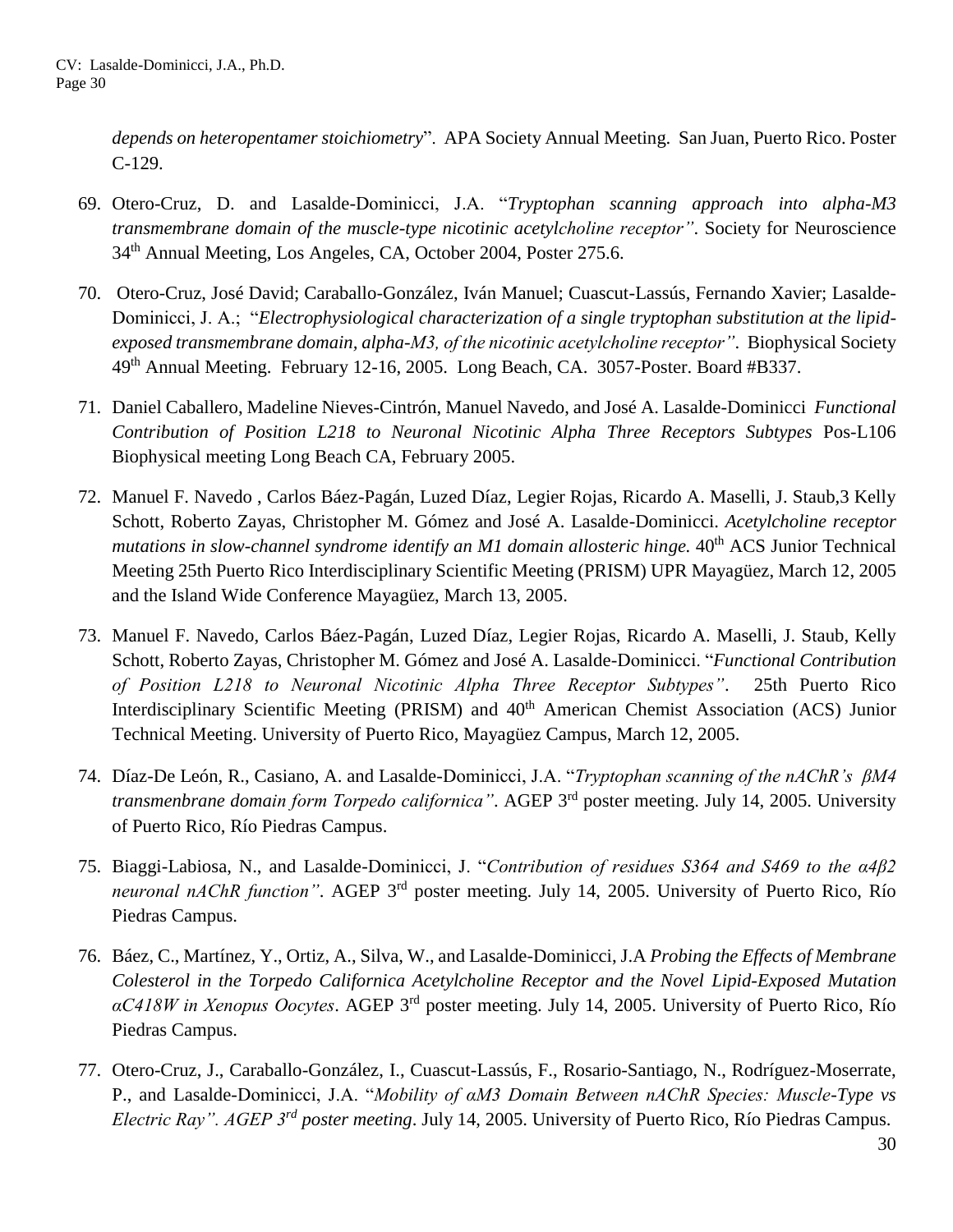- 78. Asmar-Rovira, G., Hanson, H.M., Lasalde-Dominicci, J.A. and Stevens, R.C. "*Structural Studies of the Nicotinic Acetylcholine Receptors (nAChR) and Associated Proteins"*. AGEP 3rd poster meeting. July 14, 2005. University of Puerto Rico, Río Piedras Campus.
- 79. Hyzinski-García, M.C., Lizardi-Oriz, J.E., Valle-Avilés, F.L., Velásquez-Rivera, E., Osorio-Martínez, K.M. and Lasalde-Dominicci, J.A. *Electrophysioligical Characterization of Position Phenylalanine 426 Located at the Lipid-Protein interface of the Nicotinic Acetylcholine Receptor α4β2* Domain. XIV Puerto Rico Neuroscience Conference, December 3, 2005. Ponce, PR.
- 80. Otero-Cruz, J., Caraballo-González, I., Cuascut-Lassús, F., Rosario-Santiago, N., Rodríguez-Moserrate, P., and Lasalde-Dominicci, J.A. *Spring Model: Mobility of M3 Transmembrane Domain of the Nicotinic Acetylcholine Receptor.* XIV Puerto Rico Neuroscience Conference, December 3, 2005. Ponce, P.R.
- 81. Biaggi-Labiosa, N., and Lasalde-Dominicci, J. "*Contribution of residues T417 and S469 to the 42 neuronal nAChR function"*. Biophysical Society 50<sup>th</sup> Annual Meeting. February 18-22, 2006. Salt Lake City, Utah.
- 82. Báez, C., Martínez, Y., Ortiz, A., Silva, W., and Lasalde-Dominicci, J.A. "*Cholesterol Mediated Alterations in Function and Aggregation of Torpedo californica Nicotinic Acetylcholine Receptor Expressed in Xenopus laevis Oocytes".* February 18-22, 2006. Salt Lake City, Utah.
- 83. López, G., Degarra, G., Lasalde-Dominicci, J.A. and Rojas L.V. "*Cholesterol depletion alters the pre and post –synaptic events in the neuromuscular junction*", Biophysical Society 50th Annual Meeting. February 18-22, 2006. Salt Lake City, Utah. Poster # 1233 pag 59.
- 84. Santiago-Pérez, L.I., Azoulay, H., García, V., Meléndez, L., Lasalde-Dominicci, J.A. "*Effects of nicotine, galantamine and human immunodeficiency virus (HIV-1) envelope protein, gp120, on the regulation of alpha7 nAChR in human macrophages*". American Society for Neurochemistry. Abst. 364, March 11-15, 2006.
- 85. Otero-Cruz, J., Caraballo-González, I., Cuascut-Lassús, F., Rosario-Santiago, N., Rodríguez-Moserrate, P. and Lasalde-Dominicci, J.A. "*Acetylcholine Receptor Alpha M3 domains reveals a Spring-tiltled motion during channel activation: Structural and Functional differences between Torpedo and Muscletype receptor*". FASEB Meeting, March 31 to April 5, San Francisco, CA.
- 86. Asmar-Rovira, G.A., Quesada, O., Asseo, A., Hanson, M.A., Lasalde-Dominicci, J.A., and Stevens, R.C. "*Detergent Solubilization of the Torpedo californica Nicotinic Acetylcholine Receptor (nAChR) Alters its Endogenous Lipid Composition: An Essential Factor in Ion Channel Activity*". 10<sup>th</sup> International RCMI Symposium, December 13-16, 2006, San Juan, P.R.
- 87. Biaggi-Labiosa, N. and Lasalde-Dominicci, J.A. "*Contribution of Residues S364, T417 and S469 to the α4β2 Neuronal nAChR Function*". 10th International RCMI Symposium, December 13-16, 2006, San Juan, P.R.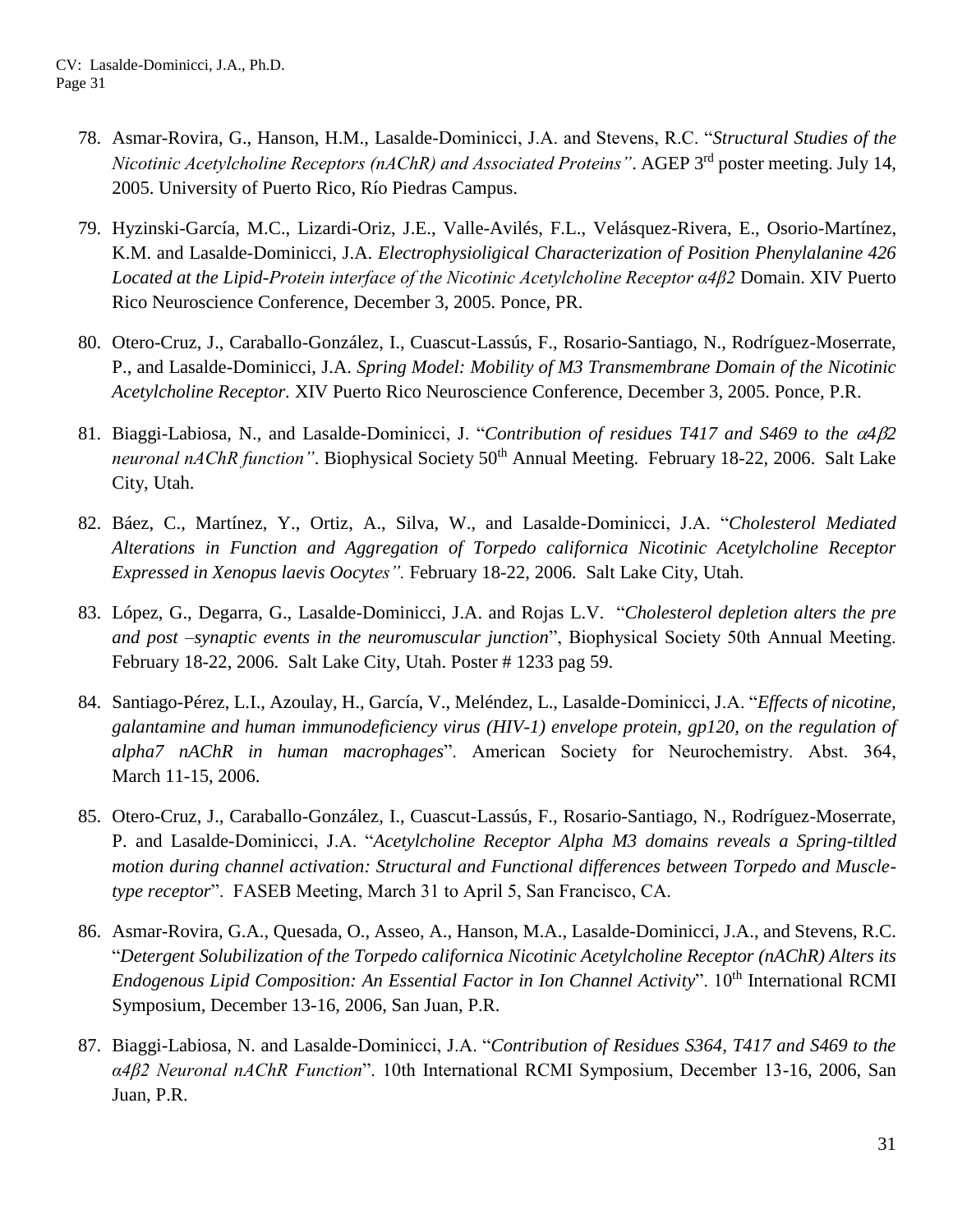- 88. Caballero-Rivera, Daniel, Nieves-Cintrón, Madeline, Navedo, Manuel F. and Lasalde-Dominicci, José A. "*Contribution of Valine 7' of TMD2 to Gating of Neuronal Alpha Three Receptors Subtypes*". 10th International RCMI Symposium, December 13-16, 2006, San Juan, P.R.
- 89. Del Hoyo-Rivera, Natalie, Caballero-Rivera, Daniel1; Báez-Pagán, Carlos A., Santiago-Pérez, Laura I., Lasalde-Dominicci, José A. "*Modulation of the a 7 Neuronal Nicotinic Acetylcholine Receptor by Cholesterol*", 10<sup>th</sup> International RCMI Symposium, December 13-16, 2006, S.J, P.R.
- 90. García-Matos, Jomarie, Caballero-Rivera, Daniel, Cruz-Nieves, Omar, Oyola-Cintrón, Jessica, Santiago-Pérez, Laura I., Lasalde-Dominicci, José A. "*Incorporation of Unnatural Amino Acids into α4β2Neuronal Nicotinic Acetylcholine Receptors (nAChRs) in HEK 293 Cells"*. 10<sup>th</sup> International RCMI Symposium, December 13-16, 2006, San Juan, P.R.
- 91. José David Otero-Cruz and José Antonio Lasalde-Dominicci. "*Acetylcholine Receptor Lipid-Exposed Transmembrane Domain Reveals a Tilted-Spring Motion during Channel Activation*". 10<sup>th</sup> International RCMI Symposium, December 13-16, 2006, San Juan, P.R.
- 92. Leilani Marty-Santos, Rosaura Ramírez-Ordoñez, Daisy Espinoza-Contreras, Kilsy Cuello-Pichardo, Luis Sepúlveda-Maldonado, Christopher M. Gómez, and José A. Lasalde-Domenicci. "*Description of the Neuromuscular Degeneration in Transgenic Mice (αV249F) Expressing the Slow Channel Syndrome*". 10<sup>th</sup> International RCMI Symposium, December 13-16, 2006, San Juan, P.R.
- 93. Lizardi-Ortiz, J.E., Fernández-Gerena, J.L., Reyes-Aponte, E.J., Osorio-Martínez, K.M., and Lasalde-Dominicci, J.A. "*Structural Study of the Amino Terminal Domain of the b2 Subunit of the Neuronal Acetylcholine Receptor*". 10<sup>th</sup> International RCMI Symposium, December 13-16, 2006, San Juan, P.R.
- 94. Lizardi-Ortiz, J.E., Hyzinski-García, M.C., Fernández-Genera, J.L., Valle-Avilés, F.L., Velásquez-Rivera, E., Osorio-Martínez, K.M., Lasalde-Dominicci, J.A. "*The Absence of Aromatic Characteristics at Position Phenylalanine 426 in the Lipid-Protein Interface of Alpha-M4 Domain Reduces the Macroscopic Response of the Nicotinic Acetylcholine Receptor*". 10<sup>th</sup> International RCMI Symposium, December 13-16, 2006, San Juan, P.R.
- 95. Rosedelma Díaz-De León, Anette Casiano and José A. Lasalde-Dominicci. "*Tryptophan Scanning of the*  Acetylcholine Receptor's βM4 Transmembrane Domain from Torpedo californica". 10<sup>th</sup> International RCMI Symposium, December 13-16, 2006, San Juan, P.R.
- 96. Ruth E. Quintana, Juan C. Galloza, Ileana Rodríguez, Alejandro Ortiz-Acevedo, and J. A. Lasalde-Dominicci. "*Lateral Diffusion of the Torpedo californica Acetylcholine Receptor in Oocyte Membranes*". 10th International RCMI Symposium, December 13-16, 2006, S.J, P.R.
- 97. Kilsy A. Cuello, Rossura Ramírez and Jose Lasalde-Dominicci, "*Description of the neuromuscular Degeneration in Transgenic Mice (alphaV249V) expressing the slow channel Syndrome*". ABRCMS Meeting, Anaheim CA, November 9, 2006, Poster c99, page 233.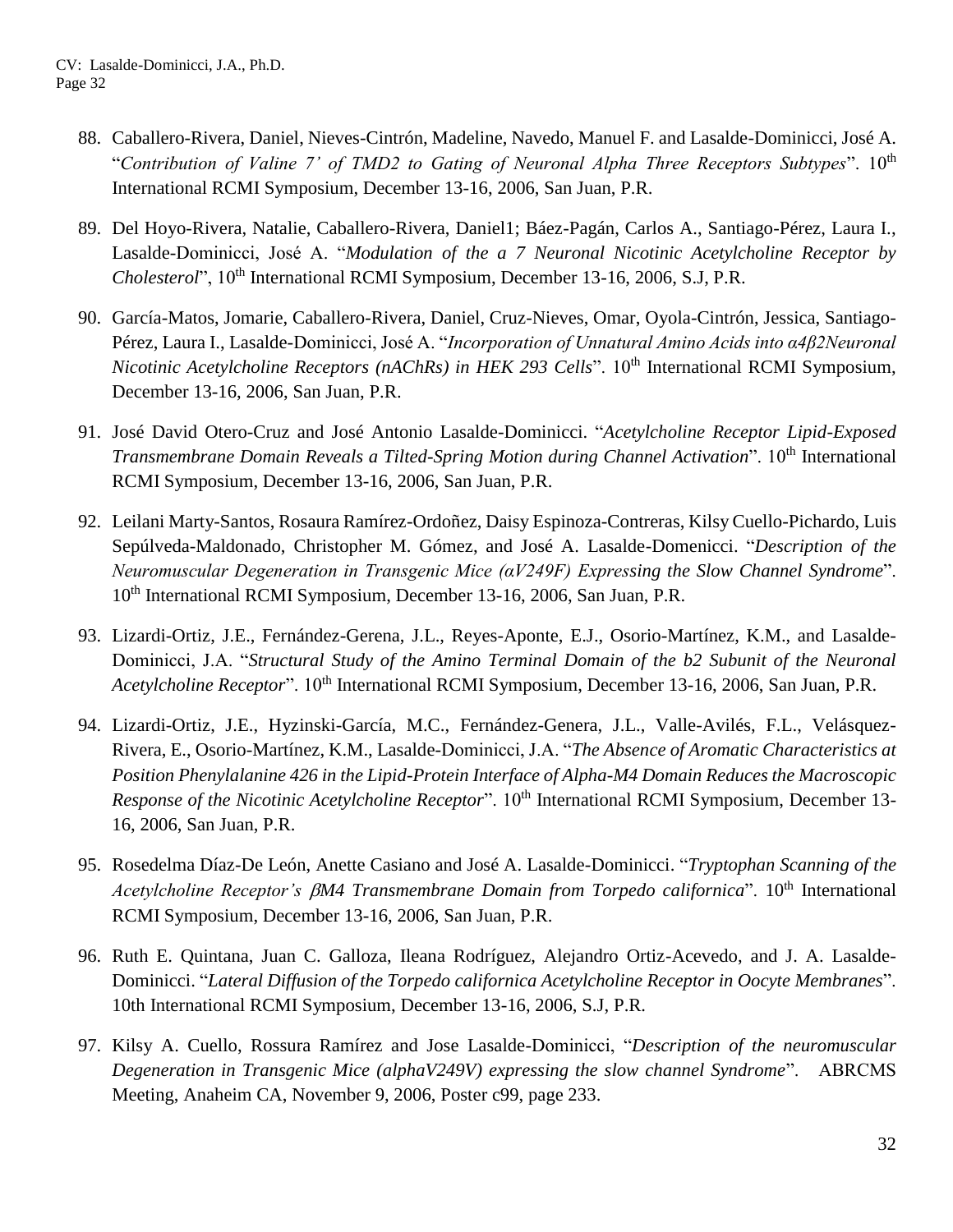- 98. C.A. Báez-Pagán, Y. Martínez, J.D. Otero-Cruz, I.K. Salgado-Villanueva, G. Velázquez, A. Ortiz-Acevedo, O. Quesada, W.I. Silva and Lasalde-Dominicci J.A (2007) "*Regulation of the acetylcholine receptor functional pool via caaveolin-1-positive domains*". Abstract #629.4. Experimental Biology, Washington, DC., April 28-May 2, 2007.
- 99. R. Díaz-de León, A. Casiano and J.A. Lasalde-Dominicci J.A (2007) "*Tryptophan scanning of the acetylcholine receptor's Betta M4 transmembrane domain from Torpedo californica*". Abstract #604.27. Experimental Biology, Washington, D.C., April 28-May 2, 2007.
- 100. José David Otero-Cruz, David Abner Torres-Núñez, José Antonio Lasalde-Dominicci J.A. (2007) "*Secondary structure of the lipid-exposed transmembrane domains revealed through Fourier transform analysis of tryptophan-scanning mutagenesis data*". Abstract #LB117. Experimental Biology, Washington, DC., April 28-May 2, 2007.
- 101. Santiago-Pérez, L.I., Azoulay, H., García, V., Meléndez, L., Lasalde-Dominicci J.A. "*Effects of nicotine, galantamine and human immunodeficiency virus (HIV-1) envelope protein, gp120, on the regulation of alpha7nAChR in human macrophages*". SNRP meeting, FB, Alaska, June, 11-15, 2006.
- 102. Ileana Rodríguez, Alejandro Ortiz-Acevedo and Lasalde-Dominicci J.A, "*Lateral diffusion of the Torpedo and Muscle Type Acetylcholine Receptors on oocytes membranes of the Xenopus laevis*" Undergraduate Research Poster Sessions at the 233rd ACS national meeting, in Chicago, IL, March 25, 2007.
- 103. Santiago-Pérez, L.I., Ballester L.Y., González Pagán, O, Rodríguez Román, L., Azoulay, H., García, V., Meléndez, L., Lasalde-Dominicci J.A, "*Upregulation of the α7 nAChR in human macrophages is induced by chronic treatment with HIV-1 envelope protein, gp120*", 37th Annual Meeting, Society for Neuroscience, Neuroscience 2007, November 3-7, 2007, San Diego, California, USA.
- 104. Santiago-Pérez, L.I., Serrano, M., Ballester L.Y., Silva, W. I., Lasalde-Dominicci J.A, "*Upregulation of alpha7nAChR is induced by chronic treatment with HIV-1 envelope protein, gp120 in 1321N1 astrocytoma cells*", 30th Society for Neurochemistry Annual Meeting, March 1-6, 2008, San Antonio, Texas, USA.
- 105. Lázaro, M.I., Santiago-Pérez, L.I., Ballester L.Y., Lasalde-Dominicci J.A and González, C.I. "*Upregulation of the α7 nAChR in human macrophages is induced by chronic treatment with HIV-1 envelope protein, gp120*". Experimental Biology 2008, April 5-9, 2008, San Diego, California, USA.
- 106. Céspedes Katty, Espinoza Daisy, Madera Bismark, Ramírez Rosaura, Gómez Christopher and Lasalde-Dominicci J.A, University of Puerto Rico, Río Piedras Campus and University of Chicago, Department of Neurology, Chicago, IL, USA. "*Alcohol can remarkably enhance synaptic impairment in the Slow Channel Congenital Myasthenic Syndrome*". Biophysical Society Meeting 2008, February 2-6, 2008, Long Beach, California, USA.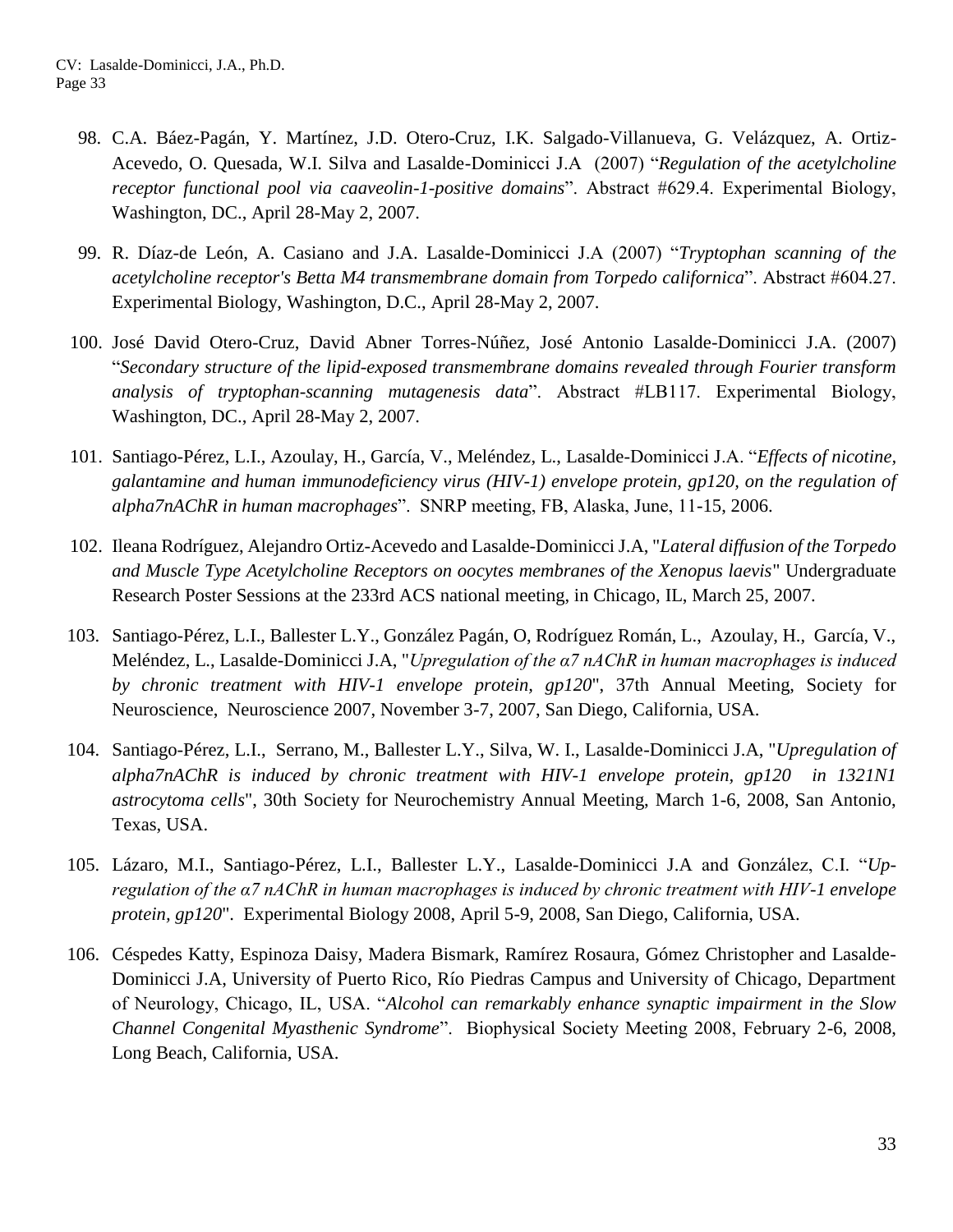- 107. Nilza M. Biaggi-Labiosa and Lasalde-Dominicci J.A. "*Contribution of residues S364, T417, S438 and S469 to the α4β2 neuronal nAChR function*". 36<sup>th</sup> Annual Society for Neuroscience Meeting, San Diego, CA November 2007.
- 108. Caballero-Rivera, Daniel; Cruz-Nieves, Omar A.; Santiago-Pérez, Laura I., Rosa, Yazmín; García-Matos, Jomarie; Oyola-Cintrón, Jessica; Torres, Alexis; Prieto, José A.; Resto, Edgar; and Lasalde-Dominicci J.A "*Incorporation of Fluorescent Unnatural Amino Acids into Torpedo californica and Neuronal Nicotinic Acetylcholine Receptors*". (41<sup>st</sup> IUPAC Congress, Torino, Italy; August 4-12, 2007).
- 109. Del Hoyo-Rivera, Natalie; Báez-Pagán, Carlos A.; Martínez-Ortiz, Yaiza; Caballero-Rivera, Daniel; Santiago-Pérez, Laura I.; Lasalde-Dominicci J.A. "*Modulation of the*  $\alpha$ *7 neuronal nicotinic acetylcholine receptor by cholesterol*". (ABRCMS, Austin, TX; November 7-10<sup>th</sup>, 2007).
- 110. Oyola-Cintrón J, Caballero-Rivera D, Ballester L, Martínez L, Nogueras-Ortíz C, Ríos-Morales RY, Quesada O, Lasalde-Dominicci J.A. 2009. "*Potential implications of cholesterol and phosphatidylinositol 4, 5-bisphosphate (PI[4,5]P2) interactions with the cholesterol-sensitive αC418W AChR mutation at lipid*  rafts". 54<sup>th</sup> Biophysical Society Meeting. February 20-24, 2010.
- 111. Caballero-Rivera D, Cruz-Nieves O, Oyola-Cintrón J, Otero-Cruz JD, Torres-Núñez DA, Lasalde-Dominicci JA. 2009. "*Fourier Transform Coupled Tryptophan Scanning Mutagenesis of the Lipid Exposed M3 and M4 Transmembrane Domains of the Torpedo californica Acetylcholine Receptor*". 54th Biophysical Society Meeting. February 20-24, 2010.
- 112. Biaggi, N.M., and Lasalde-Dominicci, J.A. "*Contribution of phosphorylation residues in the α4 subunit to the α4β2 neural nAChR function and expression*". 54<sup>th</sup> Biophysical Society Meeting. February 20-24, 2010.
- 113. Padilla-Morales L. F., Morales-Pérez, C. L., De La Cruz-Rivera, P., López-Cruz, L. M., Asmar-Rovira, G.A., Stevens, R.C., Quesada, O. and Lasalde-Dominicci, J. A. "*Efficient Isolation and Characterization of Nicotinic Acetylcholine Receptor from Torpedo californica Using Lipid Analog Detergents*". 54th Biophysical Society Meeting. February 20-24, 2010.
- 114. Grajales-Reyes Gary E , Haipeng Zhu, Báez-Pagán Carlos A., Quesada Orestes, Grajales-Reyes José G., Delgado Manuel, Ramírez Rosaura, Gómez Christopher and Lasalde-Dominicci José A., "*Degeneration of the neuromuscular junction of a congenital myasthenic syndrome via cholesterol-reducing treatment; a transgenic mice study of the αC418W novel mutation*". ABRCMS, Arizona, November 4-7, 2009. (this presentation won first prize in the area of Biochemistry and Biophysics in the ABRCMS student competition).\*\*\*
- 115. Grajales G., Báez, C., Delgado, M., Ramírez, R., Gómez, C., and Lasalde-Dominicci, J. "*Lipid-protein interactions studies in the αC418W slow channel congenital myasthenic syndrome*". Society for Neuroscience Meeting, Chicago, IL, October 2009.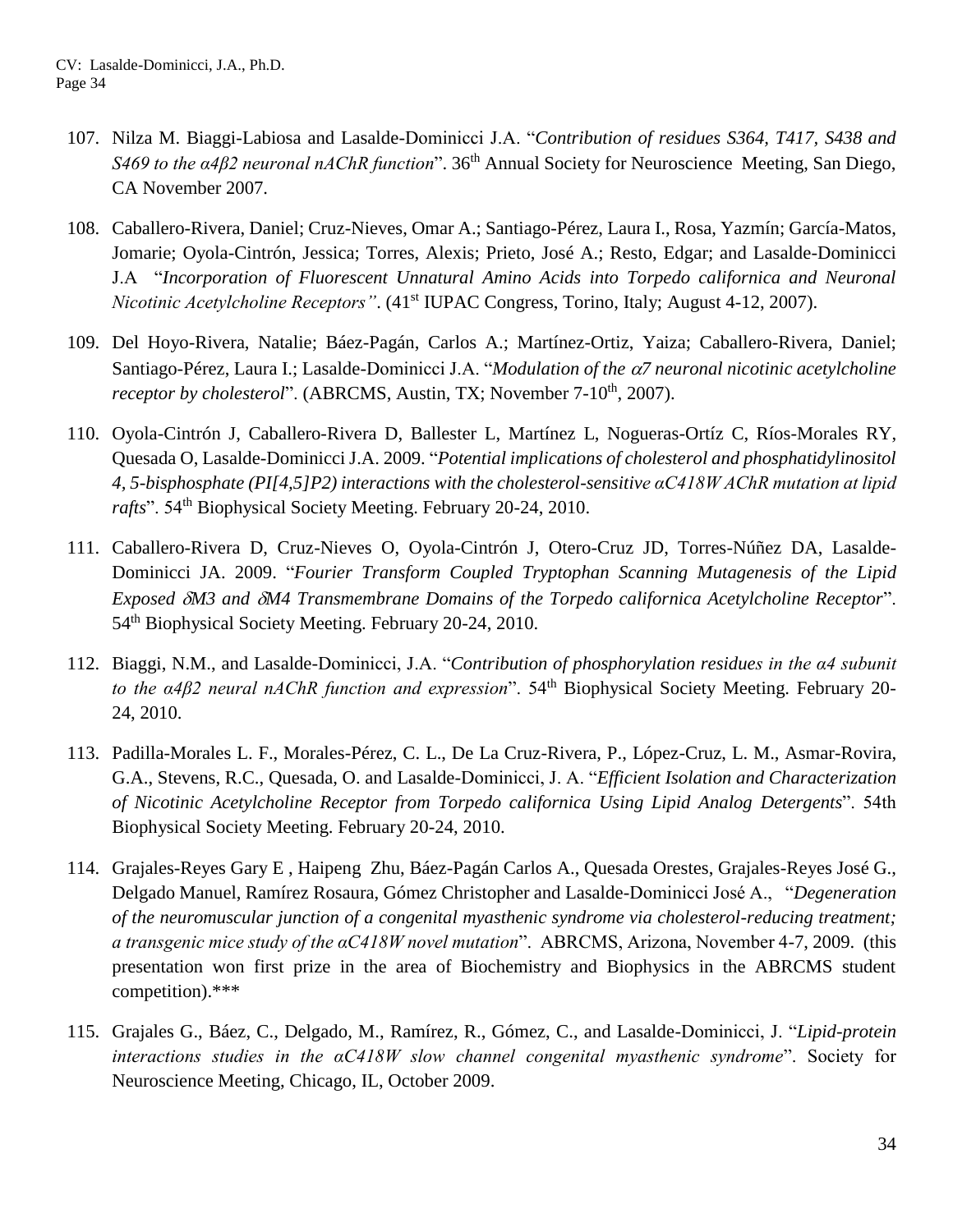- 116. Wilfredo F. García-Beltrán, Leomar Y. Ballester, Laura I. Santiago-Pérez, Raymond Ríos, José R. Mercadon and José A. Lasalde-Dominicci. "*The Up-regulation of the α7-Nicotinic Acetylcholine Receptor by HIV-1 gp120: "A Novel Mechanism in the Pathogenesis of HIV-Associated Dementia*". ABRCMS, Arizona, November 4-7, 2009.
- 117. José Gabriel Grajales, Gary Grajales, Carlos Báez, Haipeng Zhu, Orestes Quesada, Christopher Gómez, and José Lasalde. "*Lipid-protein interactions studies in the αC418W mutant suffering from slow channel congenital myasthenic syndrome*". Experimental Biology Meeting. April 24, 2010.
- 118. José Gabriel Grajales, Gary Grajales, Carlos Báez, Haipeng Zhu, Oreste Quesada, Christopher Gómez, and José Lasalde. "*Characterization of Fluoxetine as an Open Channel Blocker on δS268F, a SCCMS Mouse Model*". ABRCMS, Arizona, November 4, 2009.
- 119. Ramos, F.M., Ballester, L.Y. and Lasalde-Dominicci, J.A. "*The Role of gp120-Induced Up-Regulation of alpha7 Nicotinic Acetylcholine Receptor in HIV-Associated Dementia*". FASEB Experimental Biology 2010. April 24, 2010.
- 120. Capó, C., and Lasalde-Dominicci, J. "*α7-nicotinic acetylcholine receptors are up-regulated after exposure to HIV-1 gp120: Potential implication in the pathogenesis of HIV-1 associated dementia*". Society for Neuroscience Meeting, Chicago, IL, October 2009.
- 121. Delgado-Vélez, M, Carrasquillo, L., Emanuelli, G., Grajales, G., Madera, B., Gómez, C., Lasalde-Dominicci, J. "*Alcohol promotes kinetic alterations on acetylcholine receptors in a model of slow-channel congenital myasthenic syndrome*". Society for Neuroscience Meeting, Chicago, IL, October 2009.
- 122. C. Báez-Pagán, N. del Hoyo-Rivera, O. Quesada, and J. A. Lasalde-Dominicci, "*Inhibition in the Function of Different Nicotinic Acetylcholine Receptor Subtypes by Cholesterol*", Specialized Neuroscience Meeting. San Juan, P.R., July 20-24, 2010.
- 123. J. Oyola-Cintrón, D. Caballero-Rivera, L. Ballester, L. Martínez, C.J. Nogueras-Ortiz, C.A. Baéz-Pagán, O. Quesada, J.A. Lasalde-Dominicci. "*Elucidating the role of the lipid-protein interface in regulating the functional pool of AChRs in a novel SCCMS*". Specialized Neuroscience Meeting. San Juan, P.R., July 20-24, 2010.
- 124. D. Caballero-Rivera, O.A. Cruz-Nieves, J. Oyola-Cintrón1, J.D. Otero-Cruz, D.A. Torres-Núñez and J.A. Lasalde-Dominicci, "*Decoding secondary structure and conformational rearrangements on the lipid exposed domains of the AChR*. Specialized Neuroscience Meeting, San Juan, P.R. July 20-24, 2010.
- 125. Padilla-Morales L. F., Morales-Pérez, C. L., De La Cruz-Rivera, P., López-Cruz, L. M., Asmar-Rovira, G.A., 3Stevens, R.C., Quesada, O. and Lasalde-Dominicci, J.A. "*Characterization of Nicotinic Acetylcholine Receptor from Torpedo californica Using Lipid Analog Detergents"*. Specialized Neuroscience Meeting. San Juan, P.R. July 20-24, 2010.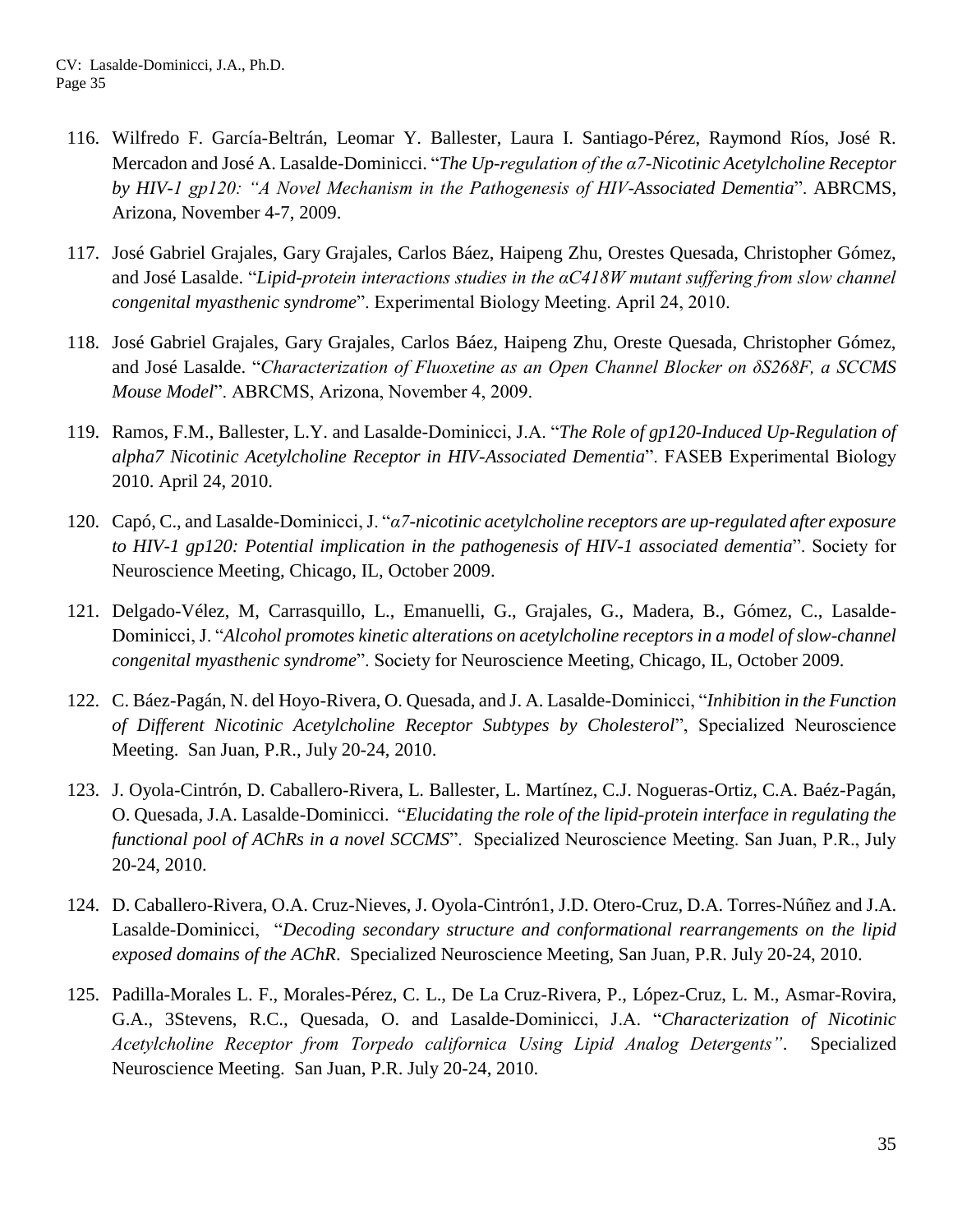- 126. Capó, C., Meléndez, R. and Lasalde-Dominicci,  $\alpha$ 7-nicotinic acetylcholine receptors are up-regulated *after exposure to HIV-1 gp120: potential implications in the pathogenesis of HIV-1 associated dementi*a Specialized Neuroscience Meeting, San Juan, P.R., July 20-24, 2010.
- 127. Gary E. Grajales-Reyes, Carlos Báez-Pagán, José G. Grajales-Reyes, Haipeng Zhu, Manuel Delgado, Oreste Quesada, Christopher Gómez, Rosaura Ramírez and José Lasalde-Dominicci, "*Uncovering the molecular basis for collateral effects of statins in the NMJ: in vivo studies of the αC418W cholesterolsensitive acetylcholine receptor*", Specialized Neuroscience Meeting, San Juan, P.R., July 20-24, 2010.
- 128. LY Ballester, W García-Beltrán, FM Ramos, E Vázquez, C Capó, R Ríos, JR Mercado, L Acevedo, KN Montalvo, JA Lasalde-Dominicci, "*HIV-gp120 Induces Up-regulation of the*  $\alpha$ *7*-*nAChR*; *Implications for HIV Associated Dementia*" Specialized Neuroscience Meeting, San Juan, P.R, July 20-24, 2010. (This abstract presentation won first prize in SNRP poster competition).\*\*\*
- 129. M. Delgado-Vélez, L.Y. Ballester, C. Báez, L. I. Santiago-Pérez, C. Capó, L. Meléndez, V. Wojna, M. Serrano, V. García, Y. Gerena-López, F.Y. Delgado, W. Silva & J. A. Lasalde-Dominicci, "*HIV-1 gp120 Signaling Via α7 Nicotinic Receptor, Implications in the Pathogenesis of HIV Infection*", Specialized Neuroscience Meeting, San Juan, P.R, July 20-24, 2010.
- 130. Delgado-Vélez, M., Báez-Pagan, C., Santiago-Perez, L.I., Ballester, L.Y., Quesada, O., Vazquez, E., Serrano, M., García, V., Gerena-Lopez, Y., Wojna, V., Delgado, F.Y., Capó-Vélez, C., Santana, O. Lasalde-Dominicci, J. HIV-1 gp120 up-regulates α7 nicotinic acetylcholine receptor in monocyte-derived macrophages. 10<sup>th</sup> International Symposium on NeuroVirology, Milan, Italy, October 12-16, 2010.
- 131. Capó-Vélez, C., Santiago-Montes, E., Delgado-Vélez, M., Melendez, R.I., Lasalde-Dominicci, J.A., The alpha7 acetylcholine receptor is up-regulated in a transgenic mouse model that expresses the HIV-1 coat protein gp120: potential implications in the pathogenesis of HIV-1 associated dementia.  $10<sup>th</sup>$  International Symposium on NeuroVirology, Milan, Italy, October 12-16, 2010.
- 132. Ramos, F.M., Ballester, L.Y., Garcia, W., Vázquez, E., Capó-Vélez, C.M., Acevedo, L., Ríos, R., Mercado, J. and Lasalde-Dominicci, J.A. "*The Role of gp-120-Induced Up-Regulation of the a7 Nicotinic Acetylcholine Receptor in HIV-Associated Dementia*". 10<sup>th</sup> Anual Biomedical Research Conference for Minority Students, Charlotte, NC, USA, November 2010.
- 133. Natalie del Hoyo-Rivera, Carlos A. Báez Pagán, Orestes Quesada and José A. Lasalde-Dominicci. "*Modulation of the Nicotinic Acetylcholine Receptor Function by Cholesterol*". 55th Biophysical Society Annual Meeting, Baltimore, Maryland, March 2011.
- 134. Natalie del Hoyo-Rivera, Carlos A. Báez Pagán, Orestes Quesada and José A. Lasalde-Dominicci. "*Modulation of the Nicotinic Acetylcholine Receptor Function by Cholesterol*". JTM/PRISM, Bayamón, Puerto Rico, March 2011.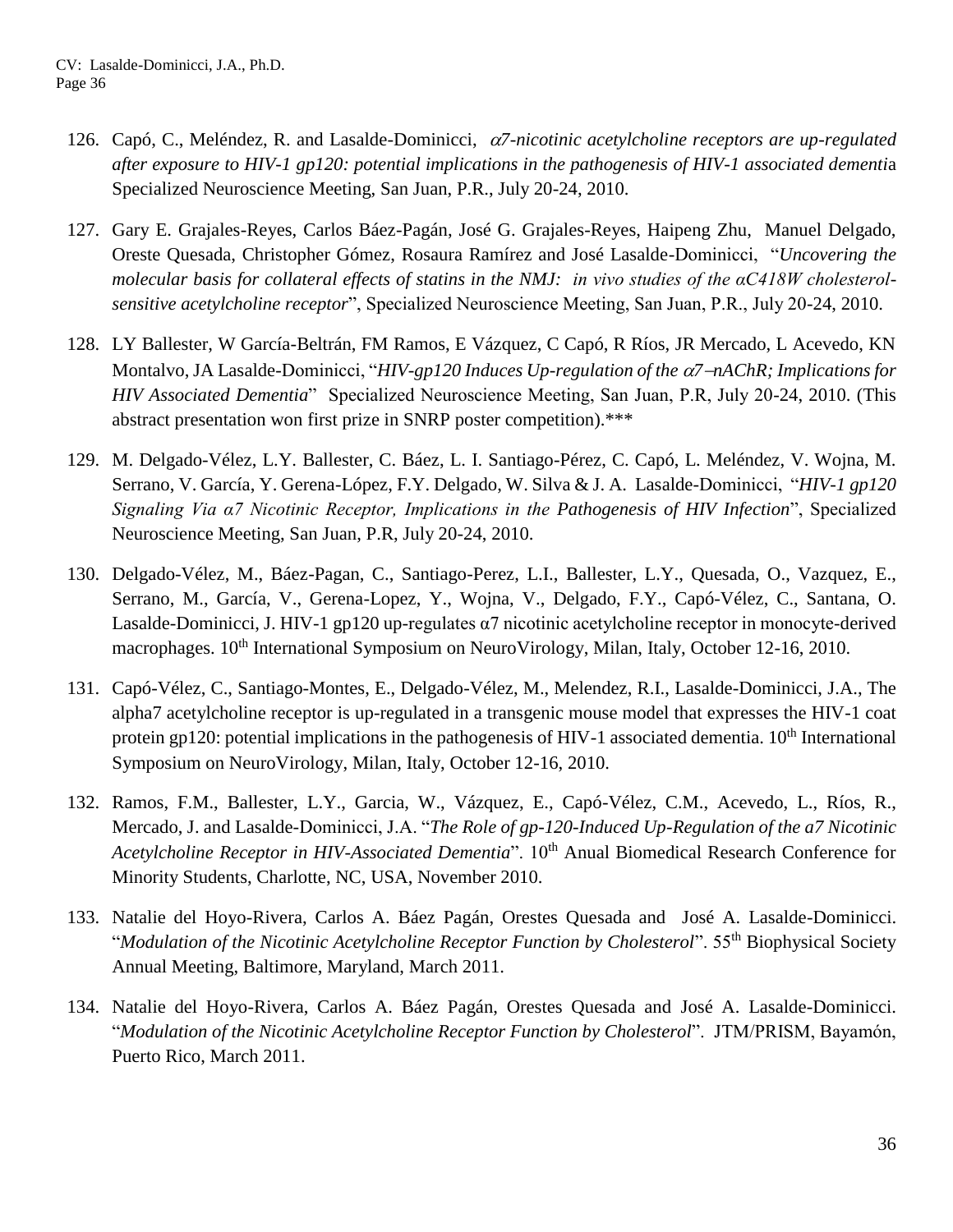- 135. Nogueras-Ortiz, C., Ríos-Morales, Y., Díaz, N., Lasalde-Dominicci, J.A., Quesada, O. "*Mechanism elucidation of the Lys49 A2 phospholipase induced myotoxicity in C2C12 differentiated myoblasts*". 30th Puerto Rico Interdisciplinary Scientific Meeting (PRISM) 2011.
- 136. De La Cruz-Rivera, Padilla-Morales L. F., Morales-Pérez, C. L., P., López-Cruz, L. M., Báez-Pagán, C.A., Asmar-Rovira, G.A., Stevens, R.C., Quesada, O. and Lasalde-Dominicci, J. A. "*Effect of Lipid-Analog Detergent Solubilization on the Nicotinic Acetylcholine Receptor from Torpedo californica: Functionality*  and Lipidic Cubic Phase Stability". 54<sup>th</sup> Annual Biophysical Society Meeting, Baltimore, MD, March 2011.
- 137. P. de la Cruz-Rivera, L. F. Padilla-Morales, C. L. Morales-Pérez, G. A. Asmar-Rivera, R. C. Stevens, O. Quesada, J. Lasalde-Dominicci. "*Characterization of Nicotinic Acetylcholine Receptor from Torpedo californica Using Lipid Analog Detergents*". 10<sup>th</sup> Annual Biomedical Research Conference for Minority Students, Charlotte, NC, September 2010.
- 138. Padilla-Morales L. F., Morales-Pérez, C. L., De La Cruz-Rivera, P., López-Cruz, L. M., Báez-Pagán, C.A., Asmar-Rovira, G.A., Stevens, R.C., Quesada, O. and Lasalde-Dominicci, J. A. "*Effect of Lipid-Analog Detergent Solubilization on the Nicotinic Acetylcholine Receptor from Torpedo californica: Functionality and Lipidic Cubic Phase Stability*". Junior Technical Meeting, Bayamon, PR, March 2011.
- 139. Capó-Vélez, Coral; Delgado, Manuel; Meléndez, Roberto; and Lasalde-Dominicci, J.; "α7-nicotinic *acetylcholine receptors are upregulated in a transgenic mouse model that expresses the HIV-1 coat protein gp120*", Society for Neuroscience Annual Meeting, November 12-17, 2011, Washington, D.C.
- 140. De La Cruz-Rivera, P.C., Padilla-Morales L. F., Morales-Pérez, C. L., L. M., Báez-Pagán, C.A., Asmar-Rovira, G.A., Stevens, R.C., Quesada, O. and Lasalde-Dominicci, J. A. "*Effect of Lipid-Analog Detergent Solubilization on the Nicotinic Acetylcholine Receptor from Torpedo californica: Functionality and Lipidic Cubic Phase Stability*". 11<sup>th</sup> Annual Biomedical Research Conference for Minority Students, Charlotte, NC, November 2011.
- 141. Padilla-Morales LF, Morales-Pérez CL, De La Cruz-Rivera PC, Asmar-Rovira G, Báez-Pagán CA, Quesada O, and Lasalde-Dominicci JA. "*Characterization of nicotinic acetylcholine receptor from torpedo californica using lipid analog detergents*". ABRCMS Annual Biomedical Research Conference for Minority Students, St. Louis, Missouiri November 2011.
- 142. Delgado-Vélez, Manuel., Báez-Pagán, CA.., Gerena-López, Y., Quesada, O., Santiago-Pérez, L., Wojna V., Melendez L., Silva W., and Lasalde-Dominicci, J. "*The anti-inflammatory a7 nicotinic acetylcholine receptor is upregulated in immune cells from HIV-infected subjects: Potential implications to the treatment of HIV-relates chronic inflammation*". 18th Annual Scientific Conference, Honolulu, HI, April 25, 2012
- 143. Padilla-Morales L. F.,De La Cruz-Rivera, P.C., Morales-Pérez, C. L., L. M., Báez-Pagán, C.A., Asmar-Rovira, G.A., Stevens, R.C., Quesada, O., and Lasalde-Dominicci, J. A. "*Effect of Lipid-Analog Detergent*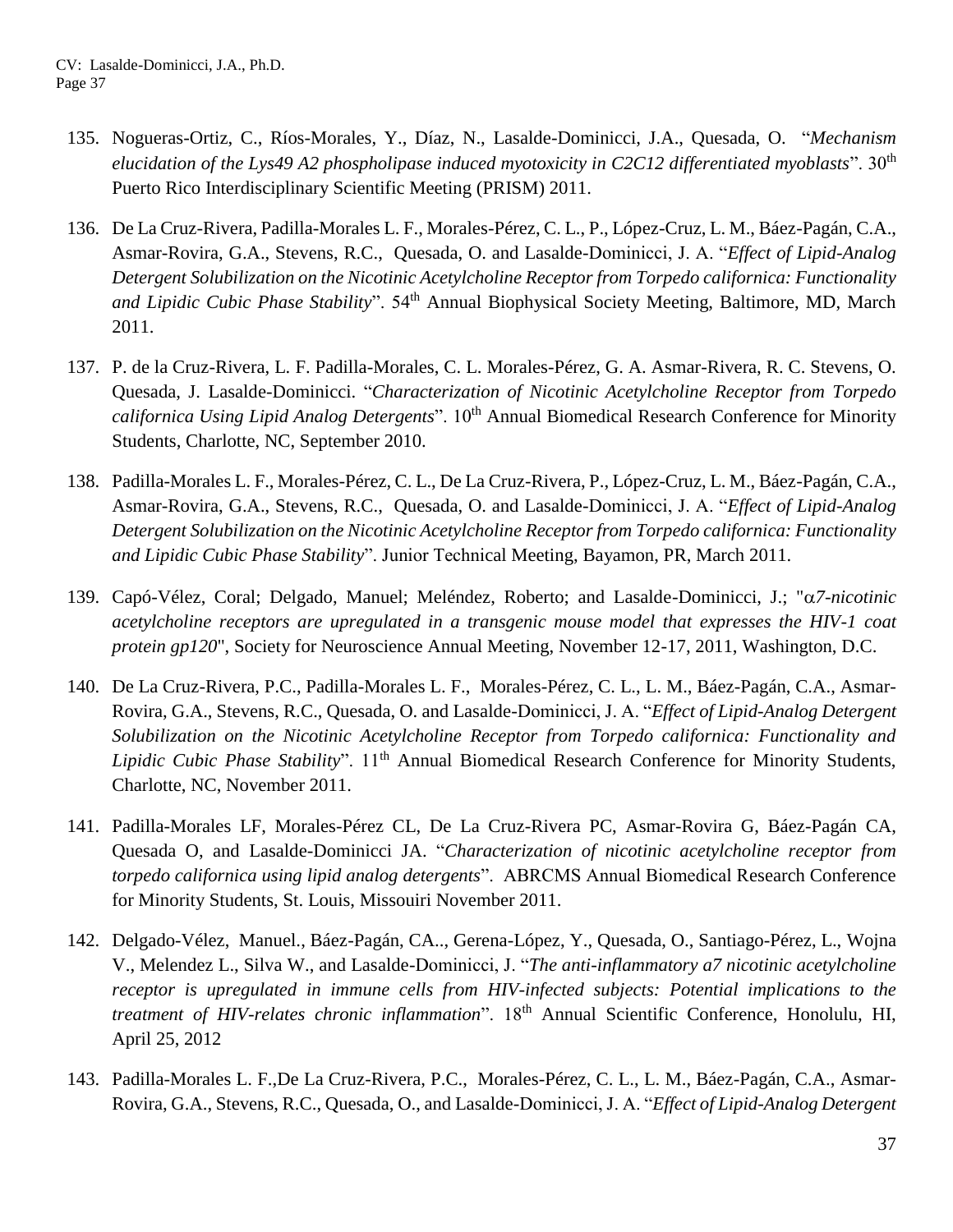*Solubilization on the Nicotinic Acetylcholine Receptor from Torpedo californica: Functionality and Lipidic Cubic Phase Stability*". 56<sup>th</sup> Annual Biophysical Society Meeting, San Diego, CA, February 2012.

- 144. Padilla-Morales L. F., De La Cruz-Rivera P.C., Morales-Pérez, C. L., Báez-Pagán, C.A., Asmar-Rovira, G.A., Stevens, R.C., Quesada, O., and Lasalde-Dominicci, J. A. "*Characterization of Nicotinic Acetylcholine Receptor from Torpedo californica Using Lipid-Analog Detergents*". 55th Annual Biophysical Society Meeting, San Diego, California, February 2012.
- 145. Mellanie Pullen, Quesada, O., Lasalde-Dominicci, J.A., 1- "*Potential implications of cholesterol, caveolin-1 and phosphatidylinositol 4,5-bisphosphate (pip2) on the novel alpha c418w mutant nachr at lipid rafts*", Session Number: 329 Session Title: Nicotinic Receptors: Regulation, Function, and Trafficking, Date and Time: Monday Oct 15, 2012 8:00 AM - 12:00 PM, Location: Ernest N. Morial Convention Center: Hall F-J, Control Number: 17274
- 146. Ramos, F.M., Quesada, O., Lasalde-Dominicci, J.A., "*Engineering nicotine insensitive and hypersensitive α4β2 nAChRs via selective disruption of consensus sites in the M3-M4 cytoplasmic loop of the α4 subunit*", Emir Aviles, Nilsa Biagi, Carlos Báez O., Lasalde-Dominicci, J.A. Date and Time: Monday Oct 1, 2012 8:00 AM - 12:00 PM Presentation Time: 8:00am - 9:00am, Control Number: 17955
- 147. Nilsa Biagi, Carlos Báez O., Lasalde-Dominicci, J.A., "*Chronic varenicline treatment down-regulates function and expression of α4β2 nAChRs expressed on Xenopus oocytes*", Nicole Aponte, Session Title: Nicotinic Receptors: Physiology and Function I, Date and Time: Monday Oct 15, 2012, Location: Ernest N. Memorial Convention Center: Hall F-J, Control Number: 18035
- 148. Ramos, F.M., Quesada, O., Lasalde-Dominicci, J.A., "*Upregulation of chrfam7a in basal ganglia of HIVinfected individuals: Implications in HIV-associated neurocognitive disorders*" Session Title: Movement Disorders, Date and Time: Wednesday Oct 16, 2012 8:00 AM - 12:00 PM, Location: Ernest N. Memorial Convention Center: Hall F-J, Control Number: 17472.
- 149. Padilla-Morales L. F., Stevens, R.C., Quesada, O., and Lasalde-Dominicci, "*Effect of Lipid-Analog Detergent Solubilization on the Nicotinic Acetylcholine Receptor from Torpedo californica: Functionality and Lipidic Cubic Phase Stability*", 4th Membrane Protein Technologies Meeting", November 29, 2012, page 76, San Francisco, CA.
	- 150. Gonzalez Joel, Padilla-Morales, L.F., Colon J.O., Acevedo J.A., Rosado I. Quesada, O. and Lasalde-Dominicci, J.A., Assesment of the functionality and stability of detergent purified nAChR from Torpedo californica. Biophysical Society 59th Annual Meeting Late abstract L3377-pos page 12. February 7, 2015, Baltimore MD
	- 151. De Jesus, L.M., Aponte, L., Holder-Viera, M., Colon J.O., Lasalde-Dominicci and Baez-Pagan, C. Electrophysiological Characterization of alpha7 acetylcholine receptors genetic variants and their interactions with partial duplication Dupalpha7 Biophysical Society 59th Annual Meeting Late abstract L3559-pos page 12. February 7, 2015, Baltimore MD